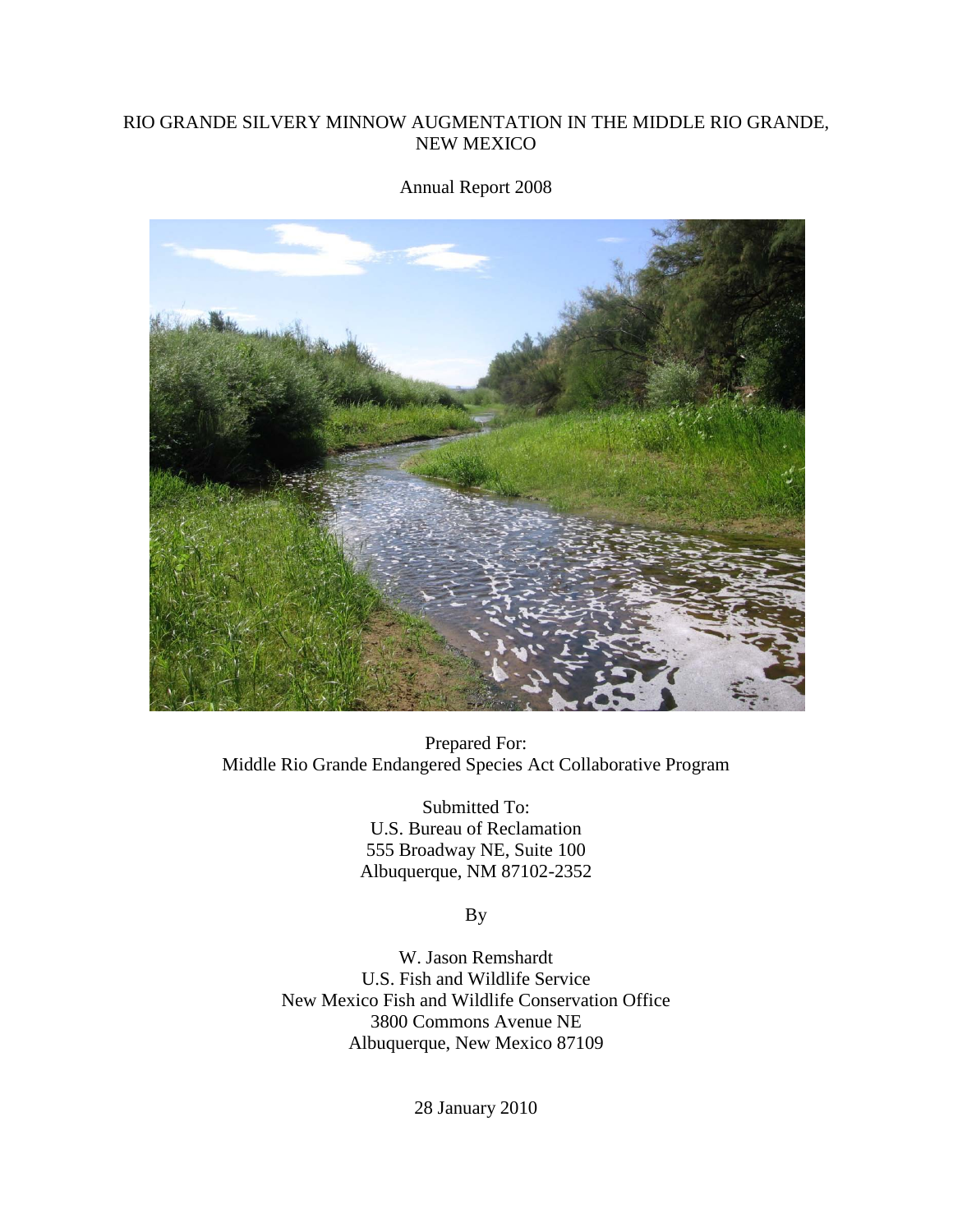Cover Photo: Rio Grande at Lomitas Negras, side channel formed just downstream of Rio Rancho Wastewater Treatment Plant Outfall, Corrales, New Mexico. Credit USFWS, 2008.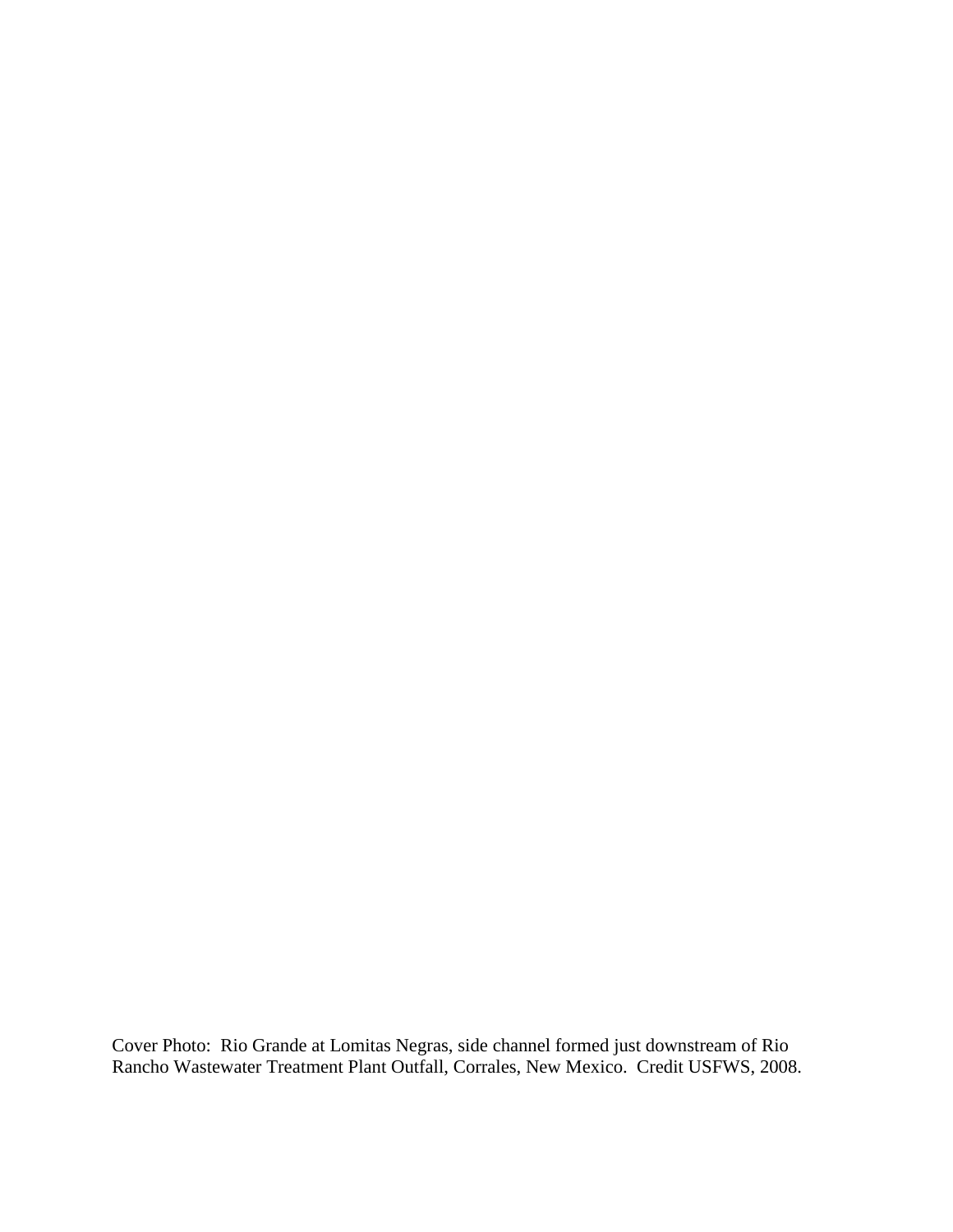# **TABLE OF CONTENTS**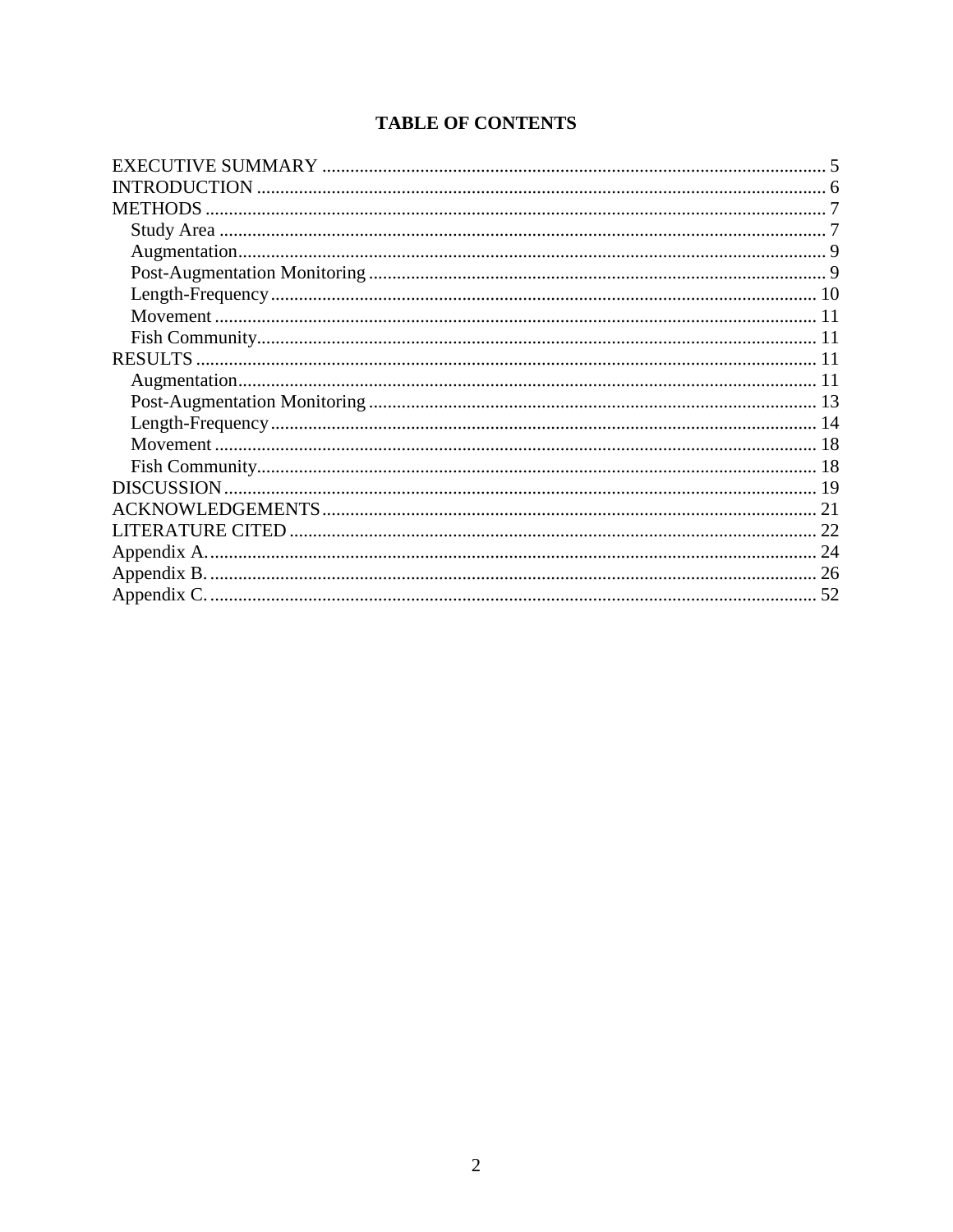# **LIST OF TABLES**

| Table 1. Rio Grande silvery minnow augmentation monitoring site descriptions, 2008.  10                                                                                                   |  |
|-------------------------------------------------------------------------------------------------------------------------------------------------------------------------------------------|--|
| Table 2. Status, numbers, percent of total, percent occurrence, and density for all species<br>collected during NMFWCO augmentation monitoring at all sites combined in 2008. For status, |  |

[Table 3. Number of marked/unmarked Rio Grande silvery minnow captured by site in 2008...](#page-14-1) 14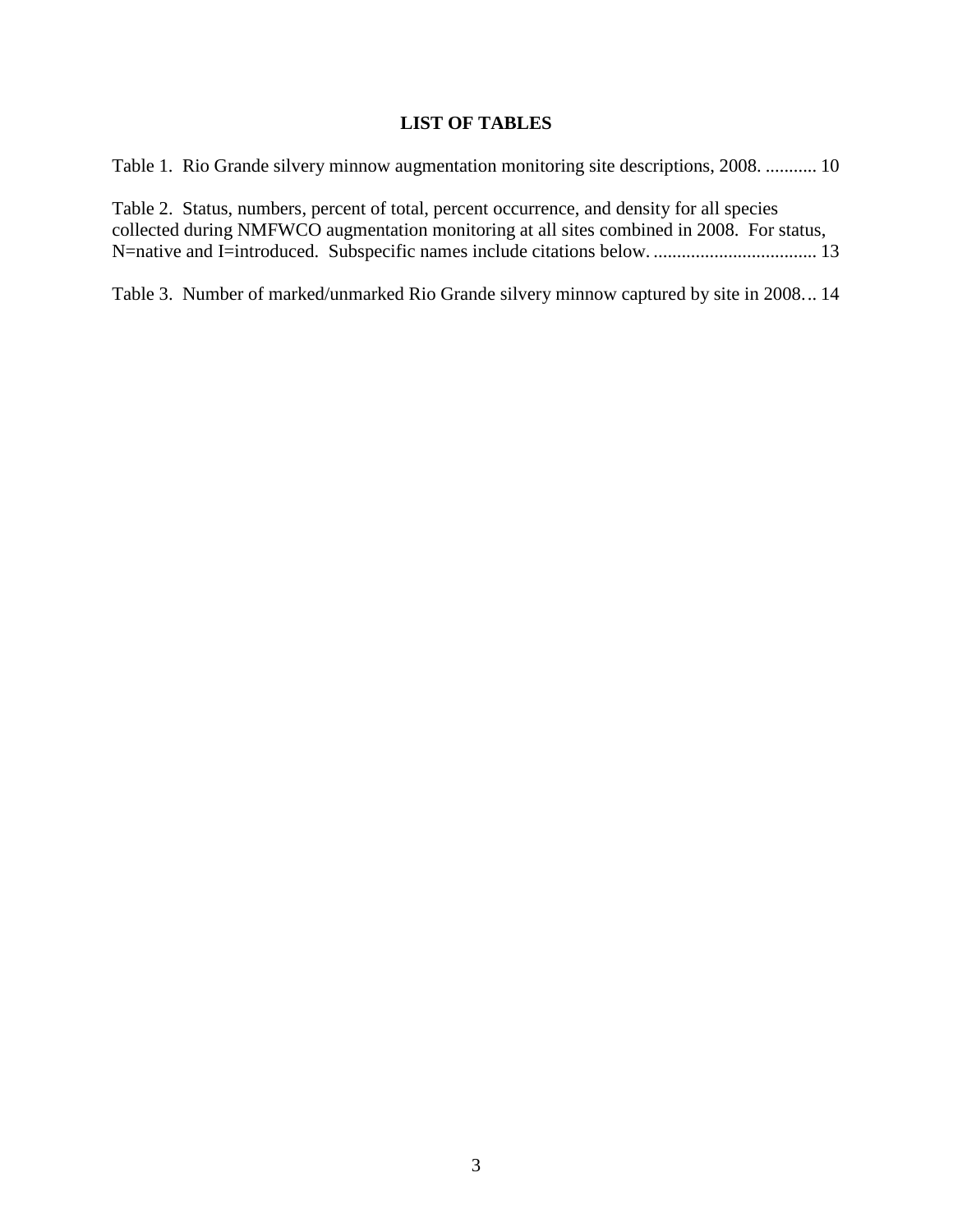# **LIST OF FIGURES**

| Figure 1. Map of study area for Rio Grande silvery minnow augmentation and monitoring 8                                                                                              |
|--------------------------------------------------------------------------------------------------------------------------------------------------------------------------------------|
| Figure 2. Catch rates for September 2008 Population Monitoring (from Dudley and Platania                                                                                             |
| Figure 3. Growth rate for unmarked Rio Grande silvery minnow from slope $(B)$ of the                                                                                                 |
| Figure 4. Length-frequency histograms of unmarked Rio Grande silvery minnow captured<br>between January and June 2008. Dashed lines represent estimated breaks between year classes. |
| Figure 5. Length-frequency histograms of unmarked Rio Grande silvery minnow captured<br>between July and December 2008. Dashed lines represent estimated breaks between year         |
| Figure 6. Movement summary for recaptured Rio Grande silvery minnow in 2008 (Numbers                                                                                                 |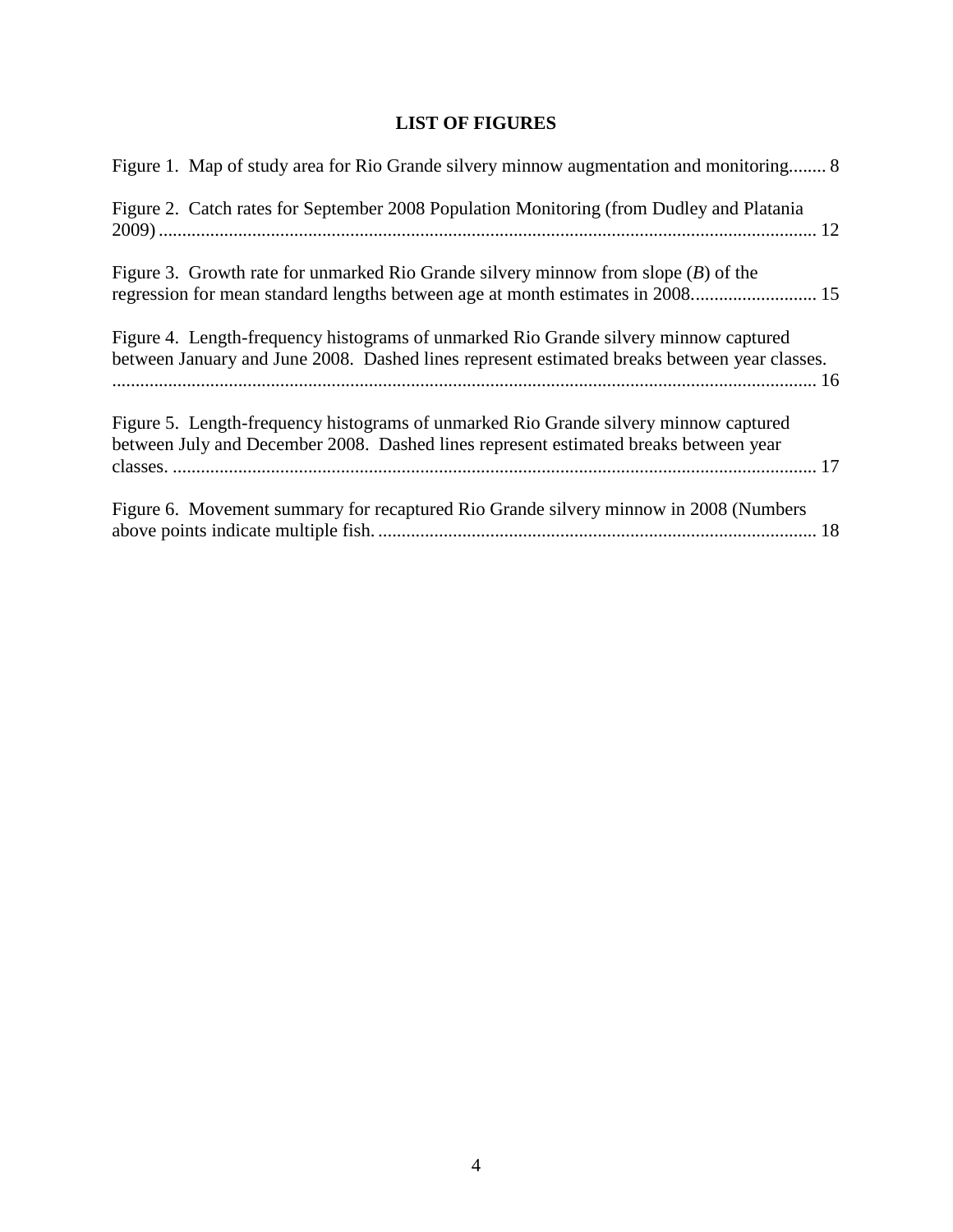# EXECUTIVE SUMMARY

- <span id="page-5-0"></span>• In 2008, we implemented a revised augmentation plan. This revised augmentation plan provides a detailed stocking strategy only for the Middle Rio Grande, New Mexico between 2008 and 2012 for Isleta and San Acacia Reaches.
- Based on current population monitoring catch rates, no Rio Grande silvery minnow were needed for augmentation in 2008.
- In 2008, we continued monitoring throughout all reaches, focusing on tribal lands that provide additional data while monitoring Angostura Reach for long-term effects of augmentation.
- The core population within the Middle Rio Grande, New Mexico remains the priority for all conservation activities including augmentation, but when conditions warrant, other stocking projects should benefit.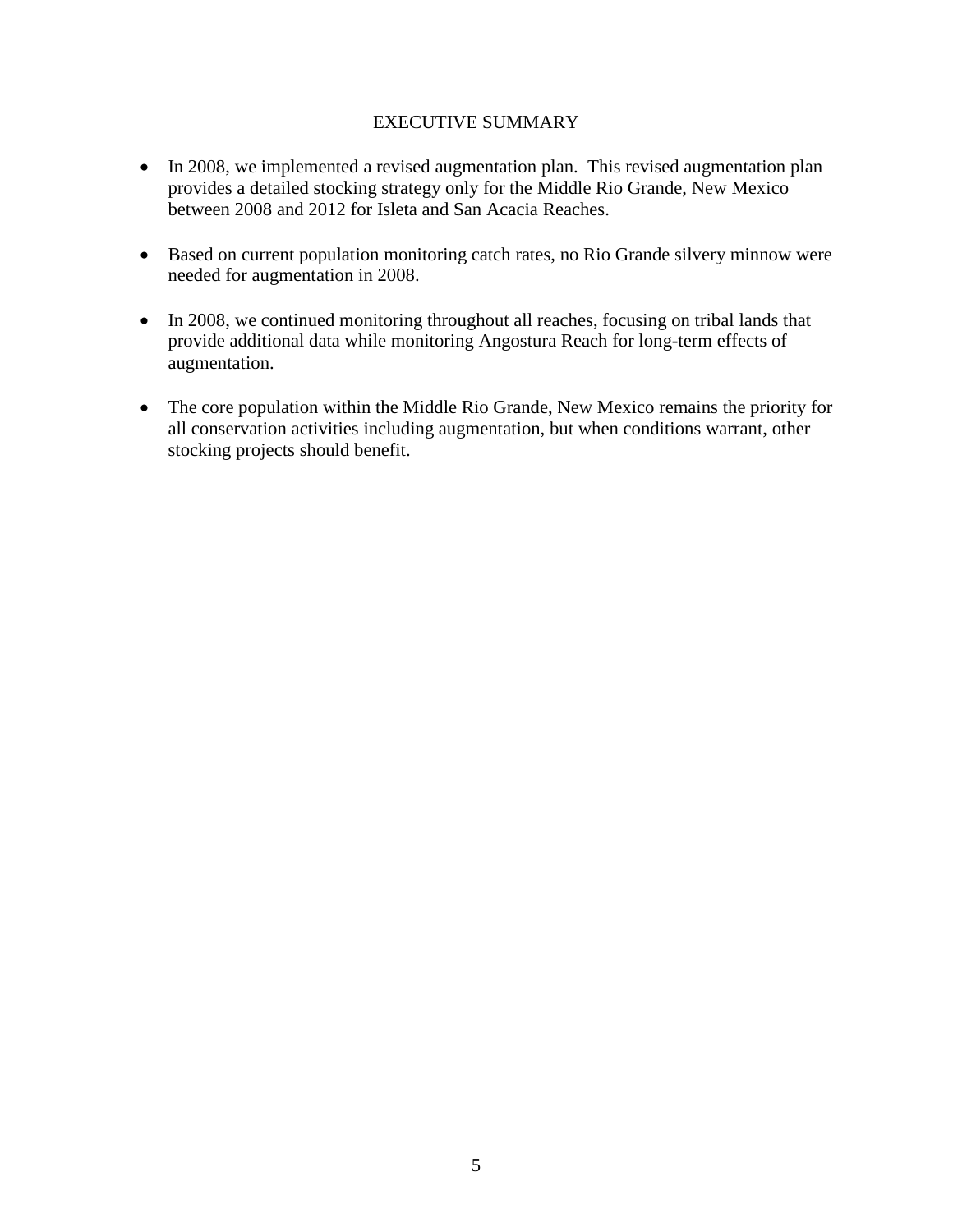### **INTRODUCTION**

<span id="page-6-0"></span>In 2001, the "Rio Grande silvery minnow augmentation plan" was created. Since that time, over 1,000,000 hatchery-raised Rio Grande silvery minnow have been released into the Middle Rio Grande, New Mexico. Initially the goal was to produce 500,000 annually for release based primarily on the expected capacities of propagation facilities, along with knowledge about current population status and suggestions from geneticists. Our stocking and monitoring efforts were initially focused in the Angostura Reach (Albuquerque) where catch rates of wild Rio Grande silvery minnow were extremely low and the expected benefit of augmentation could be maximized (Remshardt and Davenport 2003). Between 2002 and 2004, 100,000 to 200,000 Rio Grande silvery minnow were released annually in the Angostura Reach.

Starting in 2005, augmentation was expanded to include the Isleta and San Acacia Reaches. Between 2005 and 2007, 100,000 to 400,000 Rio Grande silvery minnow were released annually throughout all reaches (Remshardt 2008). In addition to augmentation and other conservation measures such as habitat improvement, improved spring runoff and habitat conditions for juvenile survival in 2005 created an opportunity for Rio Grande silvery minnow to increase in abundance. While hatchery released individuals cannot count directly towards recovery goals, their presence and reproduction ultimately result in increased numbers that benefit the species.

This annual report summarizes findings between January and December 2008. This effort reflects management needs identified in the Middle Rio Grande Endangered Species Program (Program), Item A.2.2 for Rio Grande silvery minnow as well as the Rio Grande Silvery Minnow Recovery Plan (RGSMRP; U.S. Fish and Wildlife Service 1999). These include development and refinement of augmentation protocols for use in the middle Rio Grande (Task 8b) and annual monitoring of augmented populations as identified as a needed task (Task 8d) by the Program and RGSMRP, respectively.

The ultimate goal of augmentation is to re-establish self-sustaining populations of Rio Grande silvery minnow in the MRGNM and throughout its former range. Long-term benefits of this study are to: 1) augment populations within the MRGNM; and 2) evaluate stocking efforts and methods.

Specific objectives of augmentation and monitoring activities in 2008 were to:

- 1) Using revised stocking protocol; calculate number of Rio Grande silvery minnow necessary to meet target densities.
- 2) Using revised stocking protocol, closely monitor Angostura Reach Rio Grande silvery minnow densities for effects of augmentation and future needs.
- 3) Determine temporal and spatial upstream and downstream movement of previously stocked Rio Grande silvery minnow within and among reaches.
- 4) Provide guidance for augmentation activities to maximize survival of Rio Grande silvery minnow.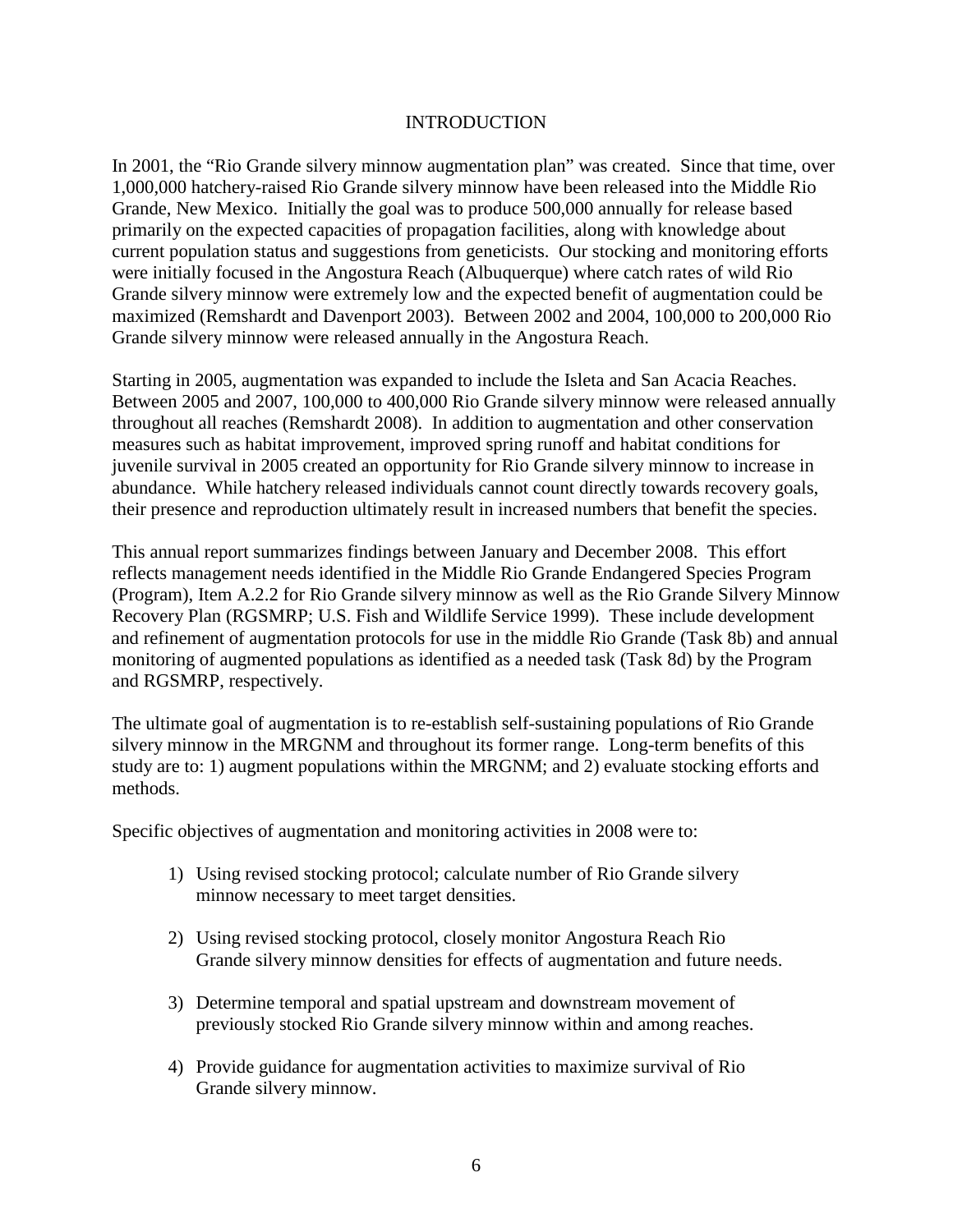### **METHODS**

#### <span id="page-7-1"></span><span id="page-7-0"></span>Study Area

This investigation concentrates on areas relative to the known current range within Angostura, Isleta, and San Acacia reaches (Figure 1, Table 1). Angostura Reach (61 km) extends from Angostura Diversion Dam (River Mile (RM) 209.7) to Isleta Diversion Dam (RM 169.3) and includes the cities of Bernalillo, Corrales, and Albuquerque. Isleta Reach (90 km) extends from Isleta Diversion Dam to San Acacia Diversion Dam. This reach includes the southern portion of Isleta Pueblo, cities of Bosque Farms, Valencia, Los Lunas, Belen, and smaller villages such as La Joya, and Bernardo, along with Sevilleta National Wildlife Refuge, all within Bernalillo, Valencia, and Socorro counties. The San Acacia Reach (roughly 76 km) extends from San Acacia Diversion Dam to the headwaters of Elephant Butte Reservoir (the exact location of the lower boundary varies depending upon reservoir water-surface elevation). This reach is relatively remote, including only the city of Socorro and villages of San Acacia, Lemitar, Escondida, and San Antonio along with Bosque del Apache National Wildlife Refuge, within Socorro and Sierra counties.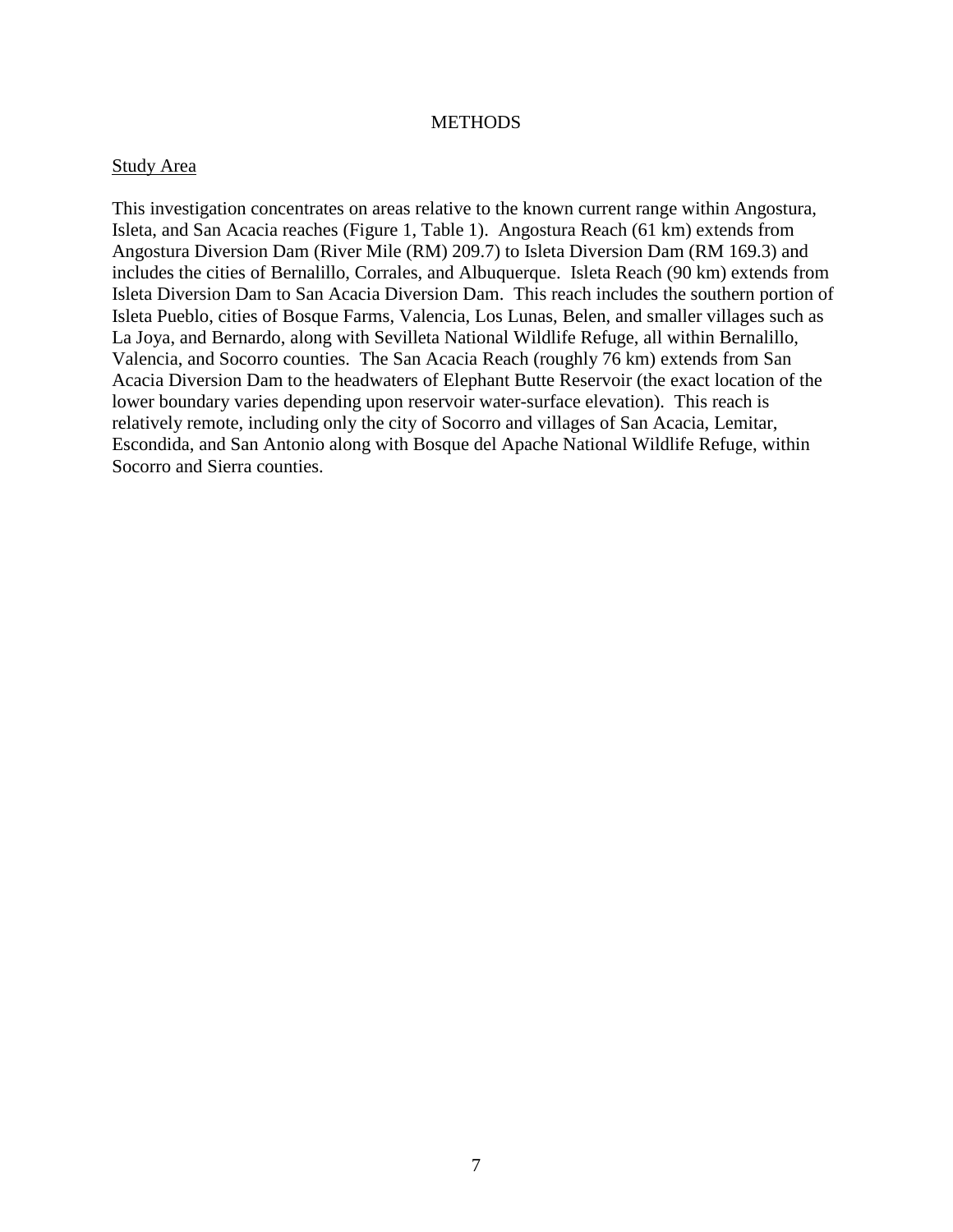

<span id="page-8-0"></span>Figure 1. Map of study area for Rio Grande silvery minnow augmentation and monitoring.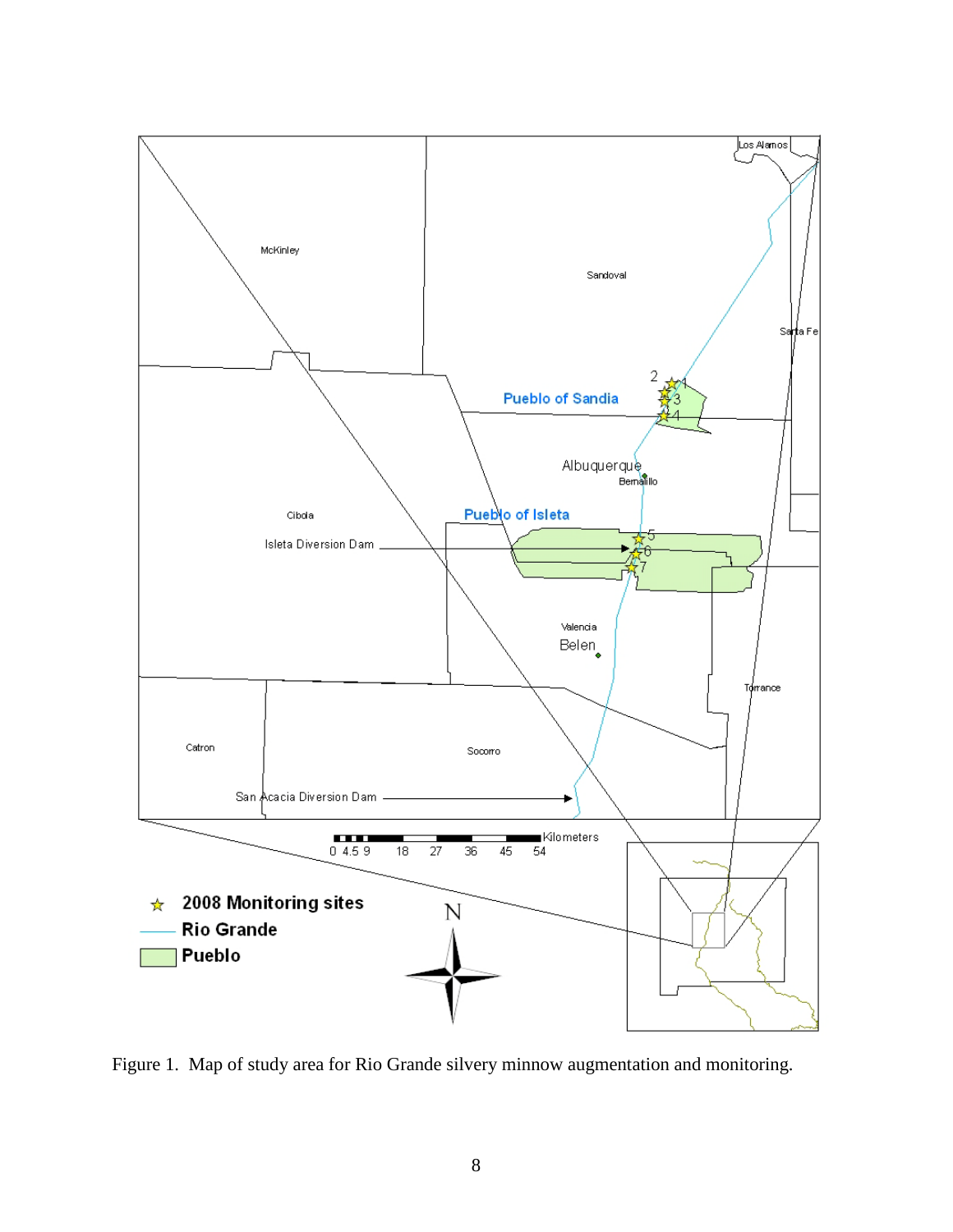### <span id="page-9-0"></span>Augmentation

As detailed in the revised RGSM augmentation plan 2008-2012 (Remshardt 2008b), augmentation will focus only within the Isleta and San Acacia reaches in the next 5 years. This will allow us to accurately assess the long-term benefits of recent (2002-2007) augmentation in the Angostura Reach. The release number (A) for each site  $(S_i)$  is calculated using the following formula:

 $AS_i = (C_i - C_o)$  x (total estimated area m<sup>2</sup> between  $S_i$  and  $S_{i+1}$ ) where;  $C_t = \text{Target catch rate at each site, or 1 fish} / 100 \text{ m}^2$ ,  $C<sub>o</sub>$  = Observed catch rate at each site in September  $S_i$  = Site of release  $S_{i+1}$  = Next downstream site.

## <span id="page-9-1"></span>Post-Augmentation Monitoring

Monitoring of stocked fish involved specific post-stocking surveys at 1-month intervals to determine survival, growth and movement by NMFWCO. Monitoring sites are currently maintained within Pueblo boundaries to collect additional recapture data not available from standard population monitoring. These efforts were also used to collect secondary information on fish community structure. Fish were collected with a 3 m x 1.8 m, 3 mm mesh seine. Length of individual seine hauls were measured to the nearest 0.1 meter to estimate sampling effort, which was calculated by multiplying the distance of each seine haul by the effective width of the seine (2.5 m). Catch rates for all fish were calculated as number of fish per  $100 \text{ m}^2$  sampled. All mesohabitat types were sampled within each site with a minimum of 30 seine hauls at each sampling location, except at high flows when safe wading was difficult or during intermittent conditions when seinable habitat was limited. Water quality parameters were measured (pH, conductivity, water temperature, air temperature, total dissolved solids, and salinity) at each monitoring site. Standard and total lengths were measured from a minimum of 10 Rio Grande silvery minnow per site, age class (young-of-year and age 1+), including marked and unmarked individuals. All other fish captured were identified and enumerated for each individual seine haul in the field and subsequently released. Scientific and common names are arranged in phylogenetic order and follow Nelson et al. (2004), except where subspecies are noted. The use of subspecific epithets reflects the importance of geographical subdivisions in evolution.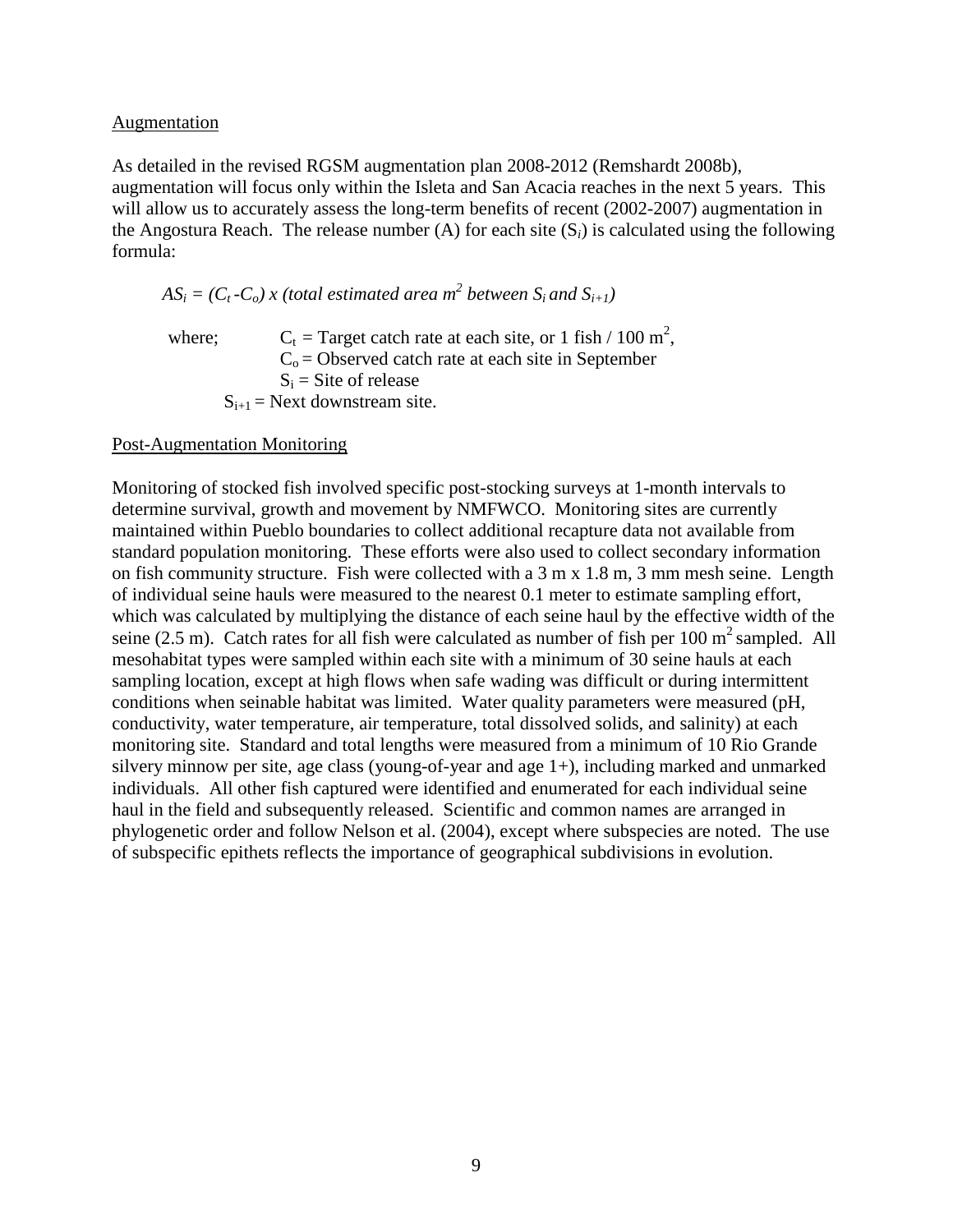|                | Site # Site Name        | Description                                                                                                                  |  |  |  |  |
|----------------|-------------------------|------------------------------------------------------------------------------------------------------------------------------|--|--|--|--|
|                | <b>Angostura Reach</b>  |                                                                                                                              |  |  |  |  |
| 1              | Sandia Bosque Line 14   | New Mexico, Sandoval County, Rio Grande, Pueblo of<br>Sandia, 1.5 miles downstream of U.S. 550 Bridge crossing,<br>RM 202.0. |  |  |  |  |
| $\overline{2}$ | <b>Lomitas Negras</b>   | New Mexico, Sandoval County, Rio Grande, below Rio<br>Ranch #3 Wastewater Treatment Plant Outfall, RM 198.3                  |  |  |  |  |
| 3              | Dixon Road              | New Mexico, Sandoval County, Rio Grande, at Sandia<br>Wasteway Outfall, RM 196.0                                             |  |  |  |  |
| 4              | North Amafca            | New Mexico, Sandoval County, Rio Grande, Pueblo of<br>Sandia, 1.0 miles upstream of Alameda Bridge crossing,<br>RM 193.2.    |  |  |  |  |
| 5              | <b>Atrisco Outfall</b>  | New Mexico, Bernalillo County, Rio Grande, Pueblo of<br>Isleta, 1.9 miles upstream of Isleta Diversion Dam,<br>RM 171.2.     |  |  |  |  |
|                | <b>Isleta Reach</b>     |                                                                                                                              |  |  |  |  |
| 6              | <b>Below Isleta Dam</b> | New Mexico, Bernalillo County, Rio Grande, Pueblo of<br>Isleta, 0.1 miles downstream of Isleta Diversion Dam,<br>RM 169.3    |  |  |  |  |
| 7              | Alejandro Gate          | New Mexico, Valencia County, Rio Grande, Pueblo of<br>Isleta, 2.7 miles downstream of Isleta Diversion Dam,<br>RM 166.6      |  |  |  |  |

<span id="page-10-1"></span>Table 1. Rio Grande silvery minnow augmentation monitoring site descriptions, 2008.

## <span id="page-10-0"></span>Length-Frequency

Standard lengths of captured Rio Grande silvery minnow were compared by sampling trip to evaluate potential differences in growth rates. The Petersen method of length-frequency analysis was used to estimate age groups (Isaac 1990, Devries and Frie 1996). In this method, the frequency of individuals was plotted as a function of 2 mm standard length increments for each monthly monitoring sample. Age was then assigned to each individually measured fish. Similarly, the known age of recaptured marked and measured Rio Grande silvery minnow was assigned to each individual. Linear regression was used to compare the potential differences between and among marked and unmarked fish by plotting standard length against estimated (or known) ages. The regression coefficient  $\beta$ , or slope was also used as an estimate of instantaneous growth, or in this case monthly growth rate since each sample was spaced approximately one month apart. Student's *t* was used to test the hypothesis about equality of two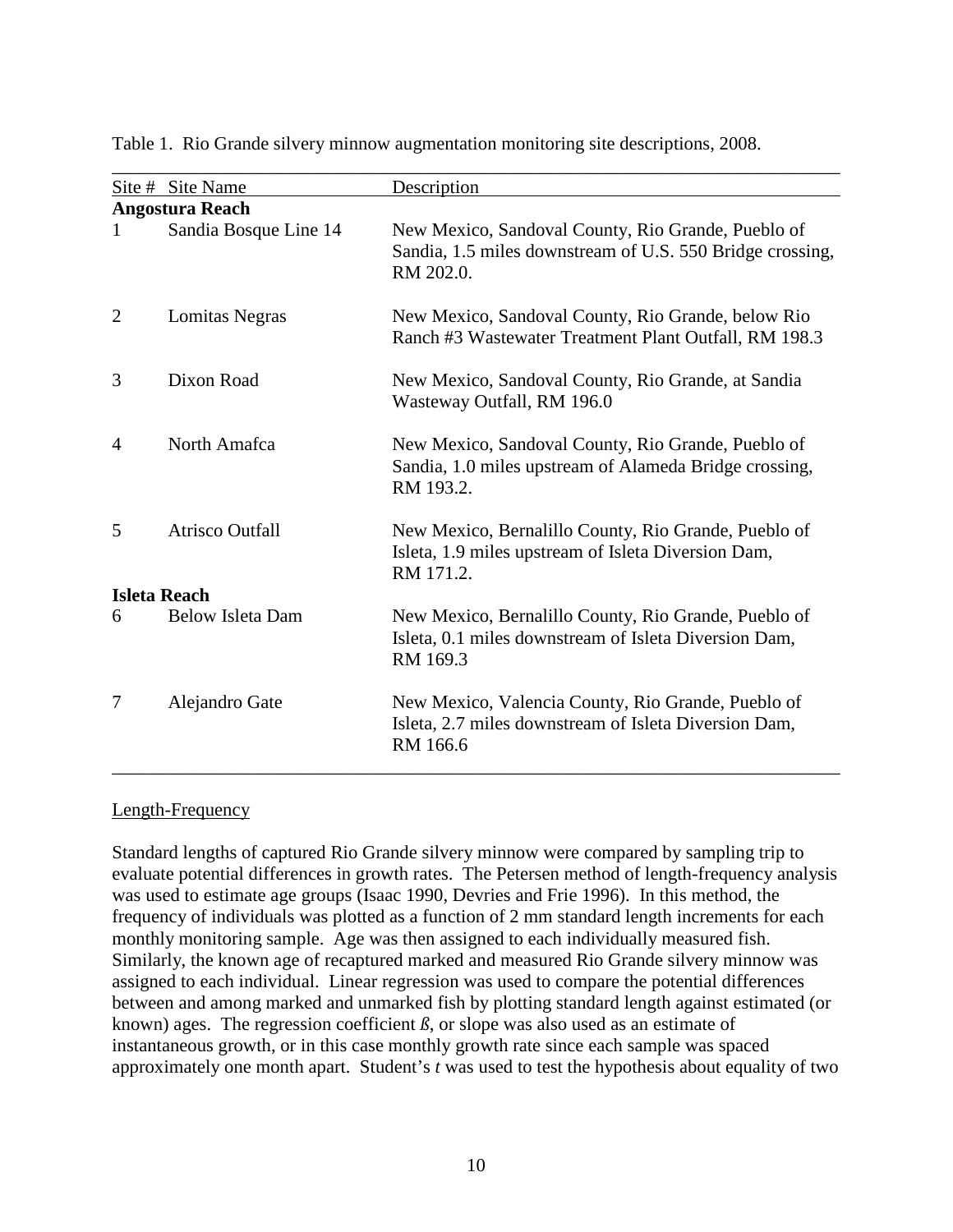population regression coefficients, or in this case, the equality of growth rates between and among marked and unmarked Rio Grande silvery minnow ( $\alpha = 0.05$ ).

# <span id="page-11-0"></span>Movement

Recapture data were used to conduct an examination of the overall distance traveled. Expected and observed recaptures were summarized. Various other projects and researchers conducted monitoring activities throughout the Middle Rio Grande in 2008. All researchers are asked to volunteer recapture information on VIE-marked Rio Grande silvery minnow. These projects have varying objectives and methods, but a summary of recaptures can provide an overall view of movement. Details on these recaptures together with this study are provided in Appendix A.

Recapture data for 2008 were summarized from projects including monitoring activities from Rio Grande silvery minnow salvage (NMFWCO), Rio Grande silvery minnow population monitoring (American Southwest Ichthyological Research Foundation). These surveys represented collections throughout the calendar year and current range downstream of Angostura Diversion Dam (RM 209.7) to the upstream portion of Elephant Butte Lake State Park (RM 57.7).

# <span id="page-11-1"></span>Fish Community

A summary table of fish collections for the current study period (January 2008 to December 2008) was constructed with observations made for each species, including status of the species (native or introduced), total number of individuals, relative percentage of each species, percent occurrence in individual seine hauls, and density (fish  $/ 100 \text{ m}^2$ ). Observations were also made on total number of species, total effort, and uncommon species. Most fish names in this report are those in the American Fisheries Society's "A List of Common and Scientific Names of Fishes from the United States and Canada" (Nelson et al. 2004). Use of subspecific names includes additional citations.

# RESULTS

## <span id="page-11-3"></span><span id="page-11-2"></span>Augmentation

Based on the September 2008 catch rates from the standard RGSM population monitoring conducted by American Southwest Ichthyological Research Foundation (ASIRF) (Dudley and Platania 2008), there was no requirement for releases in the Middle Rio Grande in 2008 through the RGSM augmentation program.

For planning purposes, an estimated 120,000 fish were being held for release into the Middle Rio Grande if necessary. As it happened, these fish were not required and were made available for the initial reintroduction into Big Bend, Texas, in December 2008.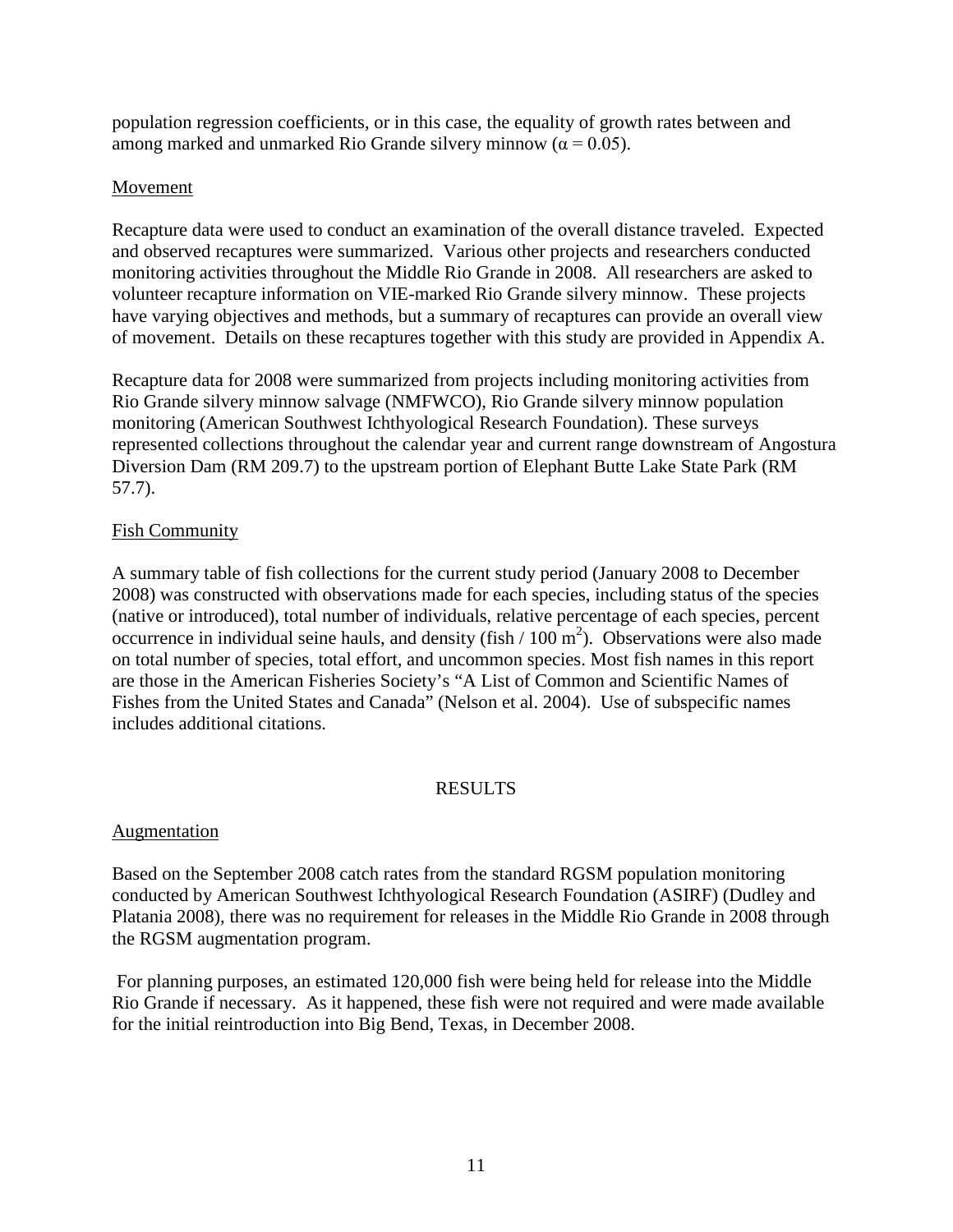

<span id="page-12-0"></span>Figure 2. Catch rates for September 2008 Population Monitoring (from Dudley and Platania 2009)

The catch rates from the September monitoring (Dudley and Platania 2009) were compared with the target catch rate of 1 RGSM / 100  $m^2$  for each site [\(Figure 2\)](#page-12-0). All 15 sites had catch rates over this target, including a majority of the sites with significantly higher catch rates. Therefore, no augmentation of Rio Grande silvery minnow was necessary in the Middle Rio Grande during 2008. Fish that were to be available for the Middle Rio Grande were made available for the initial reintroduction in Big Bend, Texas in December 2008.

A combination of factors in 2008 has led to these increased catch rates, including optimal spring runoff, recruitment flows throughout the early summer, and no river intermittency. In a research project separate from the augmentation program, in 2008 and 2009, approximately 5,000 PIT tagged RGSM were released by New Mexico Fish and Wildlife Conservation Office near the fish passage associated with the Albuquerque-Bernalillo County Water Utility Authority diversion dam near Alameda Bridge. This fish passage is equipped with antennas that will document PITtagged RGSM as they pass through the facility. This one-time release of 10,000 fish should not appreciably affect the ability to detect the effectiveness of the augmentation program. No other research-related projects (2008-2012) that require RGSM releases in Angostura Reach are known at this point, but will be evaluated against the needs of the augmentation program.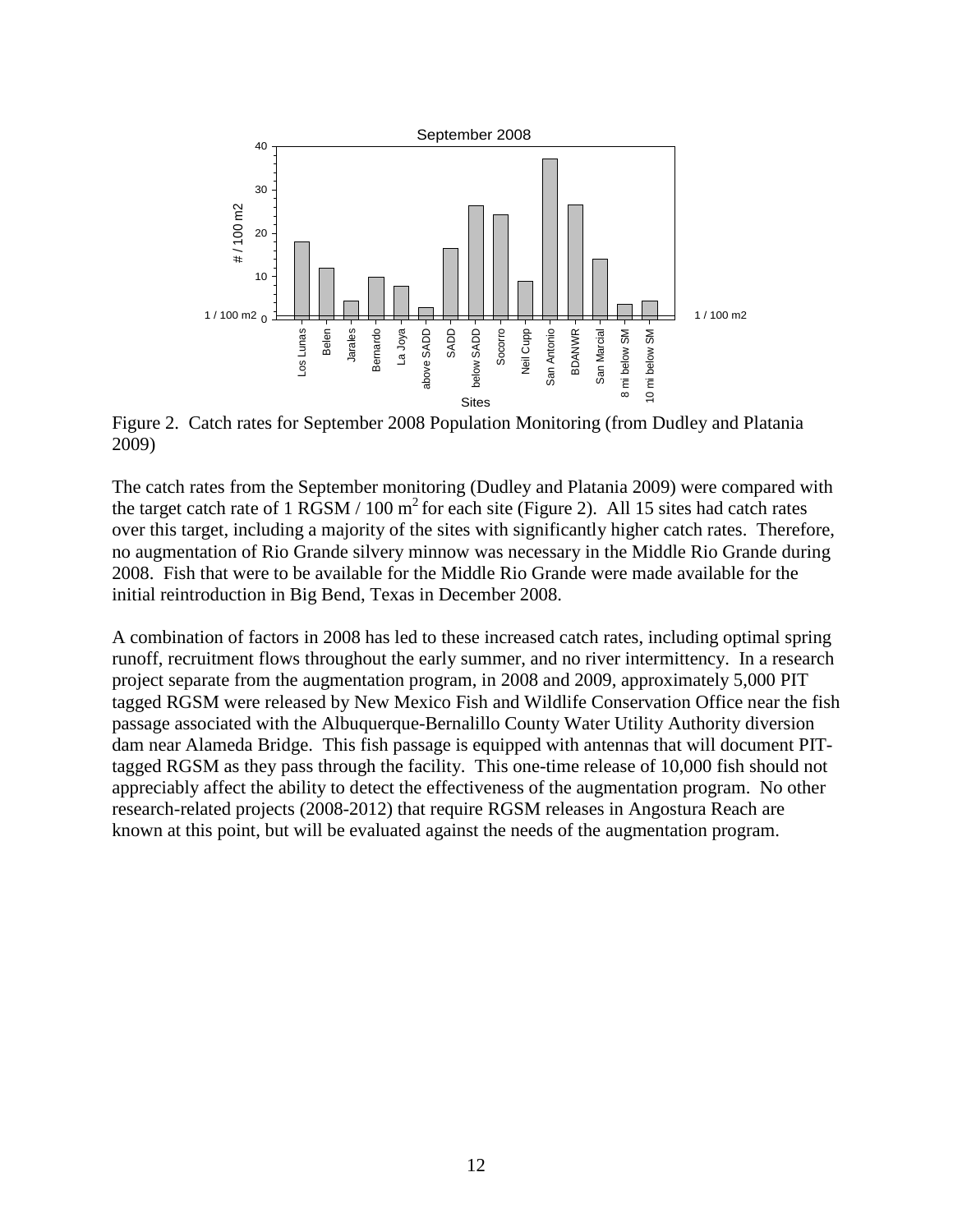### <span id="page-13-0"></span>Post-Augmentation Monitoring

Augmentation monitoring within pueblo boundaries continued in 2008. These monitoring efforts are conducted by NMFWCO in conjuction with the associated environment departments of each Pueblo. For these monitoring sites, there were a total of 9,783 Rio Grande silvery minnow collected between January and December 2008 [\(Table 2\)](#page-13-1). Rio Grande silvery minnow represented 38.2% of all fish captured, were collected in 35.4% of all seine hauls with an overall catch rate of 16.70 individuals/100  $m^2$  [\(Table 2\)](#page-13-1). Of the 5 marked individuals recaptured, the majority (n=3) were recaptures at Isleta Diversion Dam and were from the fall 2007 release near U.S. Highway 60 Bridge near Bernardo. Over the sampling period, catch rates varied for Rio Grande silvery minnow, with the largest collection of 1,246 individuals occurring in June 2008 below Isleta Diversion Dam. All recaptures occurred between January and March 2008.

During monitoring conducted by NMFWCO, there were a total of 5 Rio Grande silvery minnow positively identified as previously released individuals, or 0.05% of all Rio Grande silvery minnow captured [\(Table 3\)](#page-14-1). One of these recaptures was from a release in 2006, 1 from the spring release near Albuquerque in 2007, the remaining 3 were from fall releases in 2007 in both the Isleta and San Acacia reaches. There were no releases in 2008.

| $11$ -nau $v$ c and $1$ -niu $\sigma$ udecu. Du $\sigma$ specific names merude chauons ocio $w$ . |               |             |        |            |                 |  |
|---------------------------------------------------------------------------------------------------|---------------|-------------|--------|------------|-----------------|--|
| <b>Species</b>                                                                                    | <b>Status</b> | $\mathbf n$ | $%$ of | Percent    | Density         |  |
|                                                                                                   |               |             | Total  | Occurrence | $(fish/100m^2)$ |  |
| common carp Cyprinus carpio                                                                       |               | 491         | 1.9    | 5.5        | 0.84            |  |
| red shiner Cyprinella lutrensis                                                                   | N             | 6,535       | 25.5   | 31.9       | 11.16           |  |
| Rio Grande silvery minnow Hybognathus amarus                                                      | N             | 9,783       | 38.2   | 35.4       | 16.70           |  |
| fathead minnow Pimephales promelas                                                                | N             | 855         | 3.3    | 9.2        | 1.46            |  |
| flathead chub Platygobio gracilis gulonella <sup>a</sup>                                          | N             | 852         | 3.3    | 10.3       | 1.45            |  |
| longnose dace Rhinichthys cataractae cataractae <sup>o</sup>                                      | N             | 526         | 2.1    | 5.7        | 0.90            |  |
| river carpsucker Carpiodes carpio elongatus <sup>c</sup>                                          | N             | 363         | 1.4    | 2.9        | 0.62            |  |
| white sucker <i>Catostomus commersonii</i>                                                        |               | 3,757       | 14.7   | 11.0       | 6.41            |  |
| yellow bullhead Ameiurus natalis                                                                  |               | 3           | < 0.1  | 0.1        | 0.01            |  |
| channel catfish Ictalurus punctatus                                                               |               | 448         | 1.8    | 7.4        | 0.76            |  |
| western mosquitofish Gambusia affinis                                                             |               | 1,621       | 6.3    | 7.0        | 2.77            |  |
| white bass Morone chrysops                                                                        |               | 192         | 0.8    | 0.9        | 0.33            |  |
| green sunfish Lepomis cyanellus                                                                   |               | 6           | < 0.1  | 0.3        | 0.01            |  |
| bluegill Lepomis macrochirus speciosus <sup>a</sup>                                               | N             | 26          | 0.1    | 0.8        | 0.04            |  |
| largemouth bass Micropterus salmoides                                                             |               | 88          | 0.3    | 2.2        | 0.15            |  |
| white crappie Pomoxis annularis                                                                   |               | 25          | 0.1    | 0.7        | 0.04            |  |
| walleye Sander vitreus                                                                            |               | 4           | < 0.1  | 0.1        | 0.01            |  |
| <b>TOTAL</b>                                                                                      |               | 25,586      | 100.0  | 56.5       | 43.68           |  |

<span id="page-13-1"></span>Table 2. Status, numbers, percent of total, percent occurrence, and density for all species collected during NMFWCO augmentation monitoring at all sites combined in 2008. For status, N=native and I=introduced. Subspecific names include citations below.

 $a$  Olund and Cross (1961)

<sup>b</sup> Jenkins and Burkhead (1993)

 $d$ Hubbs and Lagler (1958), Avise and Smith (1974)

<sup>&</sup>lt;sup>c</sup> Trautman (1981)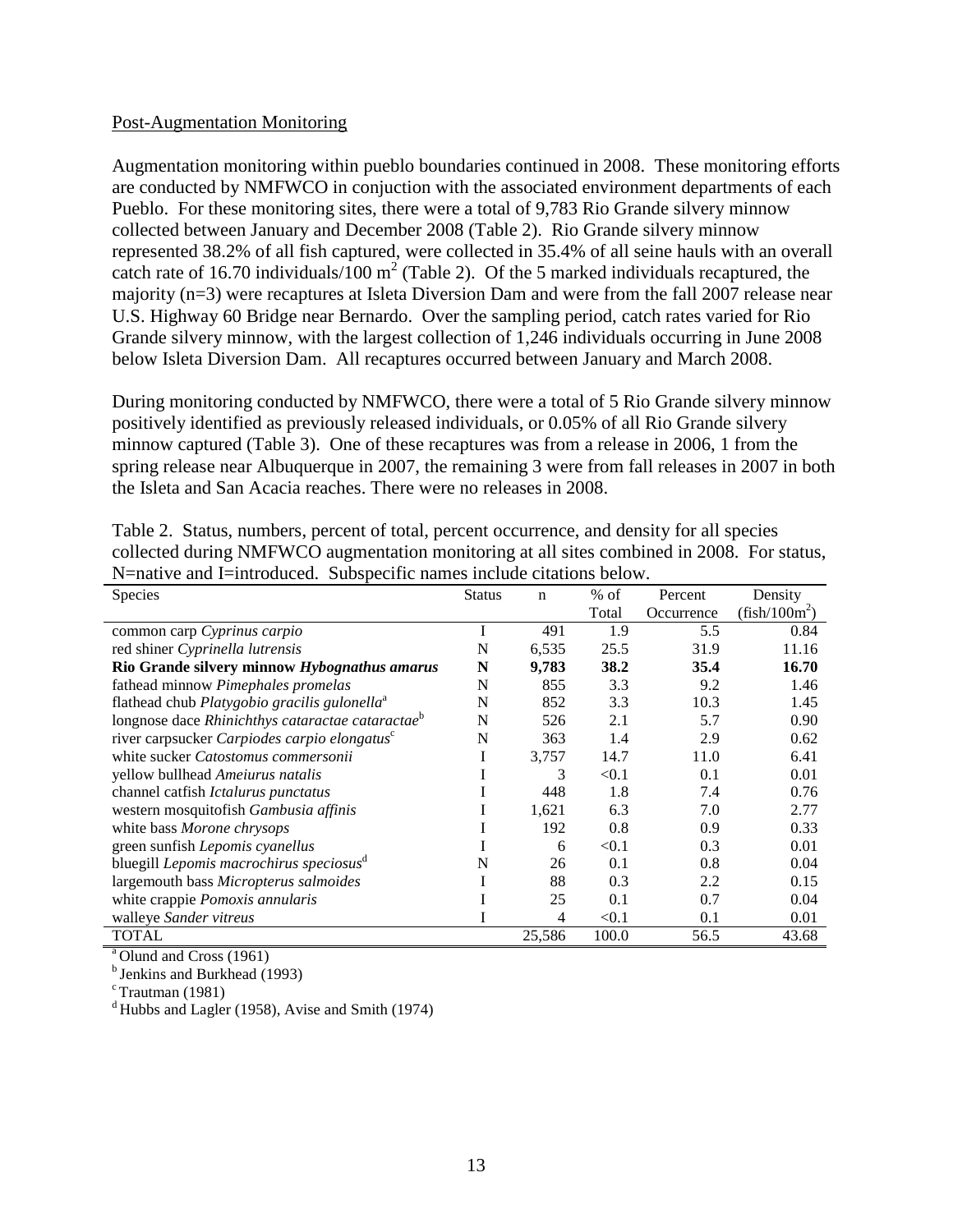| Site                      | River | RGSM captures by site/release period |           |            |                 |
|---------------------------|-------|--------------------------------------|-----------|------------|-----------------|
|                           | Mile  | (number tagged and released)         |           |            | Unmarked        |
|                           |       | Fall 06<br>Spring 07<br>Fall 07      |           | (% marked) |                 |
|                           |       | (148, 963)                           | (21, 118) | (94, 966)  |                 |
| Sandia Line 14            | 202.0 |                                      |           |            | 717 (0.00%)     |
| Lomitas Negras            | 198.3 |                                      |           |            | 585 (0.17%)     |
| Dixon Road                | 195.5 |                                      |           |            | 833 (0.00%)     |
| North AMAFCA              | 193.0 |                                      |           | 0          | $1,162(0.00\%)$ |
| <b>Atrisco Outfall</b>    | 171.2 |                                      |           | 0          | 549 (0.00%)     |
| <b>Below Isleta DD</b>    | 169.3 |                                      |           | 3          | $3,177(0.09\%)$ |
| Alejandro Gate            | 166.6 | 0                                    |           | 0          | 2,755 (0.04%)   |
| 2008 Total                |       |                                      |           | 3          | $9,783(0.05\%)$ |
| 2008 Total*               |       | 5                                    |           | 36         | n/a             |
| 2007 Total*               |       | 175                                  | 11        | 86         | n/a             |
| 2006 Total*               |       | 333                                  |           |            | n/a             |
| Total*                    |       | 513                                  | 12        | 122        | n/a             |
| <b>Percent Recapture*</b> |       | $0.34\%$                             | $0.06\%$  | 0.13%      |                 |

<span id="page-14-1"></span>Table 3. Number of marked/unmarked Rio Grande silvery minnow captured by site in 2008.

\* indicates total VIE captures including data from all other researchers (see Appendix A)

## <span id="page-14-0"></span>Length-Frequency

Age at month estimates were created by visually determining breaks in the length-frequency distribution of measured Rio Grande silvery minnow by month (Figures 4-5). While not exact, it is an adequate qualitative method for examining general patterns in age-class strength and growth rates. There were 762 unmarked and 4 marked Rio Grande silvery minnow in the lengthfrequency dataset captured in 2008. Linear regression was used to estimate monthly (instantaneous) growth rate. The slope the regression line (*B*) for unmarked Rio Grande silvery minnow was estimated at 2.098 mm/month [\(Figure 3\)](#page-15-0), with even higher growth rates of 6-8.5 mm/month observed during the initial 4-5 months for juvenile fish. Only 4 recaptures of marked Rio Grande silvery minnow were collected in 2008, therefore growth rates were not calculated for these fish.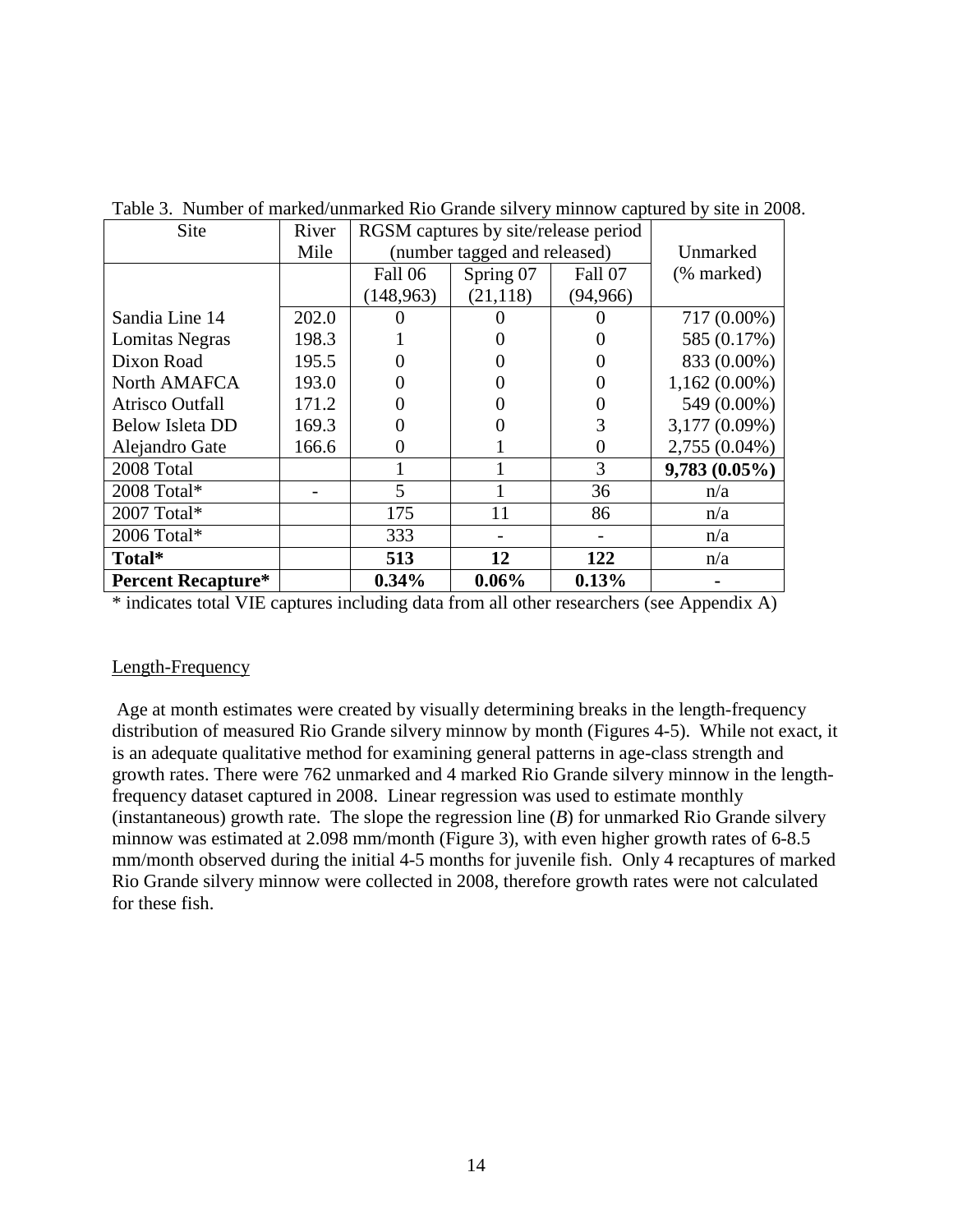

<span id="page-15-0"></span>Figure 3. Growth rate for unmarked Rio Grande silvery minnow from slope (*B*) of the regression for mean standard lengths between age at month estimates in 2008.

Upon examination of length-frequency data by month, there appeared to be two age classes present in any one month. This is generally represented by ages 0 and 1 individuals between June and February and ages 1and 2 individuals in January and February. Based on lengthfrequency observations, maximum age of Rio Grande silvery minnow was approximately 21 months old. These two individuals were captured in February, with a mean SL of 68.5 mm and likely represent the 2006 year class (Figures 4-5). There was strong representation in both the 2007 and 2008 year class as well.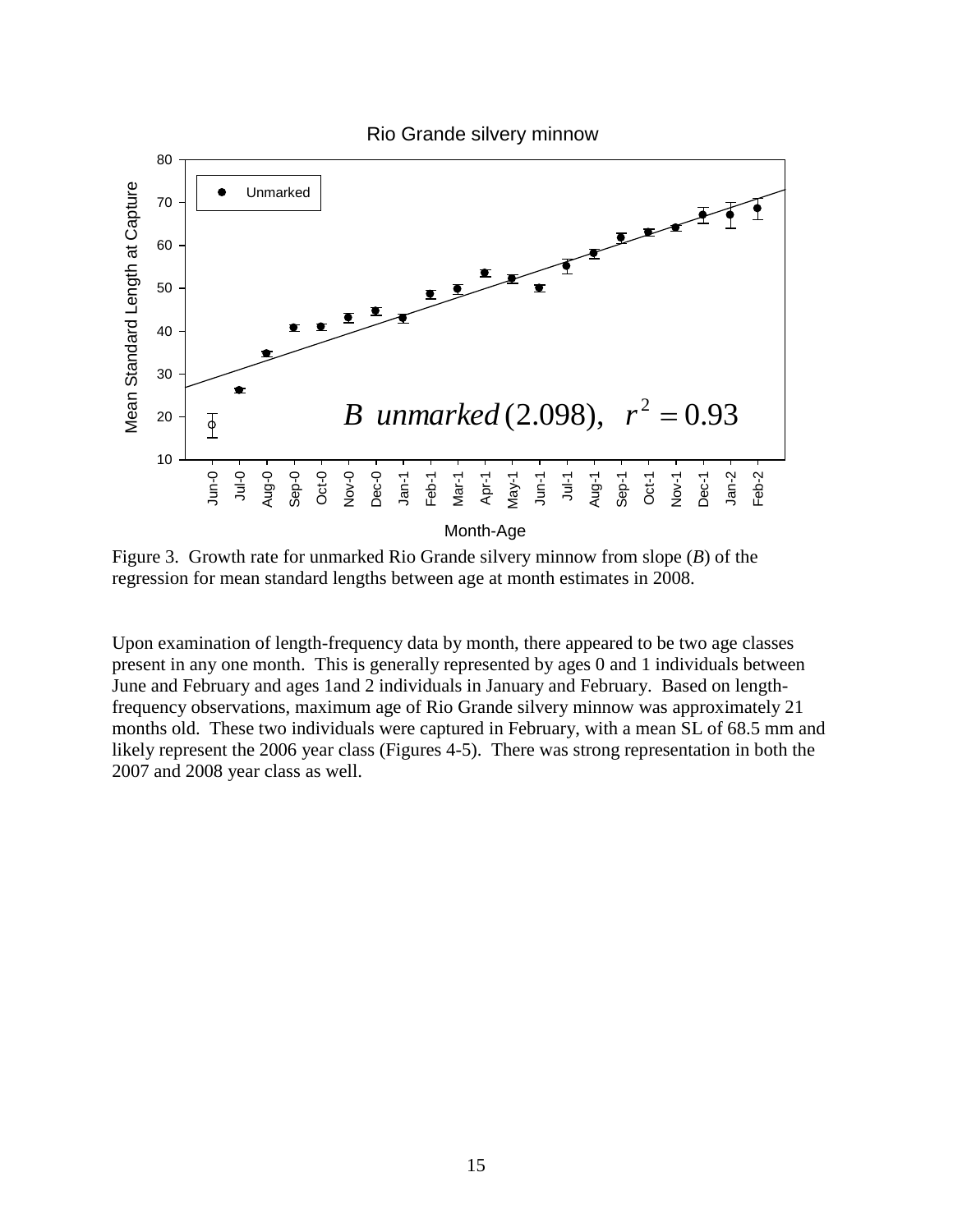

<span id="page-16-0"></span>Figure 4. Length-frequency histograms of unmarked Rio Grande silvery minnow captured between January and June 2008. Dashed lines represent estimated breaks between year classes.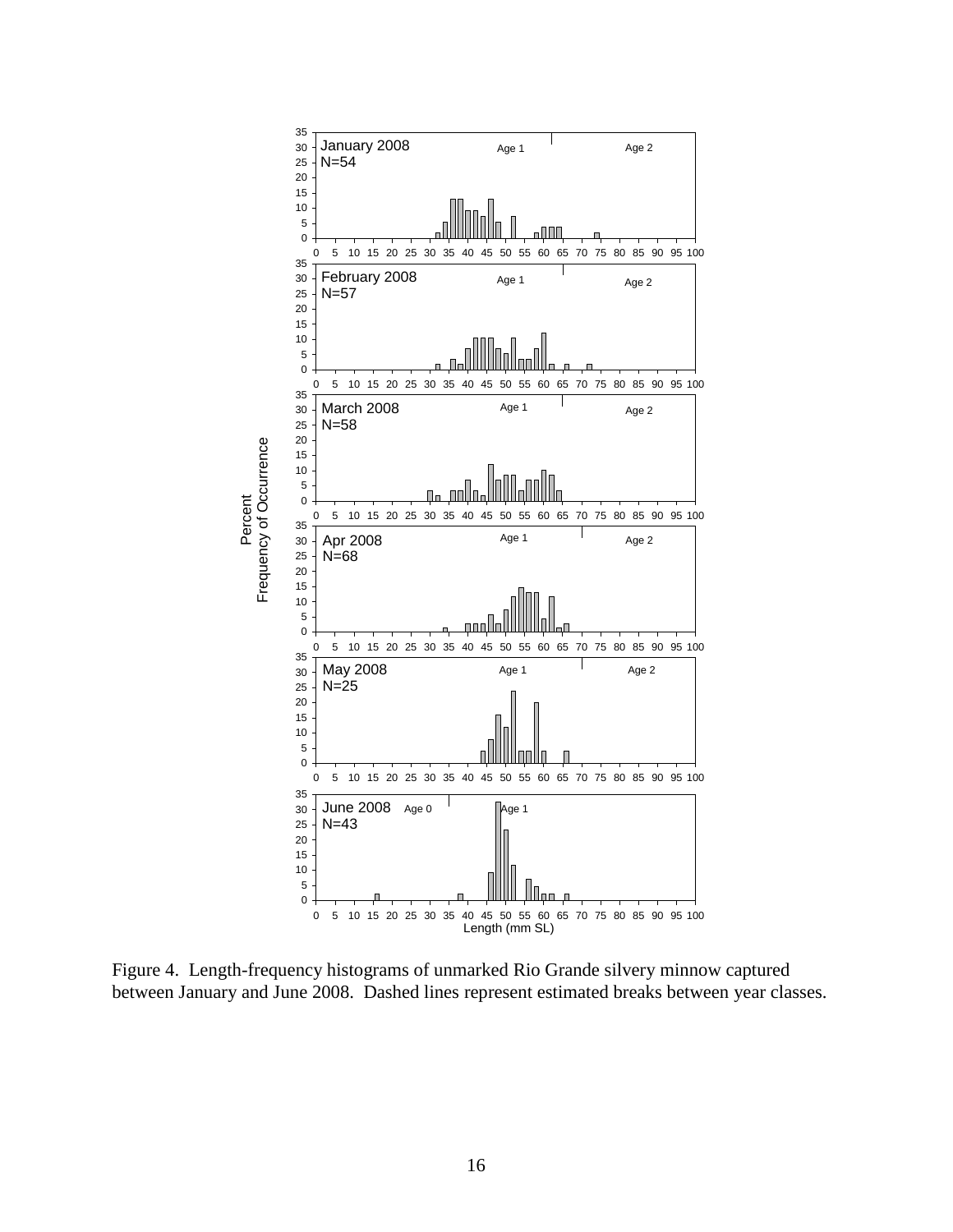

<span id="page-17-0"></span>Figure 5. Length-frequency histograms of unmarked Rio Grande silvery minnow captured between July and December 2008. Dashed lines represent estimated breaks between year classes.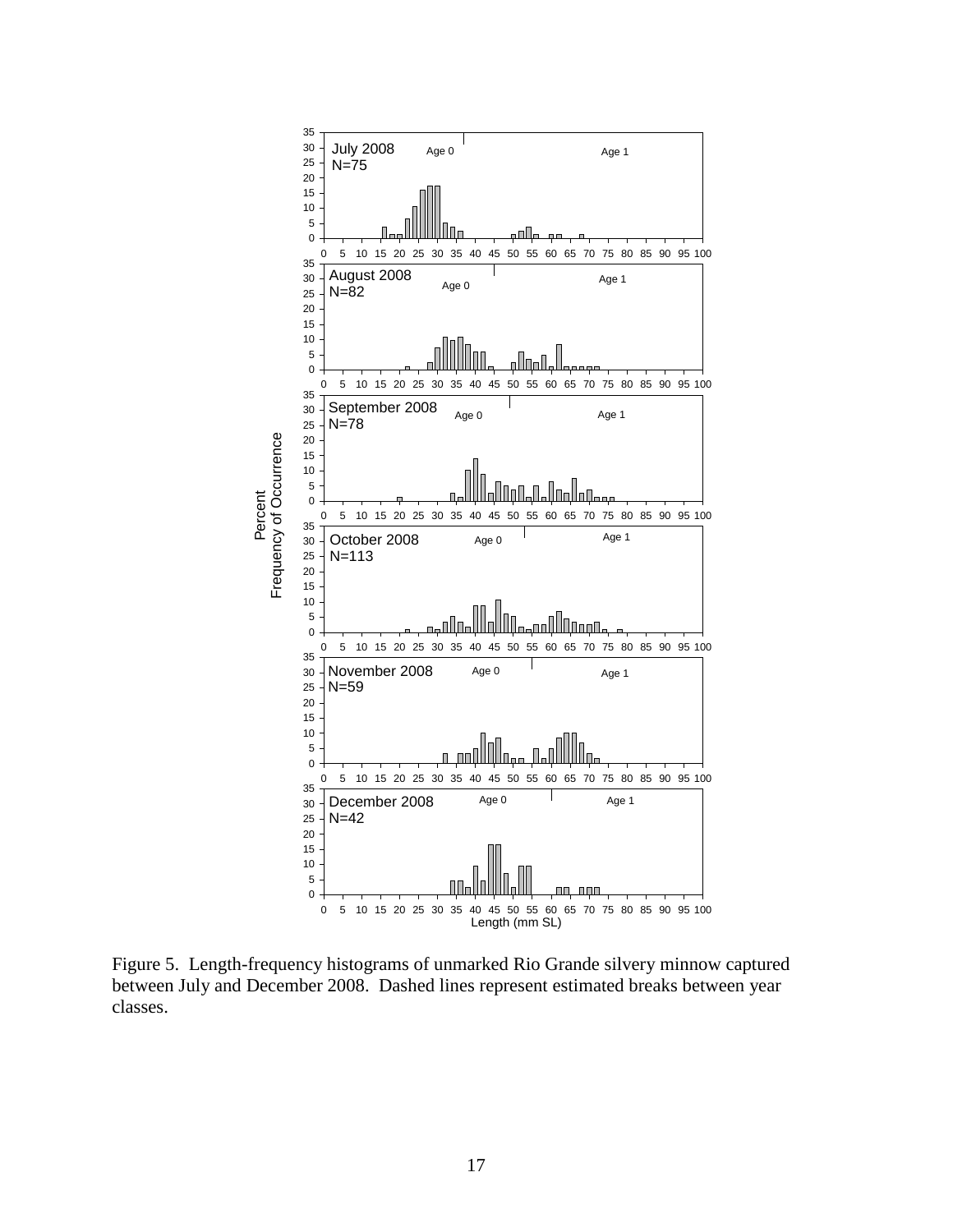#### <span id="page-18-0"></span>Movement

When combining all researchers, a total of 42 Rio Grande silvery minnow were recaptured in 2008. Recaptures were variable with both upstream and downstream movement documented, with 36% of all recaptures upstream, 33% downstream, and 30% recaptured at the release site. Over 70% of recaptures were within 15 miles of the release site [\(Figure 6\)](#page-18-2). Fifty percent of recaptures occurred within 64 days and 90% were within 306 days of release. Maximum distance traveled from release to recapture was 38.7 miles upstream. This recapture location was immediately downstream of Isleta Diversion Dam, which may be a barrier to upstream movement (Appendix A, WJR08-712 and LTT08-002). Maximum number of days after release occurred 631 days after release only 1.5 miles downstream of the release point downstream of San Acacia Diversion Dam (Appendix A, RKD08-092). Based on stocking information, this fish was released as part of a group of 6 month-old individuals and was an age 2 fish.



2008 Movement Summary

<span id="page-18-2"></span>Figure 6. Movement summary for recaptured Rio Grande silvery minnow in 2008 (Numbers above points indicate multiple fish.

#### <span id="page-18-1"></span>Fish Community

From January to December 2008, 2,317 seine hauls totaling  $58,571.8$  m<sup>2</sup> were conducted. In these samples, 25,586 individuals representing 17 species were collected [\(Table 2\)](#page-13-1). Native cyprinids including red shiner (*Cyprinella lutrensis*), Rio Grande silvery minnow, fathead minnow (*Pimephales promelas*), flathead chub (*Platygobio gracilis gulonella*), and longnose dace (*Rhinichthys cataractae cataractae*) represented 72% of all individuals collected. Rio Grande silvery minnow was the numerically most dominant species of the fish community and accounted for 38% of all fish collected.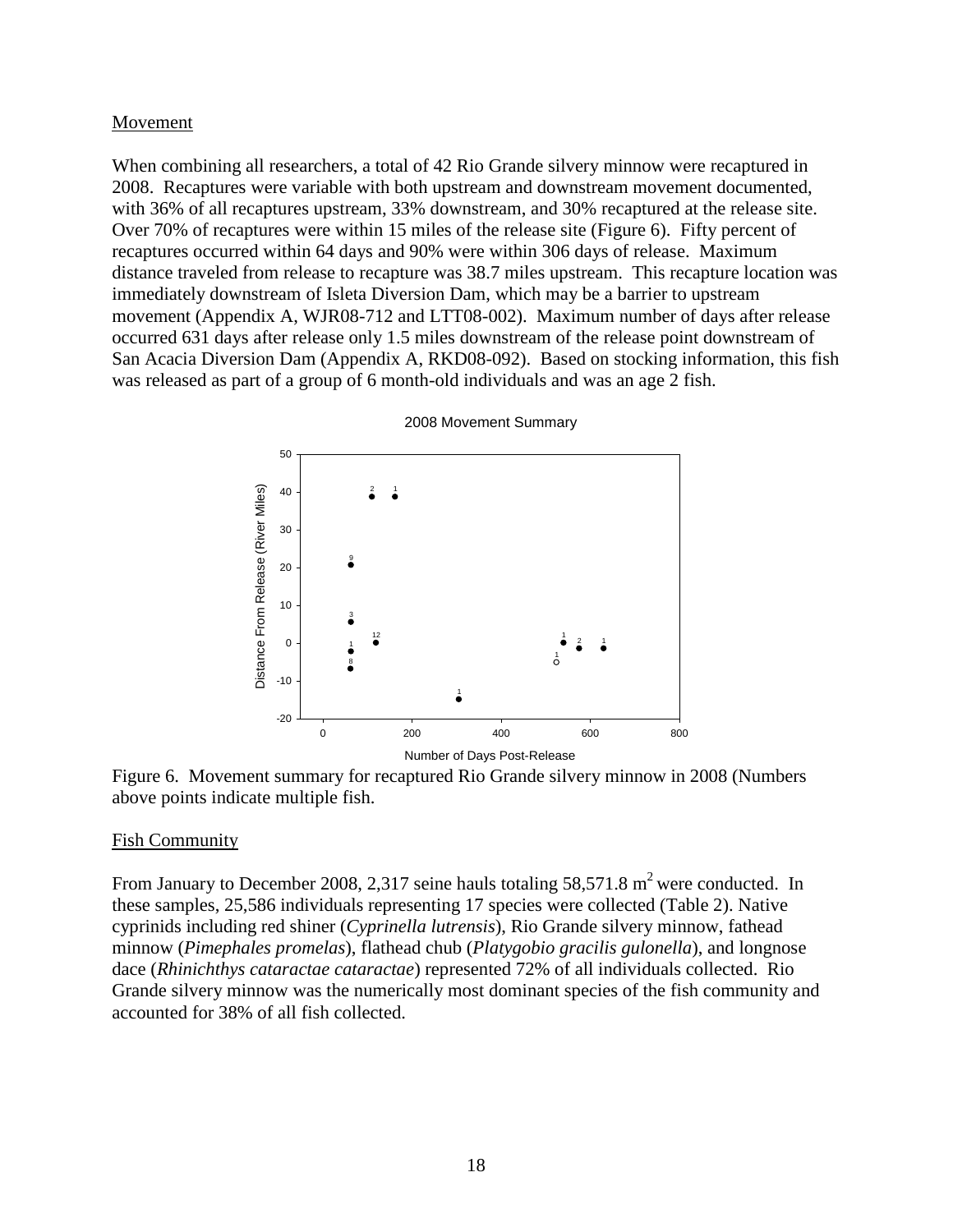### **DISCUSSION**

<span id="page-19-0"></span>Augmentation efforts in 2008 concluded the seventh year in the Middle Rio Grande, New Mexico. Since 2002, 1,114,890 Rio Grande silvery minnow have been released. 2008 represented the first year of implementation for a revised 5-year augmentation plan (2008-2012) for the Middle Rio Grande. As a result of this revised augmentation strategy and favorable conditions for Rio Grande silvery minnow in the wild, no fish were required for augmentation in 2008.

Recaptures of VIE tagged Rio Grande silvery minnow in 2008 were decreased across all sites visited by all researchers, due primarily to the fact that there were no releases in 2008. Previous results have indicated that recaptures occur primarily within the first 6 months after a release, with catch rates decreasing out to 24 months after a release when catch of released fish nearly disappears. Individuals that are recaptured out to 24 months after a release could be up to 3 years old based on age at release. These individuals would make up a very small percentage of the population, but are present nonetheless.

With only 5 recaptures in 2008 (Table 3), the fall 2006 release group of 148,963 VIE tagged individuals is likely absent from the system. This release encompassed the current range of the species and over the course of the last 3 years resulted in at least 513 recaptures from all researchers within the middle Rio Grande. Assuming minimal number of multiple recaptures, this means that about 1 out of every 300 released fish was recaptured. Monitoring events are spread out over the course of the year and are not designed to maximize capture of fish, they are usually designed to compare across dates and sites. Past results have indicated that estimated survival rates from released fish were comparable if not higher than that for wild fish (Remshardt 2008). That is to say, that while 1 out of every 300 released fish was handled at one point or another, there were significantly more that were present in the system and eventually contributed to future spawning events and subsequent generations. For example, standard population monitoring across all 20 sites in September of 2008 resulted in approximately 10,000  $m<sup>2</sup>$  of habitat sampled, while there are approximately  $40,000,000$  m<sup>2</sup> of potential habitat between combining all reaches (Dudley and Platania 2009, Dudley et al. 2009). Although capture efficiencies are relatively high  $(0.6 - 0.7)$  this further reduced the chances of encountering released fish. It is quickly evident that even a moderate number of recaptures indicate significantly more impact than just raw catch rates.

Even when combining data from a variety of research projects in 2008, there were only 46 recaptures. Again, this low number makes it difficult to make any significant obersvations, including those of movement and survival. Included in the revised augmentation plan is a strategy to reduce downstream movement immediately afer release due to the stress of handling and transport. We now "soft-release" all augmentation-related Rio Grande silvery minnow. This has likely led to decreased initial movement and associated mortality. With batch-marking such as VIE, it is difficult to monitor movement from month to month without knowing the specific actions of each fish. Nonetheless, some individuals continue to be observed significant distances from release points. Maximum distance from release observed in 2008 was 38.7 miles upstream, and that location was below Isleta Diversion Dam, possibly reducing further movement. Still, the majority of recaptured VIE tagged fish are found within 15 miles of the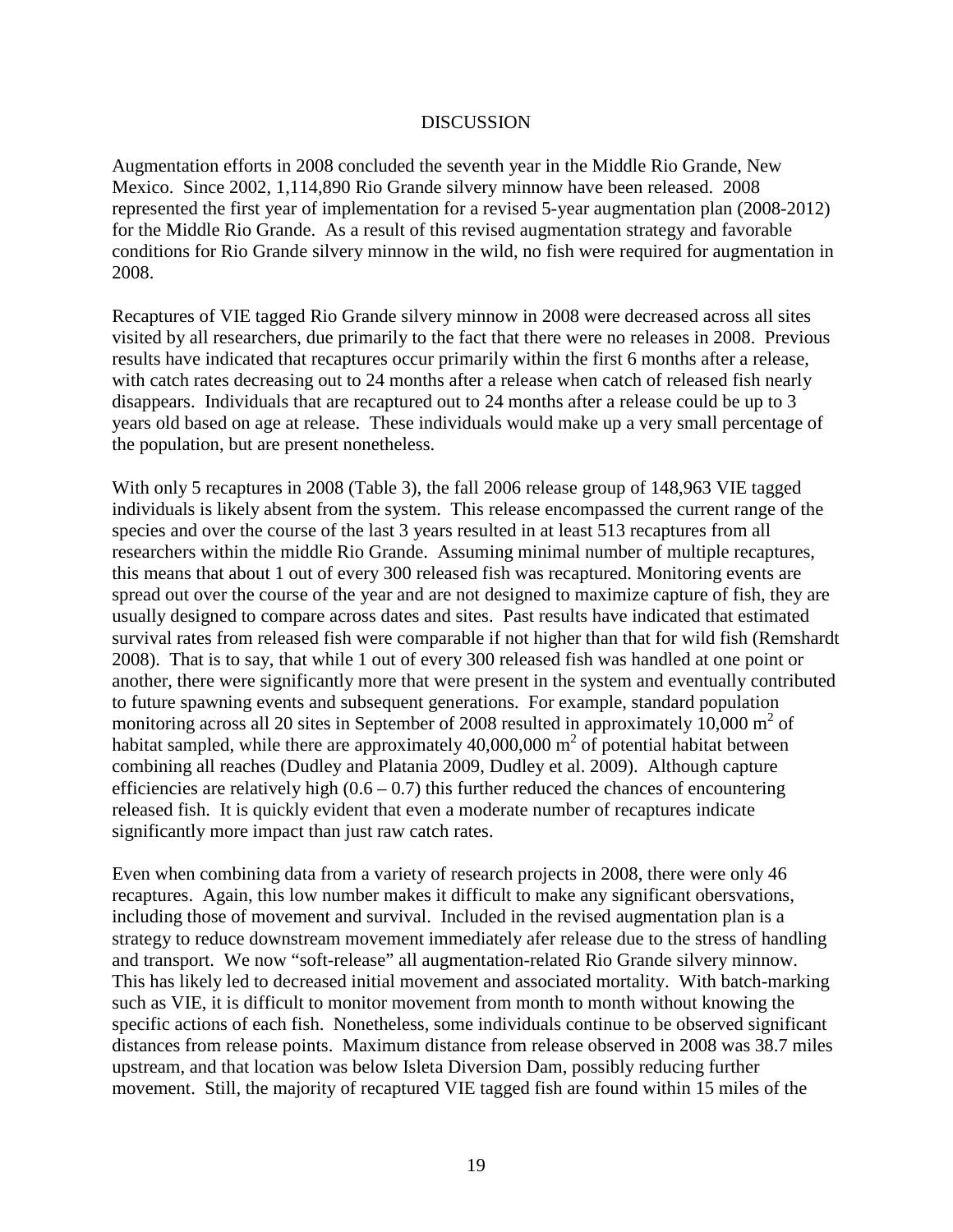release location. Specific information on individual movement (including juveniles) is still an important information gap in Rio Grande silvery minnow biology.

Under the revised stocking protocol, we determined that augmentation in the Isleta and San Acacia Reaches was not necessary in 2008. The catch rates from the September 2008 monitoring were compared with the target catch rate of 1 RGSM  $/$  100 m<sup>2</sup> for each site (Dudley and Platania 2009). All 15 sites had catch rates over this target, including a majority of the sites with significantly higher catch rates. A combination of factors in 2008 led to these increased catch rates including optimal spring runoff, recruitment flows throughout the early summer, and no river intermittency.

In addition, we are also closely monitoring the Angostura Reach catch rates to determine the long-term effects of augmentation on this reach and determine if this portion of the population is self-sustainable. In September 2008, catch rates in the Angostura Reach were less than both the Isleta and San Acacia reaches and one site (Rio Bravo) did not record any Rio Grande silvery minnow (Dudley and Platania 2009). This site, along with the site just below Angostura Diversion Dam, had September catch rates below the target of 1 RGSM  $/ 100 \text{ m}^2$ , but the overall reach catch rate was  $4.65$  RGSM / 100 m<sup>2</sup>. We will continue to monitor all of these sites in this reach in 2009, if the overall catch rate for this reach falls below 0.1 RGSM  $/ 100 \text{ m}^2$  during fall surveys, then augmentation will be re-initiated in the following year.

With the temporary removal of augmentation from Angostura Reach, it is anticipated that catch rates in this reach will decrease in relation to catch rates in the lower reaches. This observation may be clouded by benefits gained from other restoration activities and detracted by continued threats such as habitat fragmenatation.

Augmentation through 2012 will be focused in the Isleta and San Acacia Reaches while evaluating past efforts in the Angostura Reach. The primary way to determine the effects of augmentation in the Angostura Reach is to remove augmentation and monitor the changes in catch rates (and population estimates). Initial observations throughout the Middle Rio Grande indicate that the majority of the population is located in the Isleta and San Acacia Reaches. If this trend continues and catch rates in the Angostura Reach drop to levels observed prior to augmentation (2002), then it can be expected that augmentation (along with favorable habitat and flow conditions) was a driving force in the temporary increase in catch rates observed between 2003 and 2006. Long-term persistence of Rio Grande silvery minnow in the Middle Rio Grande, New Mexico will likely depend, in part, on continued augmentation.

Continued monitoring of an augmented population is critical for evaluating the success of the project (George et al. 2009). Within the last two years, we have implemented new protocols that have been adapted from information learned in previous years. Evaluation of these populations has not just focused on documenting the presence or absence of released fish, but has included information on growth, movement, survival. Cooperative research includes genetic monitoring and providing information and fish for reintroduction. Augmentation such as this is not intended to be a continuous effort (USFWS 2000), and must not continue for the population to be by definition of a "self-sustaining population". Although various conservation efforts have been undertaken in the past and others are currently being carried out in the middle Rio Grande, and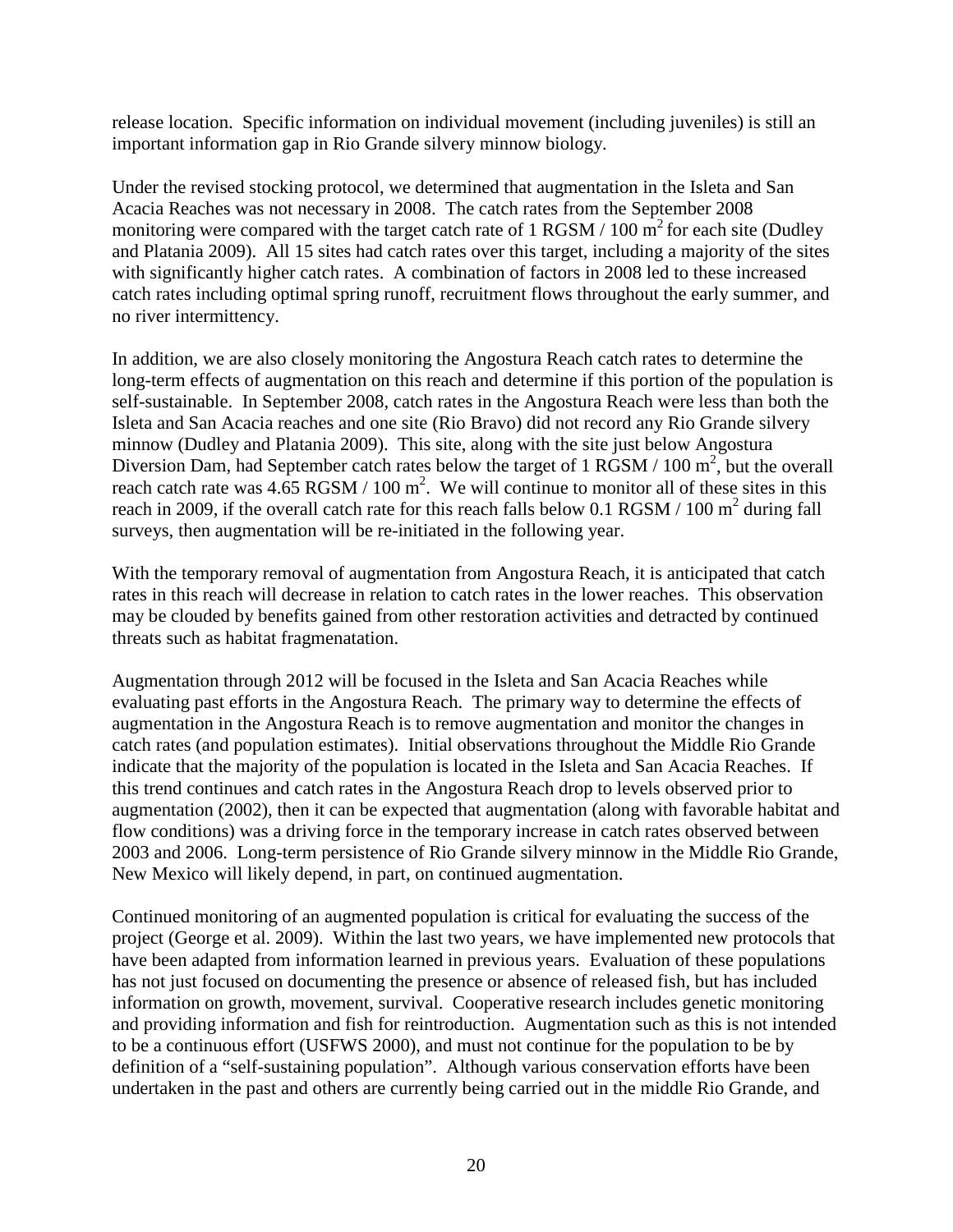abundance in recent years is increasing, the threat of extinction of the Rio Grande silvery minnow continues because of the high probability of continued drought, the fragmented and isolated nature of currently occupied habitat, and the absence of silvery minnows in other parts of the historic range. Additional work needs to be done to conserve this species and the ecosystems upon which it depends.

#### ACKNOWLEDGEMENTS

<span id="page-21-0"></span>Thanks to the many individuals who have and continue to contribute to this project in 2008 including Evan Anderson, Thomas Archdeacon, Tristan Austring, Weston Furr, Chris Kitcheyan, Tammy Knecht, Angela James, Casey Smith, Paula Stubbs, James Sandoval, and LeeAnna Torres from NMFWCO; Scott Bulgrin, Mark Morales, and Tim Smith from the Pueblo of Sandia; Cody Walker from the Pueblo of Isleta; Tracy Diver from the University of New Mexico. Many others including those from the City of Albuquerque, Dexter National Fish Hatchery and Technology Center, University of New Mexico, Pueblo of Sandia, Pueblo of Isleta, and the U.S. Fish and Wildlife Service provided technical advice and/or support during various phases of the project. This work was funded as part of the MRGESACP with administration through the U.S. Bureau of Reclamation offices in Albuquerque, New Mexico.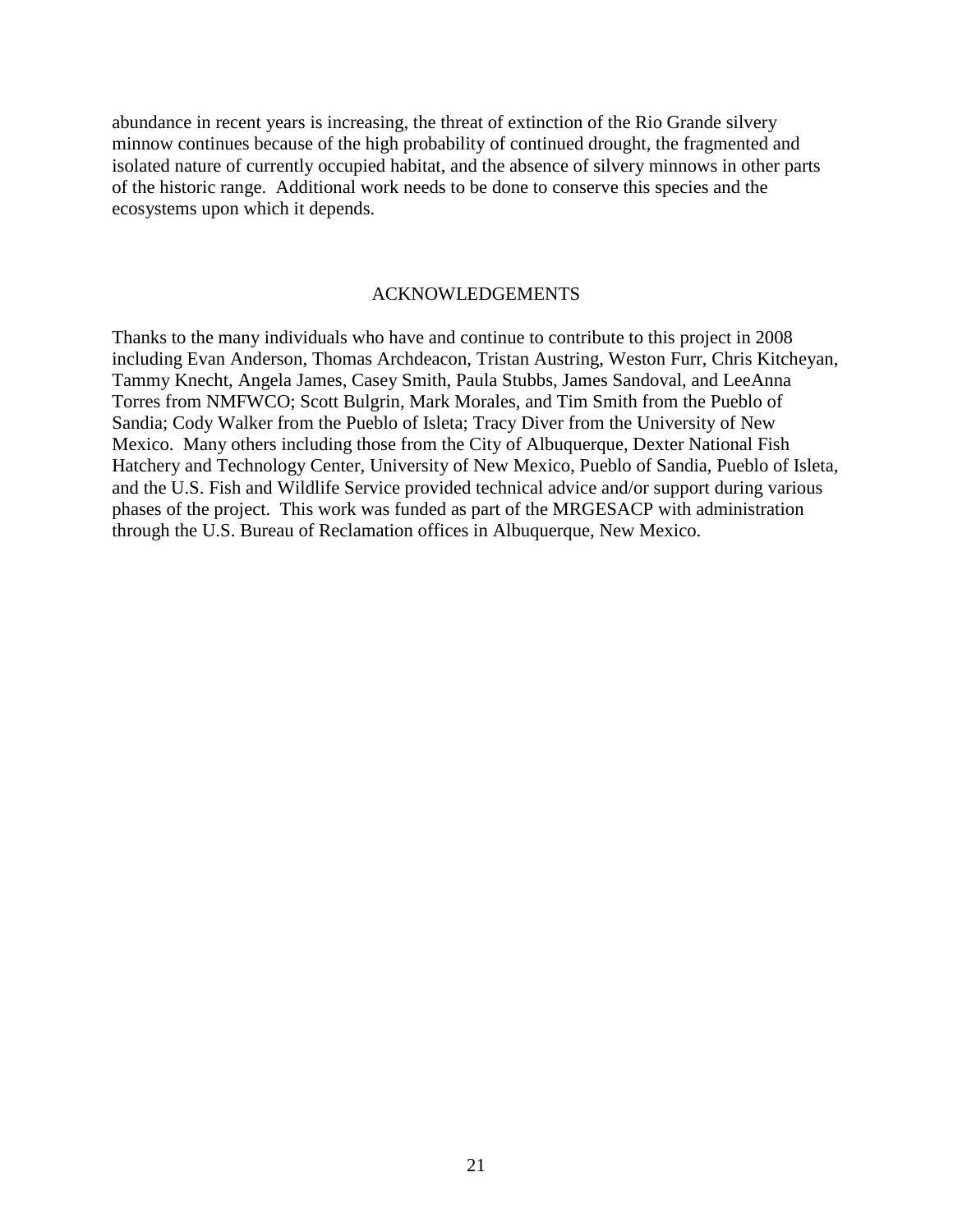#### LITERATURE CITED

- <span id="page-22-0"></span>Avise, J.C. and M.H. Smith. 1974. Biochemical genetics of sunfish. I. Geographic variation and subspecific intergradation in the bluegill, *Lepomis macrochirus*. Evolution (28):42- 56.
- Devries, D.R. and R.V. Frie. 1996. Pages 483-512 *in* B.R. Murphy and D.W. Willis, editors. Fisheries Techniques, 2<sup>nd</sup> edition. American Fisheries Society, Bethesda, Maryland.
- Dudley, R.K. and S.P. Platania 2008. Rio Grande silvery minnow population monitoring program results from December 2007. Report submitted to U.S. Bureau of Reclamation, Albuquerque, NM. 28 pp.
- Dudley, R.K. and S.P. Platania. 2009. Rio Grande silvery minnow population monitoring program results from December 2007 to October 2008. Report submitted to U.S. Bureau of Reclamation, Albuquerque, NM 160 pp.
- Dudley, R.K., G.C. White, S.P. Platania, and D.A.. Helfrich. 2009. Rio Grande silvery minnow population estimation results from October 2008. Report submitted to U.S. Bureau of Reclamation, Albuquerque, NM 92 pp.
- George, A.L., B.R. Kuhajda, J.D. Williams, M.A. Cantrell, PlL. Rakes, and J.R. Shute. 2009. Guidelines for propagation and translocation for freshwater fish conservation. Fisheries 34:529-545.
- Hubbs, C.L. and K.F. Lagler. 1958. Fishes of the Great Lakes Region. University of Michigan Press, Ann Arbor. 213 pp.
- Isaac, V.J. 1990. The accuracy of some length-based for fish population studies. ICLARM Tech. Rep. 27. 81 pp.
- Jenkins, R.E. and N.M. Burkhead. 1993. Freshwater fishes of Virginia. American Fisheries Society, Bethesda, Maryland. 1079 pp.
- Nelson, J.S., E.J. Crossman, H. Espinosa-Perez, L.T. Findley, C.R. Gilbert, R.N. Lea, and J.D. Williams. 2004. Common and scientific names of fishes from the United States, Canada, and Mexico. American Fisheries Society, Special Publication 29, Bethesda, Maryland. 386 pp.
- Olund, L.J. and F.B. Cross. 1961. Geographic variation in the North American cyprinid fish, *Hybopsis gracilis*. University of Kansas Publications, Volume 13, No. 7, pp. 323-348.
- Remshardt, W. J. and S.R. Davenport. 2003. Experimental augmentation and monitoring of Rio Grande silvery minnow in the Middle Rio Grande, New Mexico. Annual Report June 2002 through May 2003. Report to U.S. Bureau of Reclamation, Albuquerque, New Mexico. 76 pp.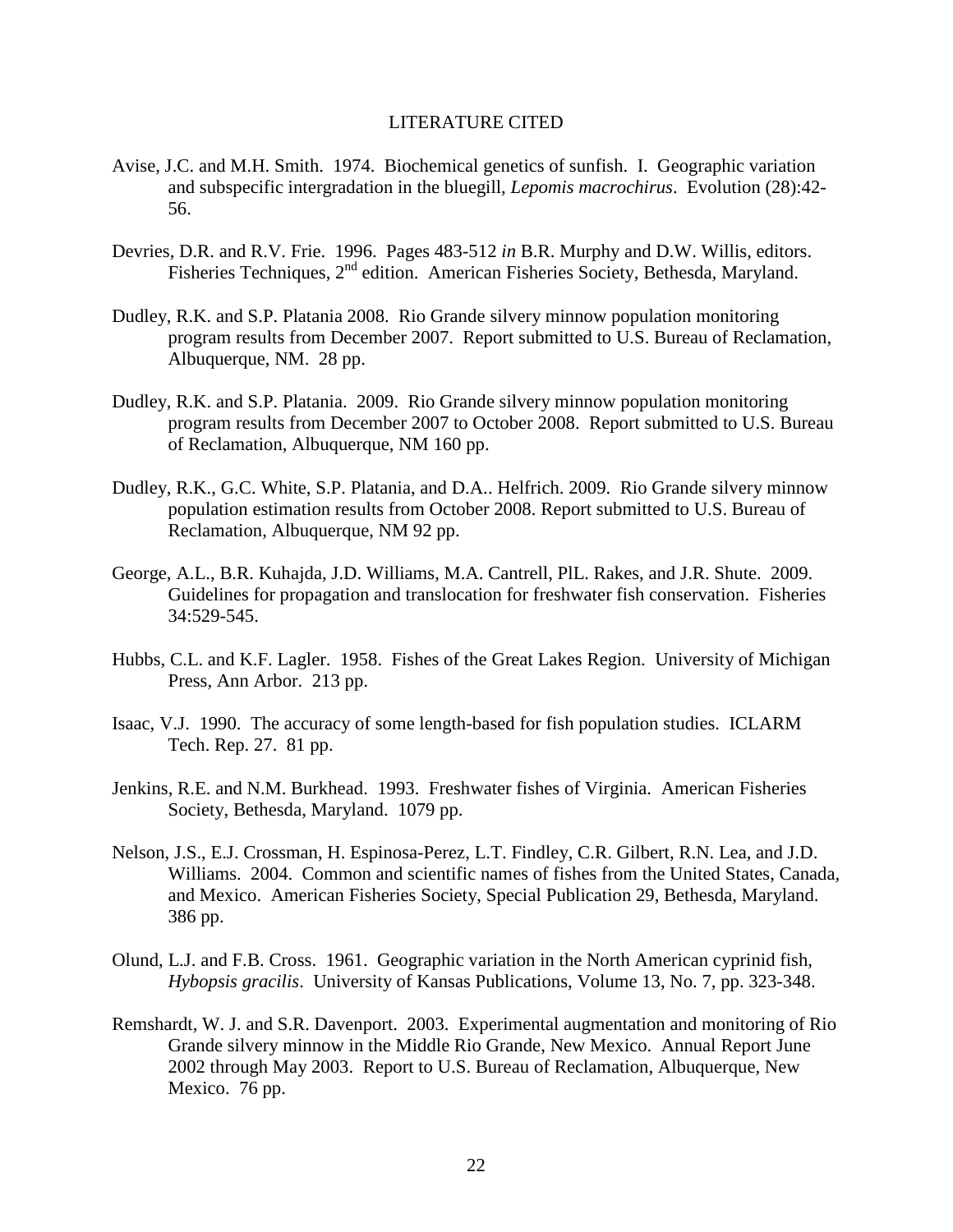- Remshardt, W.J. 2008. Rio Grande silvery minnow augmentation in the Middle Rio Grande, New Mexico. Annual Report 2007. Report to U.S. Bureau of Reclamation, Albuquerque, NM. 61 pp.
- Trautman, M.B. 1981. The fishes of Ohio, 2cd edition. Ohio State University Press, Columbus. 782 pp.
- U.S. Fish and Wildlife Service. 1999. Rio Grande silvery minnow recovery plan. Albuquerque, NM. 141 pp.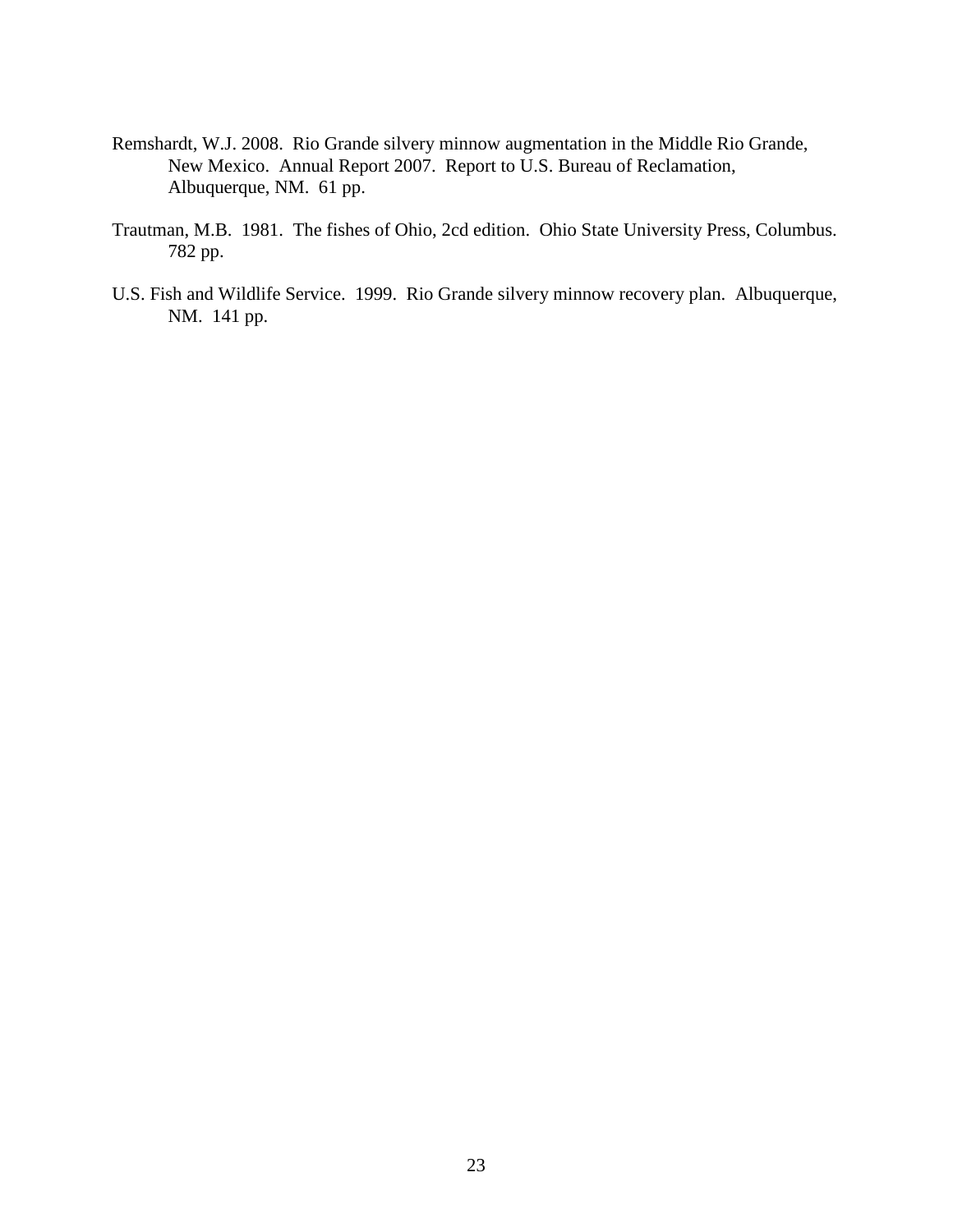<span id="page-24-0"></span>Appendix A. Recapture information of Rio Grande silvery minnow in 2008 from augmentation monitoring and other researchers.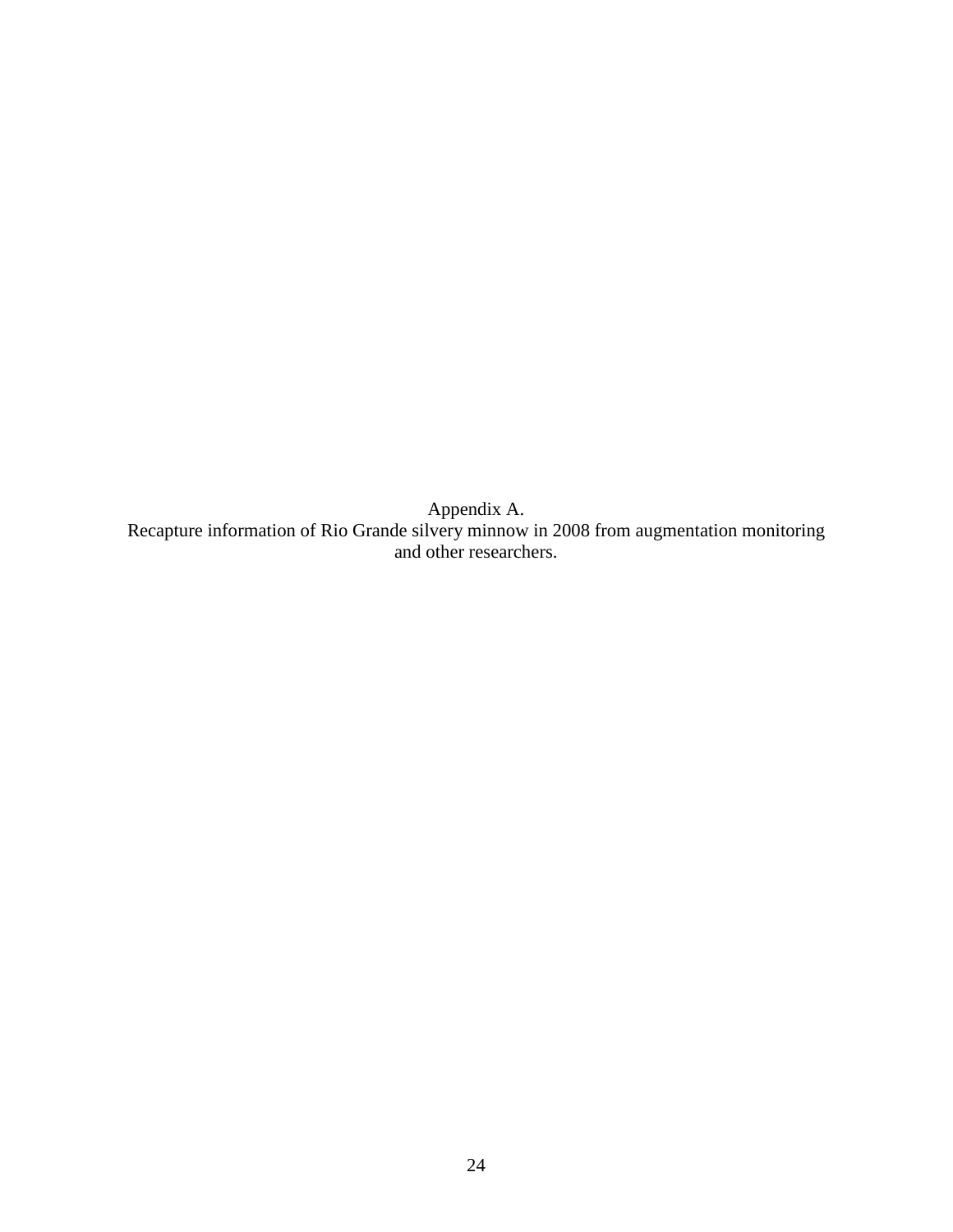|                  |                |                                                                      |            | Number of  |         |           |                                                                                                                     |
|------------------|----------------|----------------------------------------------------------------------|------------|------------|---------|-----------|---------------------------------------------------------------------------------------------------------------------|
|                  |                | Recapture                                                            | Release    | Days Post- | rm      | rm        |                                                                                                                     |
| Field #          | N              | Date                                                                 | Date       | Release    | release | recapture | Distance Traveled (RM)*                                                                                             |
|                  |                | Green Left Dorsal, 21 September 2006 @ 550 Bridge                    |            |            |         |           |                                                                                                                     |
| <b>WJR08-720</b> |                | 2/28/2008                                                            | 9/21/2006  | 525        | 203.5   | 198.3     | $-5.2$                                                                                                              |
|                  |                |                                                                      |            |            |         |           |                                                                                                                     |
|                  |                | Orange Left Dorsal, 16 October 2006 @ below San Acacia Diversion Dam |            |            |         |           |                                                                                                                     |
| RKD08-030        | -1             | 4/9/2008                                                             | 10/16/2006 | 541        | 116.1   | 116.1     | $\overline{0}$                                                                                                      |
| <b>RKD08-050</b> | 2              | 5/14/2008                                                            | 10/16/2006 | 576        | 116.1   | 114.6     | $-1.5$                                                                                                              |
| <b>RKD08-092</b> | 1              | 7/8/2008                                                             | 10/16/2006 | 631        | 116.1   | 114.6     | $-1.5$                                                                                                              |
|                  |                |                                                                      |            |            |         |           |                                                                                                                     |
|                  |                | Pink Right Dorsal, 29 May 2007 @ Bridge Street                       |            |            |         |           |                                                                                                                     |
| LTT08-003        | $\blacksquare$ | 3/30/2008                                                            | 5/29/2007  | 306        | 181.6   | 166.6     | $-15$                                                                                                               |
|                  |                |                                                                      |            |            |         |           |                                                                                                                     |
|                  |                |                                                                      |            |            |         |           | Pink Left Dorsal, 9 October, 25 October, and 3 December 2007 @ U.S. 60 Bridge, 1.5 mi below SADD and Brown's Arroyo |
| WJR08-712        | $\overline{2}$ | 1/28/2008                                                            | 10/9/2007  | <b>111</b> | 130.6   | 169.3     | 38.7                                                                                                                |
| <b>RKD08-005</b> | 8              | 2/4/2008                                                             | 12/3/2007  | 63         | 94      | 87.1      | $-6.9$                                                                                                              |
| <b>RKD08-006</b> | 1              | 2/5/2008                                                             | 12/3/2007  | 64         | 94      | 91.7      | $-2.3$                                                                                                              |
| <b>RKD08-007</b> | 3              | 2/5/2008                                                             | 12/3/2007  | 64         | 94      | 99.5      | 5.5                                                                                                                 |
| <b>RKD08-008</b> | 9              | 2/5/2008                                                             | 12/3/2007  | 64         | 94      | 114.6     | 20.6                                                                                                                |
| <b>RKD08-012</b> | 12             | 2/6/2008                                                             | 10/9/2007  | 120        | 130.6   | 130.6     | 0.0                                                                                                                 |
| LTT08-002        | $\mathbf{1}$   | 3/20/2008                                                            | 10/9/2007  | 163        | 130.6   | 169.3     | 38.7                                                                                                                |
|                  | 42             |                                                                      |            |            |         |           |                                                                                                                     |
|                  |                |                                                                      |            |            |         |           |                                                                                                                     |
|                  |                | <b>NMFWCO</b> Augmentation Monitoring                                |            |            |         |           |                                                                                                                     |
|                  |                | <b>ASIRF Pop Monitoring</b>                                          |            |            |         |           |                                                                                                                     |

\* calculated as the minimum unidirectional distance between release and recapture points within the river channel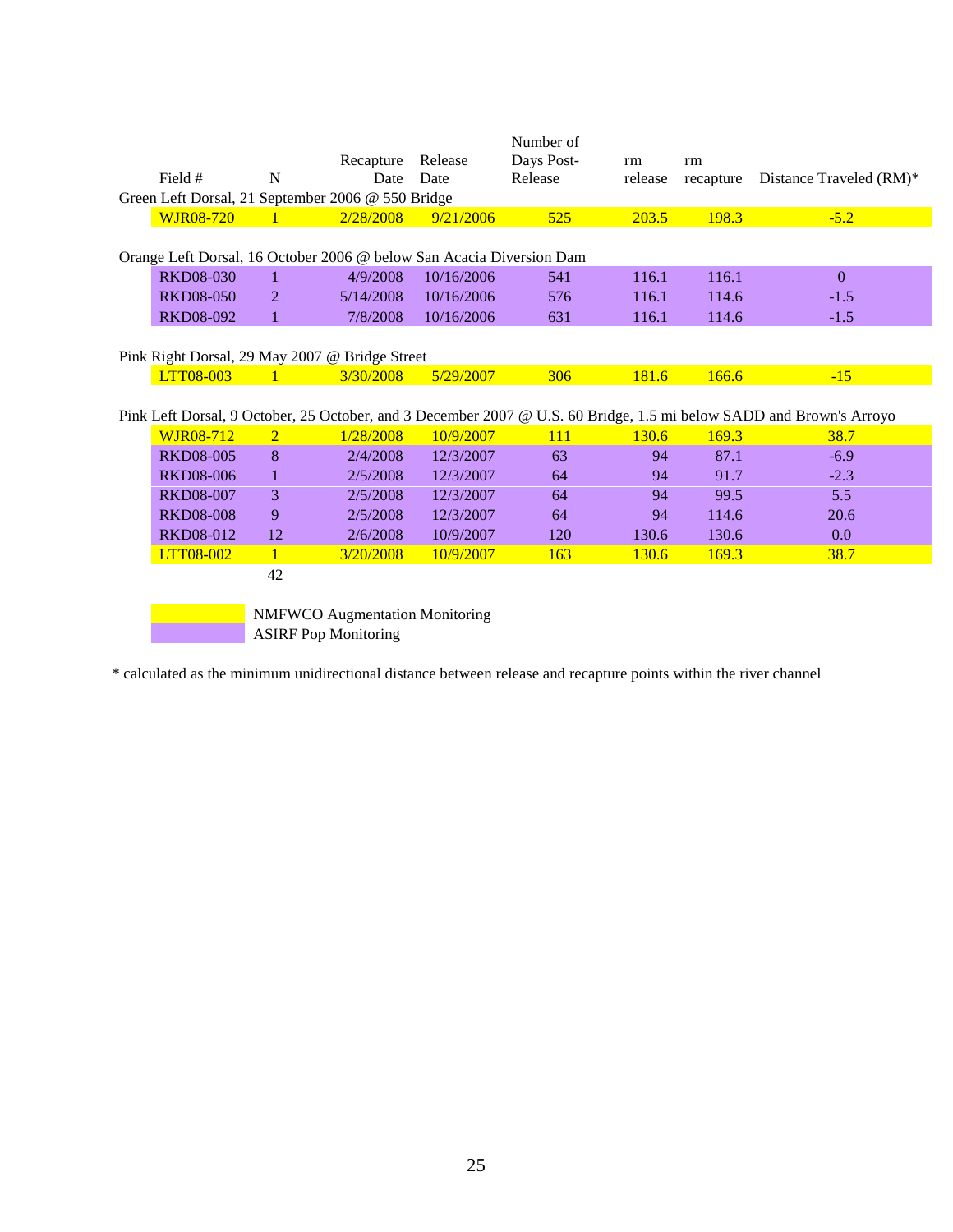<span id="page-26-0"></span>Appendix B. Ichthyofaunal composition of 2008 Rio Grande silvery minnow augmentation monitoring surveys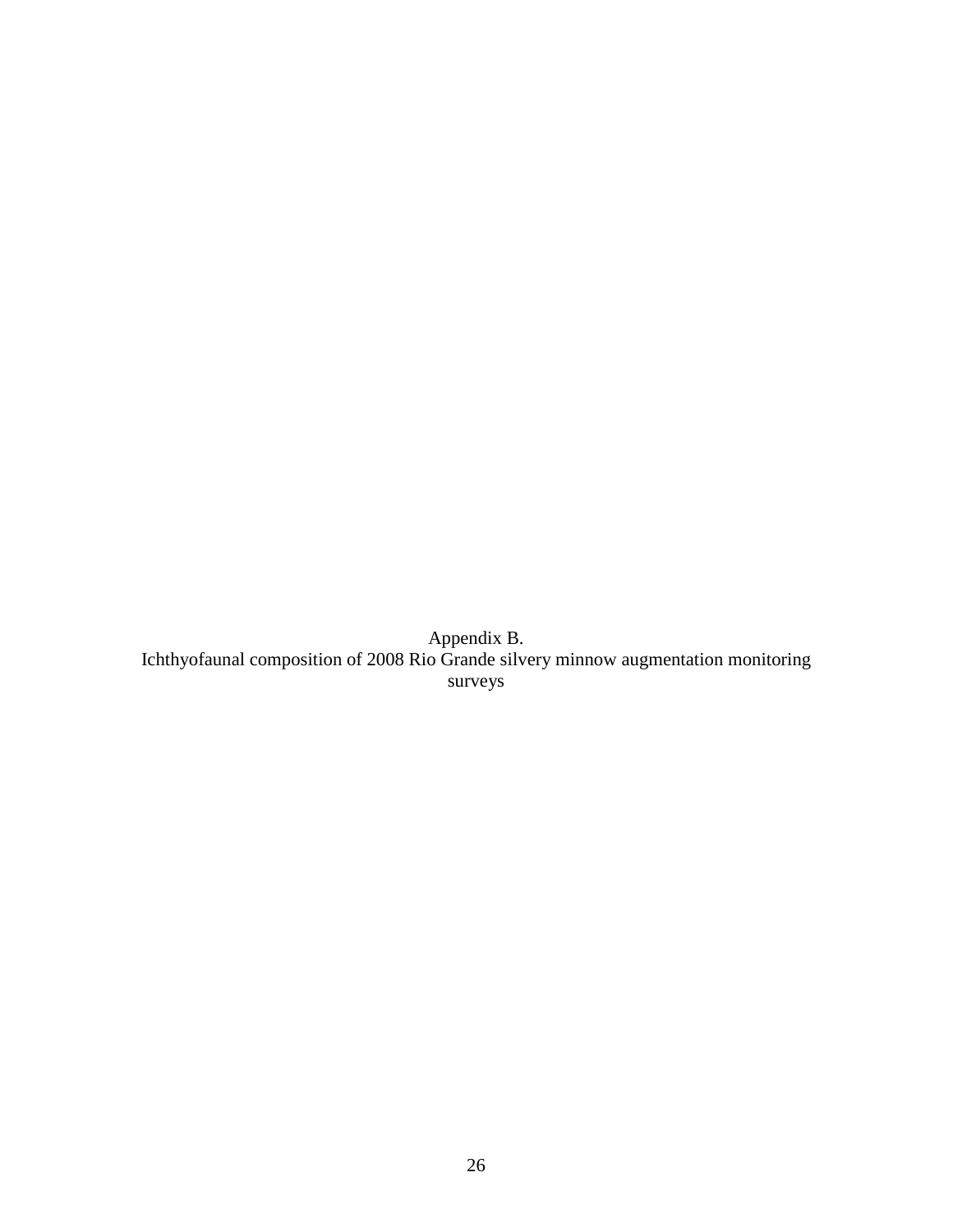# **Rio Grande silvery minnow Augmentation Monitoring 2008**

| <b>Dixon Road</b>                        |                      |                       |                               |
|------------------------------------------|----------------------|-----------------------|-------------------------------|
| 25 January 2008                          | WJR08-706            | 30 seine hauls        | Effort: 766.6 $m^2$           |
| Personnel: W. Jason Remshardt,           |                      |                       |                               |
| <b>Family</b>                            | <b>Species</b>       |                       |                               |
| Cyprinidae                               | Cyprinella lutrensis | $\frac{\text{N}}{43}$ |                               |
| Cyprinidae                               |                      | Hybognathus amarus    | 1                             |
| Cyprinidae                               |                      | Pimephales promelas   | 1                             |
| Cyprinidae                               |                      | Platygobio gracilis   | 1                             |
| Poeciliidae                              |                      | Gambusia affinis      | 1                             |
| <b>North Amafca</b>                      |                      |                       |                               |
| 25 January 2008                          | WJR08-707            | 30 seine hauls        | Effort: 699.2 m <sup>2</sup>  |
| Personnel: W. Jason Remshardt,           |                      |                       |                               |
| <b>Family</b>                            |                      | Species               |                               |
| Cyprinidae                               |                      | Cyprinella lutrensis  | $\frac{N}{23}$                |
| Cyprinidae                               |                      | Hybognathus amarus    | 5                             |
| Cyprinidae                               |                      | Platygobio gracilis   | $\mathbf{1}$                  |
| Centrarchidae                            |                      | Lepomis macrochirus   | 1                             |
| Centrarchidae                            |                      | Micropterus salmoides | $\overline{4}$                |
| <b>Lomitas Negras</b>                    |                      |                       |                               |
|                                          |                      |                       |                               |
|                                          | WJR08-708            | 30 seine hauls        | Effort: 803.4 $m2$            |
| 25 January 2008                          |                      |                       |                               |
| Personnel: W. Jason Remshardt,<br>Family |                      | Species               |                               |
| Cyprinidae                               |                      | Cyprinella lutrensis  |                               |
|                                          |                      | Cyprinus carpio       | $\frac{N}{5}$<br>$\mathbf{1}$ |
| Cyprinidae<br>Cyprinidae                 |                      | Hybognathus amarus    | 6                             |
| Cyprinidae                               |                      | Pimephales promelas   | 1                             |
| Cyprinidae                               |                      | Platygobio gracilis   | $\overline{2}$                |
| Catostomidae                             |                      | Carpiodes carpio      | 14                            |
| Poeciliidae                              |                      | Gambusia affinis      | 43                            |
| Centrarchidae                            |                      | Micropterus salmoides | $\overline{2}$                |
| <b>Sandia Line 14</b>                    |                      |                       |                               |
| 25 January 2008                          | WJR08-708            | 30 seine hauls        | Effort: $877.1 \text{ m}^2$   |
|                                          |                      |                       |                               |
| Personnel: W. Jason Remshardt,<br>Family |                      | Species               |                               |
|                                          |                      | Cyprinella lutrensis  | $\frac{N}{6}$                 |
| Cyprinidae<br>Cyprinidae                 |                      | Hybognathus amarus    | 8                             |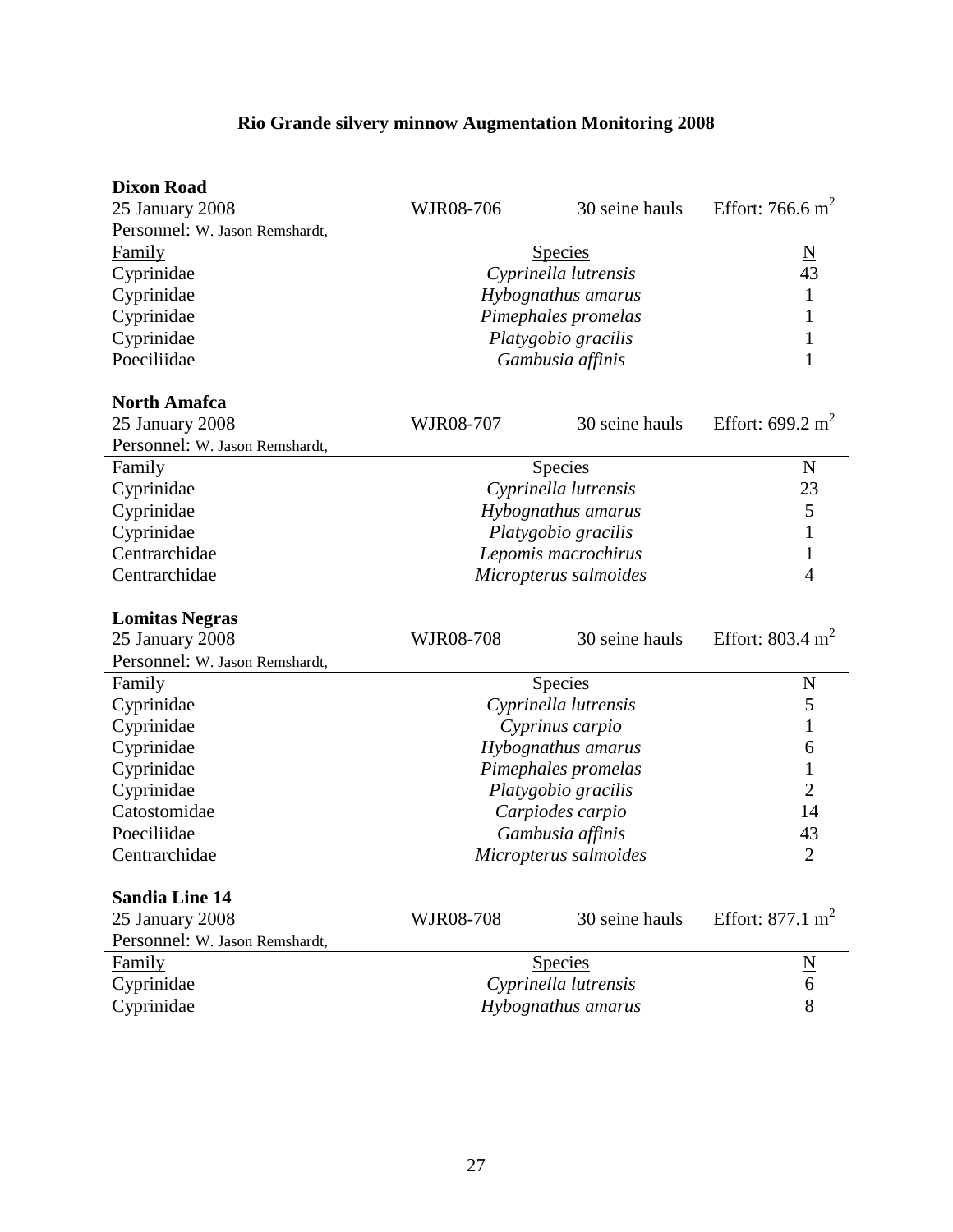| <b>Atrisco Outfall</b>         |                        |                      |                             |
|--------------------------------|------------------------|----------------------|-----------------------------|
| 28 January 2008                | WJR08-711              | 30 seine hauls       | Effort: $903.7 \text{ m}^2$ |
| Personnel: W. Jason Remshardt, |                        |                      |                             |
| Family                         |                        | <b>Species</b>       | $\underline{\mathbf{N}}$    |
| Cyprinidae                     | Cyprinella lutrensis   | 165                  |                             |
| Cyprinidae                     |                        | Hybognathus amarus   | 57                          |
| Cyprinidae                     |                        | Pimephales promelas  | $\overline{2}$              |
| Cyprinidae                     |                        | Platygobio gracilis  | $\mathbf{1}$                |
| Catostomidae                   |                        | Carpiodes carpio     | 1                           |
| Ictaluridae                    |                        | Ictalurus punctatus  | 1                           |
| Poeciliidae                    |                        | Gambusia affinis     | 1                           |
| <b>Isleta Dam</b>              |                        |                      |                             |
| 28 January 2008                | WJR08-712              | 30 seine hauls       | Effort: 734.5 $m2$          |
| Personnel: W. Jason Remshardt, |                        |                      |                             |
| Family                         |                        | <b>Species</b>       | $\underline{\mathbf{N}}$    |
| Cyprinidae                     |                        | Cyprinella lutrensis | 272                         |
| Cyprinidae                     |                        | Hybognathus amarus   | 339                         |
| Cyprinidae                     |                        | Pimephales promelas  | 7                           |
| Catostomidae                   |                        | Carpiodes carpio     | 6                           |
| Ictaluridae                    |                        | Ictalurus punctatus  | 1                           |
|                                |                        |                      |                             |
| <b>Alejandro Gate</b>          |                        |                      |                             |
| 28 January 2008                | WJR08-712              | 30 seine hauls       | Effort: $833.2 \text{ m}^2$ |
| Personnel: W. Jason Remshardt, |                        |                      |                             |
| Family                         |                        | <b>Species</b>       | $\underline{\mathbf{N}}$    |
| Cyprinidae                     |                        | Cyprinella lutrensis | 110                         |
| Cyprinidae                     |                        | Hybognathus amarus   | 77                          |
| Cyprinidae                     |                        | Platygobio gracilis  | 3                           |
| Catostomidae                   |                        | Carpiodes carpio     | $\mathbf{1}$                |
| Ictaluridae                    |                        | Ictalurus punctatus  | 1                           |
| <b>Atrisco Outfall</b>         |                        |                      |                             |
| 28 February 2008               | WJR08-716              | 30 seine hauls       | Effort: $700.0 \text{ m}^2$ |
| Personnel: W. Jason Remshardt, |                        |                      |                             |
| Family                         |                        | <b>Species</b>       | $\underline{\mathbf{N}}$    |
| Cyprinidae                     |                        | Cyprinella lutrensis | 15                          |
| Cyprinidae                     |                        | Hybognathus amarus   | 70                          |
| Cyprinidae                     |                        | Pimephales promelas  | 5                           |
| Cyprinidae                     |                        | Platygobio gracilis  | $\overline{4}$              |
| Cyprinidae                     | Rhinichthys cataractae |                      | 1                           |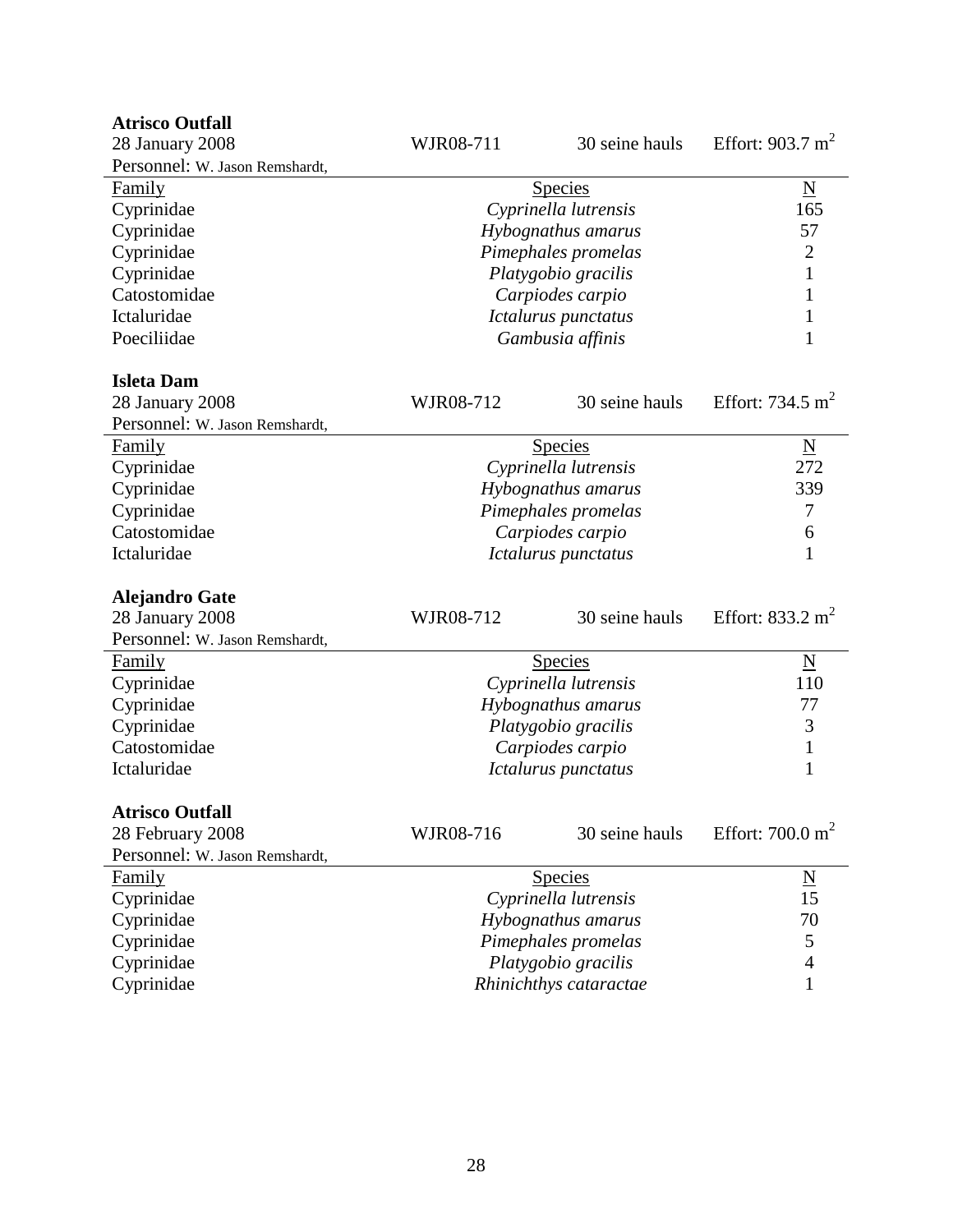| <b>Isleta Dam</b>              |                      |                        |                             |
|--------------------------------|----------------------|------------------------|-----------------------------|
| 28 February 2008               | WJR08-717            | 30 seine hauls         | Effort: 789.8 $m^2$         |
| Personnel: W. Jason Remshardt, |                      |                        |                             |
| Family                         |                      | <b>Species</b>         | $\underline{\underline{N}}$ |
| Cyprinidae                     | Cyprinella lutrensis | $\overline{4}$         |                             |
| Cyprinidae                     |                      | Hybognathus amarus     | 62                          |
| Cyprinidae                     |                      | Pimephales promelas    | $\mathbf 1$                 |
| Poeciliidae                    |                      | Gambusia affinis       | 1                           |
| Centrarchidae                  |                      | Pomoxis annularis      | $\mathbf{1}$                |
| <b>Dixon Road</b>              |                      |                        |                             |
| 28 February 2008               | WJR08-718            | 30 seine hauls         | Effort: $842.3 \text{ m}^2$ |
| Personnel: W. Jason Remshardt, |                      |                        |                             |
| Family                         |                      | Species                | $\underline{\mathbf{N}}$    |
| Cyprinidae                     |                      | Cyprinella lutrensis   | 26                          |
| Cyprinidae                     |                      | Hybognathus amarus     | 25                          |
| Cyprinidae                     |                      | Pimephales promelas    | $\mathbf{1}$                |
| Cyprinidae                     |                      | Rhinichthys cataractae | $\overline{4}$              |
| Catostomidae                   |                      | Catostomus commersonii | $\overline{2}$              |
| <b>North Amafca</b>            |                      |                        |                             |
| 28 February 2008               | WJR08-719            | 30 seine hauls         | Effort: $727.2 \text{ m}^2$ |
| Personnel: W. Jason Remshardt, |                      |                        |                             |
| <b>Family</b>                  |                      | Species                |                             |
| Cyprinidae                     |                      | Cyprinella lutrensis   | $\frac{N}{5}$               |
| Cyprinidae                     |                      | Hybognathus amarus     | 28                          |
| Cyprinidae                     |                      | Pimephales promelas    | $\mathbf{1}$                |
|                                |                      |                        |                             |
| <b>Lomitas Negras</b>          |                      |                        |                             |
| 28 February 2008               | WJR08-720            | 30 seine hauls         | Effort: $662.4 \text{ m}^2$ |
| Personnel: W. Jason Remshardt, |                      |                        |                             |
| <b>Family</b>                  | <b>Species</b>       |                        | $\underline{\rm N}$         |
| Cyprinidae                     |                      | Cyprinella lutrensis   | 118                         |
| Cyprinidae                     |                      | Hybognathus amarus     | 22                          |
| Cyprinidae                     |                      | Pimephales promelas    | 25                          |
| Cyprinidae                     | Platygobio gracilis  |                        | $\mathbf{1}$                |
|                                | Carpiodes carpio     |                        |                             |
| Catostomidae                   |                      |                        | 50                          |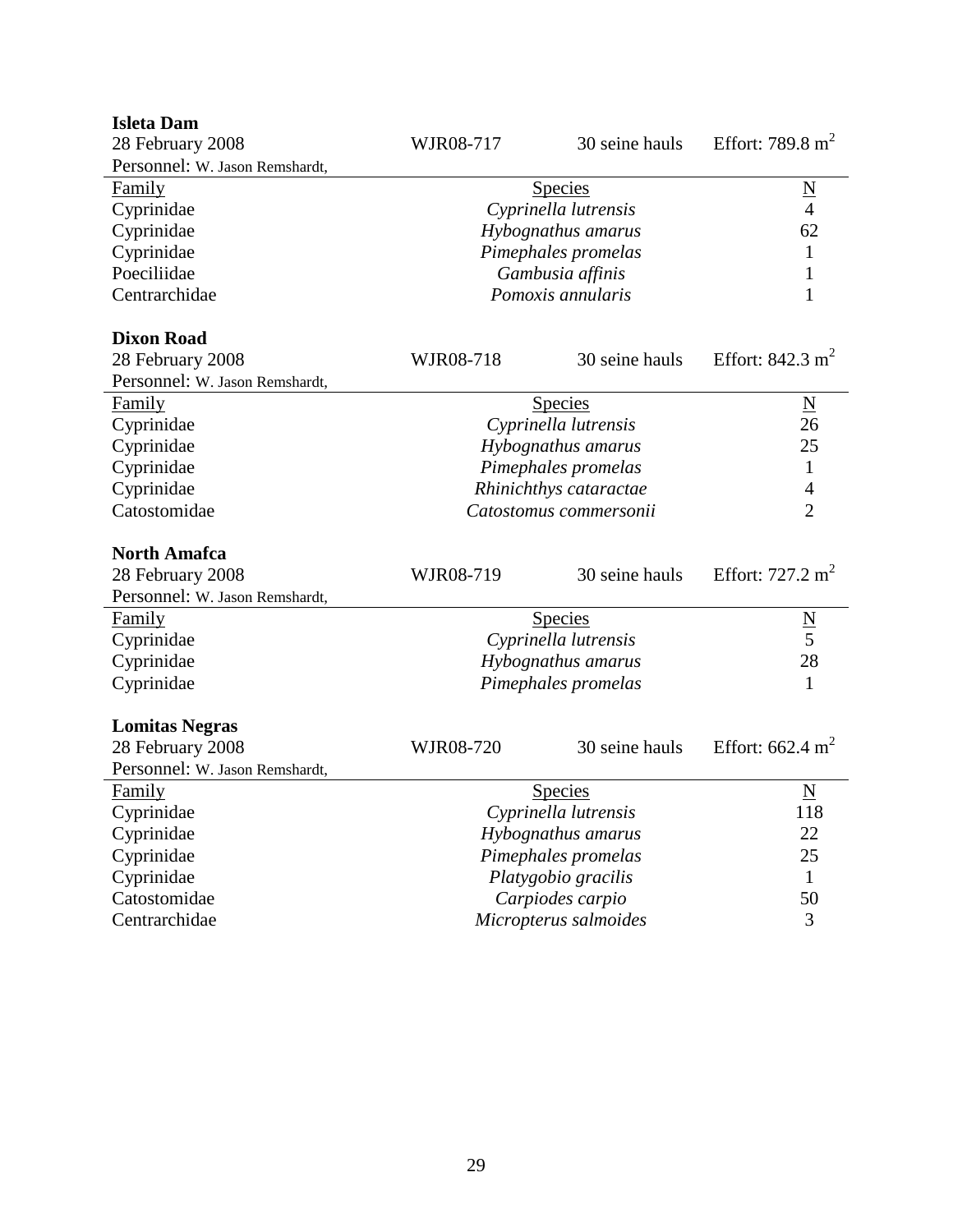| <b>Sandia Line 14</b>          |                     |                        |                             |
|--------------------------------|---------------------|------------------------|-----------------------------|
| 28 February 2008               | WJR08-721           | 30 seine hauls         | Effort: $779.3 \text{ m}^2$ |
| Personnel: W. Jason Remshardt, |                     |                        |                             |
| Family                         | Species             |                        |                             |
| Cyprinidae                     | Hybognathus amarus  | $\frac{N}{8}$          |                             |
| Cyprinidae                     | Pimephales promelas | $\mathbf{1}$           |                             |
| Cyprinidae                     |                     | Platygobio gracilis    | $\mathbf{1}$                |
| Cyprinidae                     |                     | Rhinichthys cataractae | 1                           |
| Catostomidae                   |                     | Carpiodes carpio       | $\mathbf{1}$                |
|                                |                     |                        |                             |
| <b>Atrisco Outfall</b>         |                     |                        |                             |
| 20 March 2008                  | LTT08-001           | 4 seine hauls          | Effort: $70.0 \text{ m}^2$  |
| Personnel: Leeanna T. Torres,  |                     |                        |                             |
| Family                         |                     | Species                | $\frac{N}{3}$               |
| Cyprinidae                     |                     | Cyprinella lutrensis   |                             |
|                                |                     |                        |                             |
| <b>Isleta Dam</b>              |                     |                        |                             |
| 20 March 2008                  | LTT08-002           | 30 seine hauls         | Effort: $639.5 \text{ m}^2$ |
| Personnel: Leeanna T. Torres,  |                     |                        |                             |
| Family                         |                     | Species                | $\underline{\rm N}$         |
| Cyprinidae                     |                     | Cyprinella lutrensis   | 15                          |
| Cyprinidae                     |                     | Cyprinus carpio        | $\mathbf{1}$                |
| Cyprinidae                     |                     | Hybognathus amarus     | 52                          |
| Poeciliidae                    | Gambusia affinis    | $\mathbf{1}$           |                             |
| <b>Alejandro Gate</b>          |                     |                        |                             |
| 20 March 2008                  | LTT08-003           | 5 seine hauls          | Effort: $77.5 \text{ m}^2$  |
| Personnel: Leeanna T. Torres,  |                     |                        |                             |
| Family                         |                     | <b>Species</b>         | $\underline{\mathbf{N}}$    |
| Cyprinidae                     |                     | Cyprinella lutrensis   | 13                          |
| Cyprinidae                     |                     | Hybognathus amarus     | 82                          |
| Cyprinidae                     |                     | Pimephales promelas    | $\overline{2}$              |
|                                |                     |                        |                             |
| <b>Dixon Road</b>              |                     |                        |                             |
| 28 March 2008                  | WJR08-722           | 30 seine hauls         | Effort: $903.0 \text{ m}^2$ |
| Personnel: W. Jason Remshardt, |                     |                        |                             |
| <b>Family</b>                  |                     | <b>Species</b>         | $\underline{N}$             |
| Cyprinidae                     |                     | Cyprinella lutrensis   | $\mathbf{1}$                |
| Cyprinidae                     |                     | Hybognathus amarus     | 14                          |
| Cyprinidae                     |                     | Pimephales promelas    | 1                           |
| Cyprinidae                     |                     | Platygobio gracilis    | 6                           |
| Cyprinidae                     |                     | Rhinichthys cataractae |                             |
| Catostomidae                   |                     | Catostomus commersonii |                             |
| Ictaluridae                    | Ictalurus punctatus |                        |                             |

# 30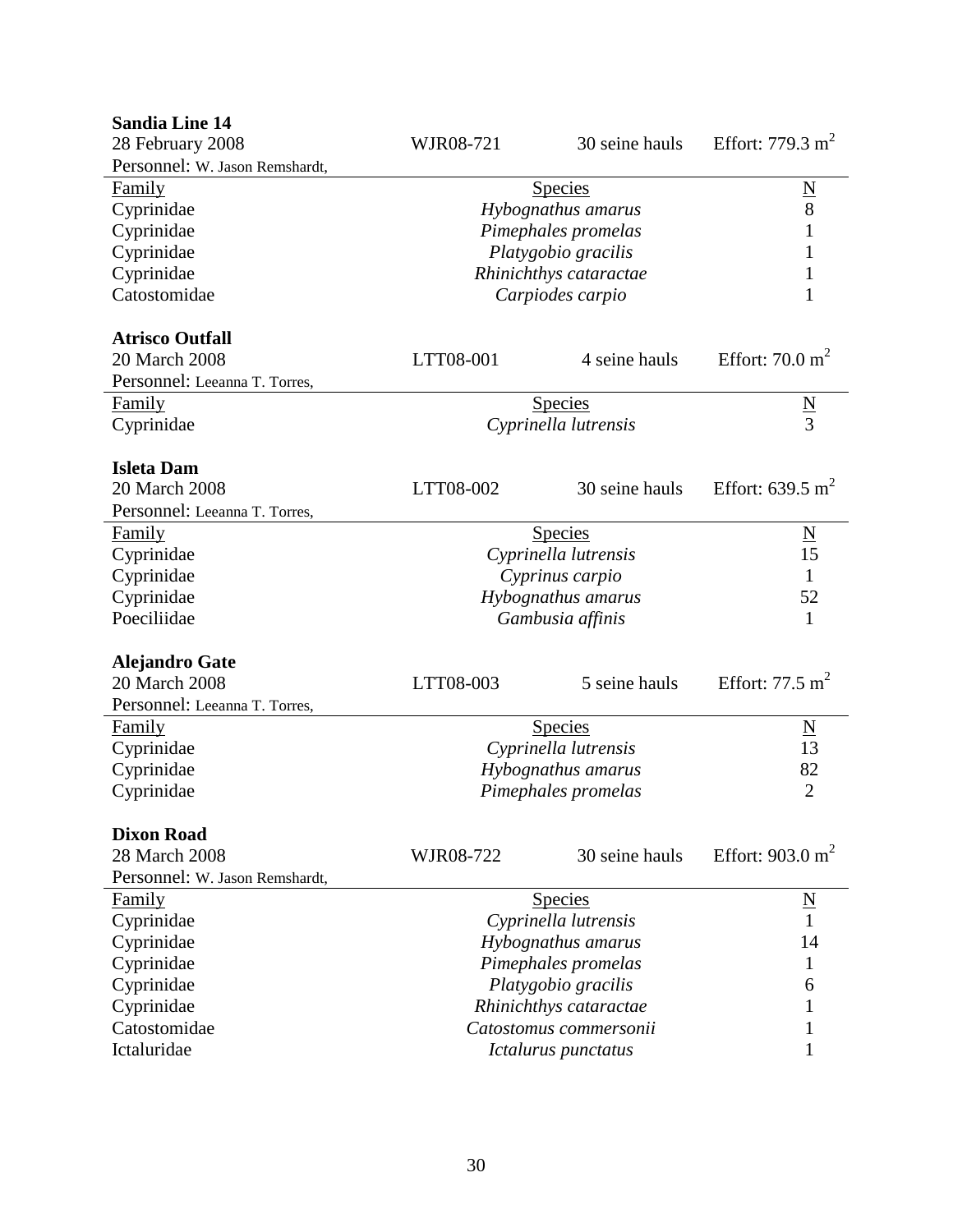| <b>North Amafca</b>              |                        |                        |                             |
|----------------------------------|------------------------|------------------------|-----------------------------|
| 28 March 2008                    | WJR08-723              | 30 seine hauls         | Effort: $492.9 \text{ m}^2$ |
| Personnel: W. Jason Remshardt,   |                        |                        |                             |
| <b>Family</b>                    |                        | <u>Species</u>         | $\frac{N}{6}$               |
| Cyprinidae                       | Cyprinella lutrensis   |                        |                             |
| Cyprinidae                       |                        | Hybognathus amarus     | 16                          |
| Cyprinidae                       |                        | Pimephales promelas    | $\mathbf{2}$                |
| Cyprinidae                       |                        | Platygobio gracilis    | 3                           |
| Catostomidae                     |                        | Catostomus commersonii | 17                          |
| Centrarchidae                    |                        | Lepomis macrochirus    | 1                           |
| <b>Lomitas Negras</b>            |                        |                        |                             |
| 28 March 2008                    | WJR08-724              | 30 seine hauls         | Effort: $730.8 \text{ m}^2$ |
| Personnel: W. Jason Remshardt,   |                        |                        |                             |
| <b>Family</b>                    |                        | <b>Species</b>         | $\overline{\mathsf{N}}$     |
| Cyprinidae                       |                        | Cyprinella lutrensis   | $\mathbf{1}$                |
| Cyprinidae                       |                        | Hybognathus amarus     | 43                          |
| Cyprinidae                       |                        | Pimephales promelas    | 7                           |
| Cyprinidae                       |                        | Platygobio gracilis    | 6                           |
| Catostomidae                     |                        | Carpiodes carpio       | 1                           |
| Catostomidae                     |                        | Catostomus commersonii | 6                           |
| Poeciliidae                      |                        | Gambusia affinis       | 11                          |
| Centrarchidae                    |                        | Lepomis macrochirus    | 1                           |
| <b>Sandia Line 14</b>            |                        |                        |                             |
| 28 March 2008                    | WJR08-725              | 30 seine hauls         | Effort: 747.4 $m2$          |
| Personnel: W. Jason Remshardt,   |                        |                        |                             |
| <b>Family</b>                    |                        | <b>Species</b>         | $\overline{\mathsf{N}}$     |
| Cyprinidae                       |                        | Hybognathus amarus     | 6                           |
| Cyprinidae                       |                        | Pimephales promelas    | $\overline{2}$              |
| <b>Dixon Road</b>                |                        |                        |                             |
| 25 April 2008                    | TPA08-001              | 30 seine hauls         | Effort: 936.4 $m^2$         |
| Personnel: Thomas P. Archdeacon, |                        |                        |                             |
| Family                           |                        | <b>Species</b>         | $\underline{\mathbf{N}}$    |
| Cyprinidae                       |                        | Cyprinella lutrensis   | 5                           |
| Cyprinidae                       |                        | Hybognathus amarus     | 30                          |
| Cyprinidae                       |                        | Pimephales promelas    | 1                           |
| Cyprinidae                       |                        | Platygobio gracilis    | 3                           |
| Cyprinidae                       |                        | Rhinichthys cataractae | 5                           |
| Catostomidae                     | Catostomus commersonii |                        | 1                           |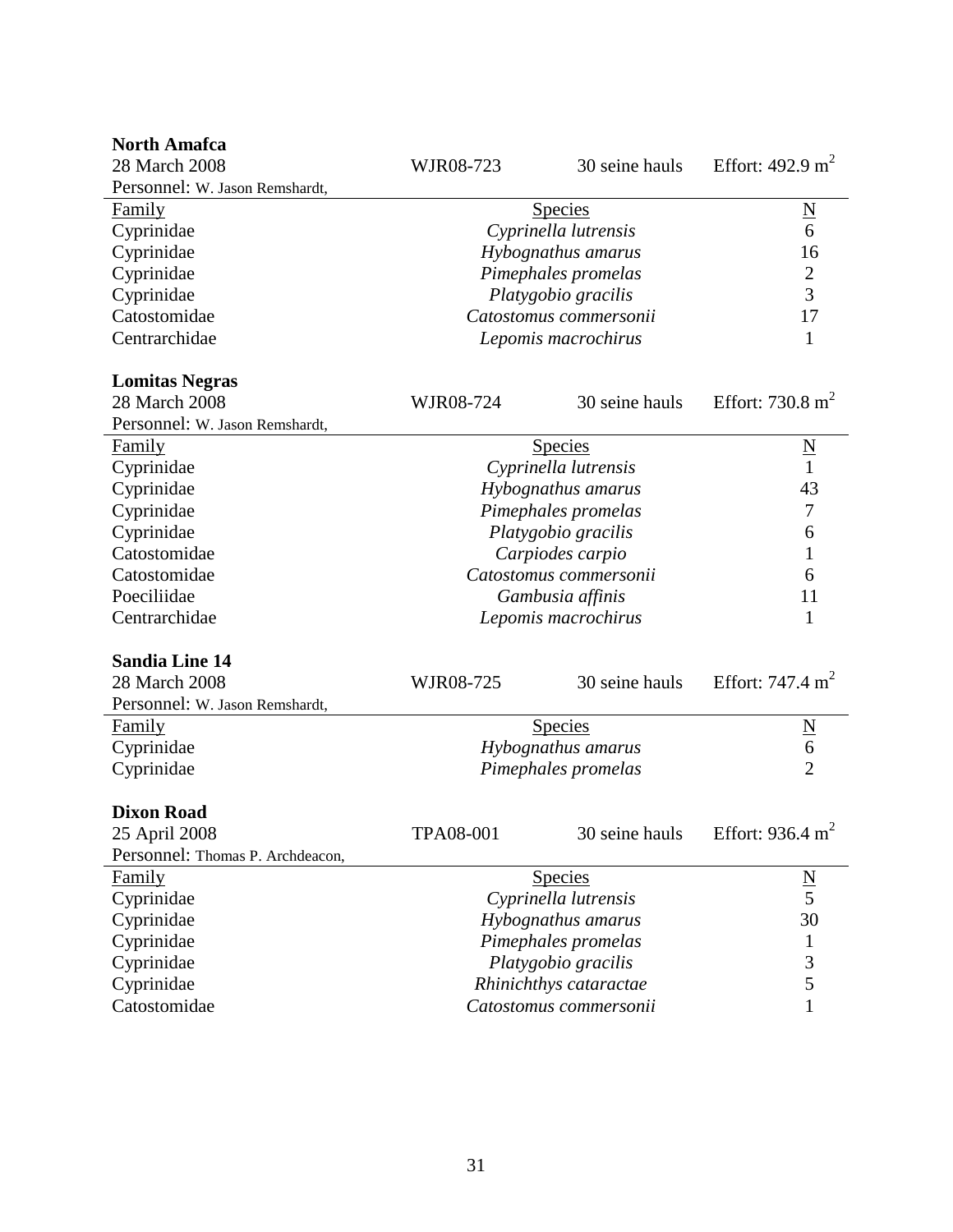| <b>North Amafca</b>              |                     |                        |                             |
|----------------------------------|---------------------|------------------------|-----------------------------|
| 25 April 2008                    | TPA08-002           | 23 seine hauls         | Effort: $259.2 \text{ m}^2$ |
| Personnel: Thomas P. Archdeacon, |                     |                        |                             |
| Family                           |                     | Species                | $\frac{N}{6}$               |
| Cyprinidae                       |                     | Cyprinella lutrensis   |                             |
| Cyprinidae                       | Hybognathus amarus  |                        | 48                          |
| Cyprinidae                       | Pimephales promelas |                        | $\tau$                      |
| Cyprinidae                       |                     | Platygobio gracilis    | $\overline{2}$              |
| Catostomidae                     |                     | Catostomus commersonii | 31                          |
| <b>Atrisco Outfall</b>           |                     |                        |                             |
| 25 April 2008                    | TPA08-003           | 30 seine hauls         | Effort: $526.7 \text{ m}^2$ |
| Personnel: Thomas P. Archdeacon, |                     |                        |                             |
| Family                           |                     | Species                | $\underline{\mathbf{N}}$    |
| Cyprinidae                       |                     | Cyprinella lutrensis   | $\mathfrak{Z}$              |
| Cyprinidae                       |                     | Cyprinus carpio        | $\mathbf{1}$                |
| Cyprinidae                       |                     | Hybognathus amarus     | 100                         |
| Cyprinidae                       |                     | Pimephales promelas    | 3                           |
| Cyprinidae                       |                     | Platygobio gracilis    | $\mathbf{1}$                |
| Catostomidae                     |                     | Carpiodes carpio       | 12                          |
| Catostomidae                     |                     | Catostomus commersonii | 1                           |
| Ictaluridae                      |                     | Ameuirus melas         | 1                           |
| Ictaluridae                      |                     | Ictalurus punctatus    | 1                           |
| Centrarchidae                    |                     | Lepomis macrochirus    | 10                          |
| Centrarchidae                    |                     | Micropterus salmoides  | $\overline{2}$              |
| <b>Sandia Line 14</b>            |                     |                        |                             |
| 25 April 2008                    | <b>TPA08-004</b>    | 30 seine hauls         | Effort: $888.5 \text{ m}^2$ |
| Personnel: Thomas P. Archdeacon, |                     |                        |                             |
| Family                           |                     | Species                |                             |
| Cyprinidae                       |                     | Cyprinella lutrensis   | $\frac{N}{2}$               |
| Cyprinidae                       |                     | Hybognathus amarus     | 16                          |
| Cyprinidae                       |                     | Platygobio gracilis    | 1                           |
| Cyprinidae                       |                     | Rhinichthys cataractae | 1                           |
| Catostomidae                     |                     | Catostomus commersonii | $\mathbf{1}$                |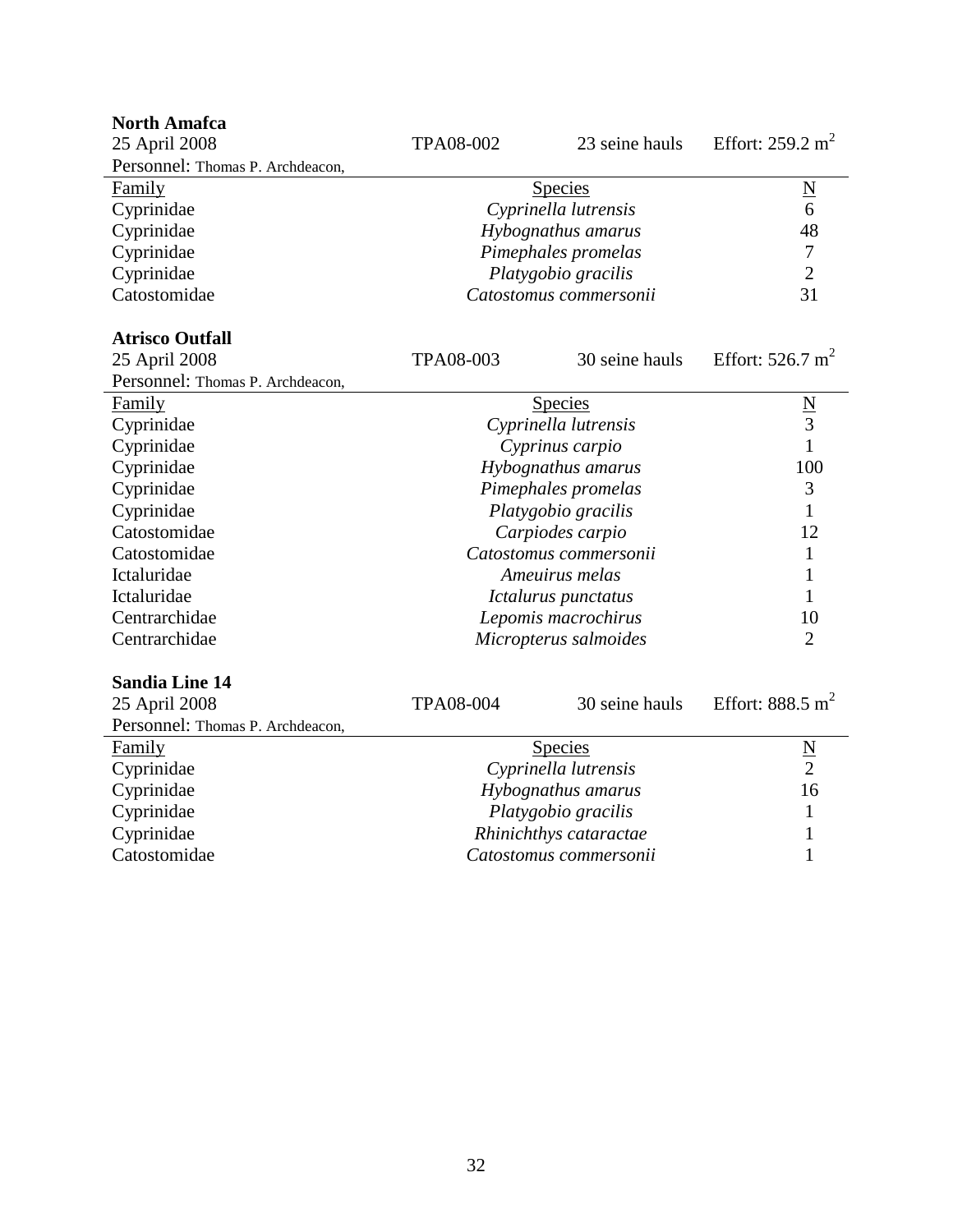| <b>Atrisco Outfall</b>           |                  |                        |                             |
|----------------------------------|------------------|------------------------|-----------------------------|
| 30 April 2008                    | <b>TPA08-009</b> | 30 seine hauls         | Effort: $770.1 \text{ m}^2$ |
| Personnel: Thomas P. Archdeacon, |                  |                        |                             |
| Family                           |                  | <b>Species</b>         | $\underline{\rm N}$         |
| Cyprinidae                       |                  | Cyprinella lutrensis   | 11                          |
| Cyprinidae                       |                  | Hybognathus amarus     | 32                          |
| Cyprinidae                       |                  | Platygobio gracilis    | 8                           |
| Catostomidae                     | Carpiodes carpio |                        | 1                           |
| Catostomidae                     |                  | Catostomus commersonii | 1                           |
| Ictaluridae                      |                  | Ictalurus punctatus    | 7                           |
| Poeciliidae                      |                  | Gambusia affinis       | 1                           |
| <b>Isleta Dam</b>                |                  |                        |                             |
| 30 April 2008                    | TPA08-010        | 30 seine hauls         | Effort: $770.1 \text{ m}^2$ |
| Personnel: Thomas P. Archdeacon, |                  |                        |                             |
| <b>Family</b>                    |                  | Species                | $\underline{\rm N}$         |
| Cyprinidae                       |                  | Cyprinella lutrensis   | 175                         |
| Cyprinidae                       |                  | Hybognathus amarus     | 226                         |
| Cyprinidae                       |                  | Pimephales promelas    | $\overline{2}$              |
| Cyprinidae                       |                  | Platygobio gracilis    | $\overline{4}$              |
| Catostomidae                     |                  | Catostomus commersonii | 1                           |
| Poeciliidae                      |                  | Gambusia affinis       | 1                           |
| <b>Alejandro Gate</b>            |                  |                        |                             |
| 30 April 2008                    | TPA08-011        | 18 seine hauls         | Effort: $639.7 \text{ m}^2$ |
| Personnel: Thomas P. Archdeacon, |                  |                        |                             |
| Family                           |                  | <b>Species</b>         | $\underline{\mathbf{N}}$    |
| Cyprinidae                       |                  | Cyprinella lutrensis   | 166                         |
| Cyprinidae                       |                  | Hybognathus amarus     | 315                         |
| Poeciliidae                      |                  | Gambusia affinis       | 27                          |
| <b>Atrisco Outfall</b>           |                  |                        |                             |
| 29 May 2008                      | WJR08-799        | 30 seine hauls         | Effort: $753.6 \text{ m}^2$ |
| Personnel: W. Jason Remshardt,   |                  |                        |                             |
| Family                           |                  | Species                | $\underline{\rm N}$         |
| Cyprinidae                       |                  | Hybognathus amarus     | 9                           |
| Poeciliidae                      |                  | Gambusia affinis       | 3                           |
| Centrarchidae                    |                  | Micropterus salmoides  | 6                           |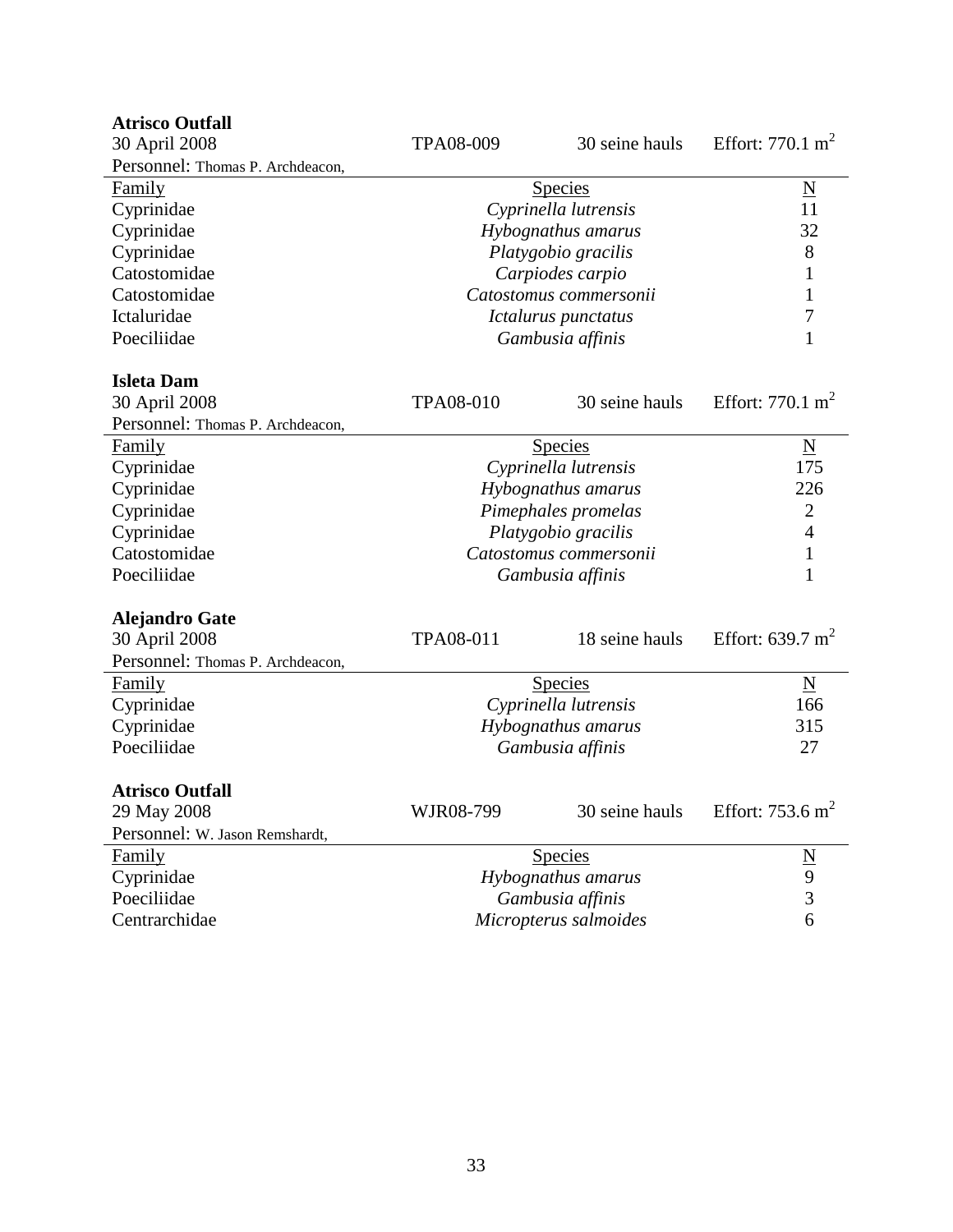| <b>Isleta Dam</b>              |                        |                        |                             |
|--------------------------------|------------------------|------------------------|-----------------------------|
| 29 May 2008                    | WJR08-800              | 30 seine hauls         | Effort: $600.6 \text{ m}^2$ |
| Personnel: W. Jason Remshardt, |                        |                        |                             |
| Family                         |                        | <b>Species</b>         | N                           |
| Cyprinidae                     |                        | Cyprinella lutrensis   | 299                         |
| Cyprinidae                     |                        | Hybognathus amarus     | 237                         |
| Cyprinidae                     | Platygobio gracilis    |                        | $\overline{2}$              |
| Catostomidae                   | Carpiodes carpio       |                        | 1                           |
| Catostomidae                   | Catostomus commersonii |                        | 1                           |
| Ictaluridae                    |                        | Ictalurus punctatus    |                             |
| Poeciliidae                    |                        | Gambusia affinis       | 1                           |
| <b>Alejandro Gate</b>          |                        |                        |                             |
| 29 May 2008                    | WJR08-801              | 30 seine hauls         | Effort: $600.6 \text{ m}^2$ |
| Personnel: W. Jason Remshardt, |                        |                        |                             |
| Family                         |                        | <u>Species</u>         | $\underline{\mathbf{N}}$    |
| Cyprinidae                     |                        | Cyprinella lutrensis   | 215                         |
| Cyprinidae                     |                        | Hybognathus amarus     | 247                         |
| Ictaluridae                    |                        | Ameuirus natalis       | 1                           |
| Poeciliidae                    |                        | Gambusia affinis       | 4                           |
| Centrarchidae                  |                        | Pomoxis annularis      | 1                           |
| <b>Dixon Road</b>              |                        |                        |                             |
| 30 May 2008                    | WJR08-802              | 30 seine hauls         | Effort: $924.7 \text{ m}^2$ |
| Personnel: W. Jason Remshardt, |                        |                        |                             |
| <b>Family</b>                  |                        | <b>Species</b>         | $\underline{\mathbf{N}}$    |
| Cyprinidae                     |                        | Cyprinella lutrensis   | 10                          |
| Cyprinidae                     |                        | Hybognathus amarus     | 72                          |
| Cyprinidae                     |                        | Platygobio gracilis    | 10                          |
| Cyprinidae                     |                        | Rhinichthys cataractae | 49                          |
| Catostomidae                   |                        | Catostomus commersonii | 1                           |
| <b>North Amafca</b>            |                        |                        |                             |
| 30 May 2008                    | WJR08-803              | 30 seine hauls         | Effort: $428.3 \text{ m}^2$ |
| Personnel: W. Jason Remshardt, |                        |                        |                             |
| <b>Family</b>                  |                        | <b>Species</b>         | $\underline{\mathbf{N}}$    |
| Cyprinidae                     |                        | Cyprinella lutrensis   | 17                          |
| Cyprinidae                     |                        | Cyprinus carpio        | 12                          |
| Cyprinidae                     |                        | Hybognathus amarus     | 30                          |
| Poeciliidae                    |                        | Gambusia affinis       | $\mathbf{1}$                |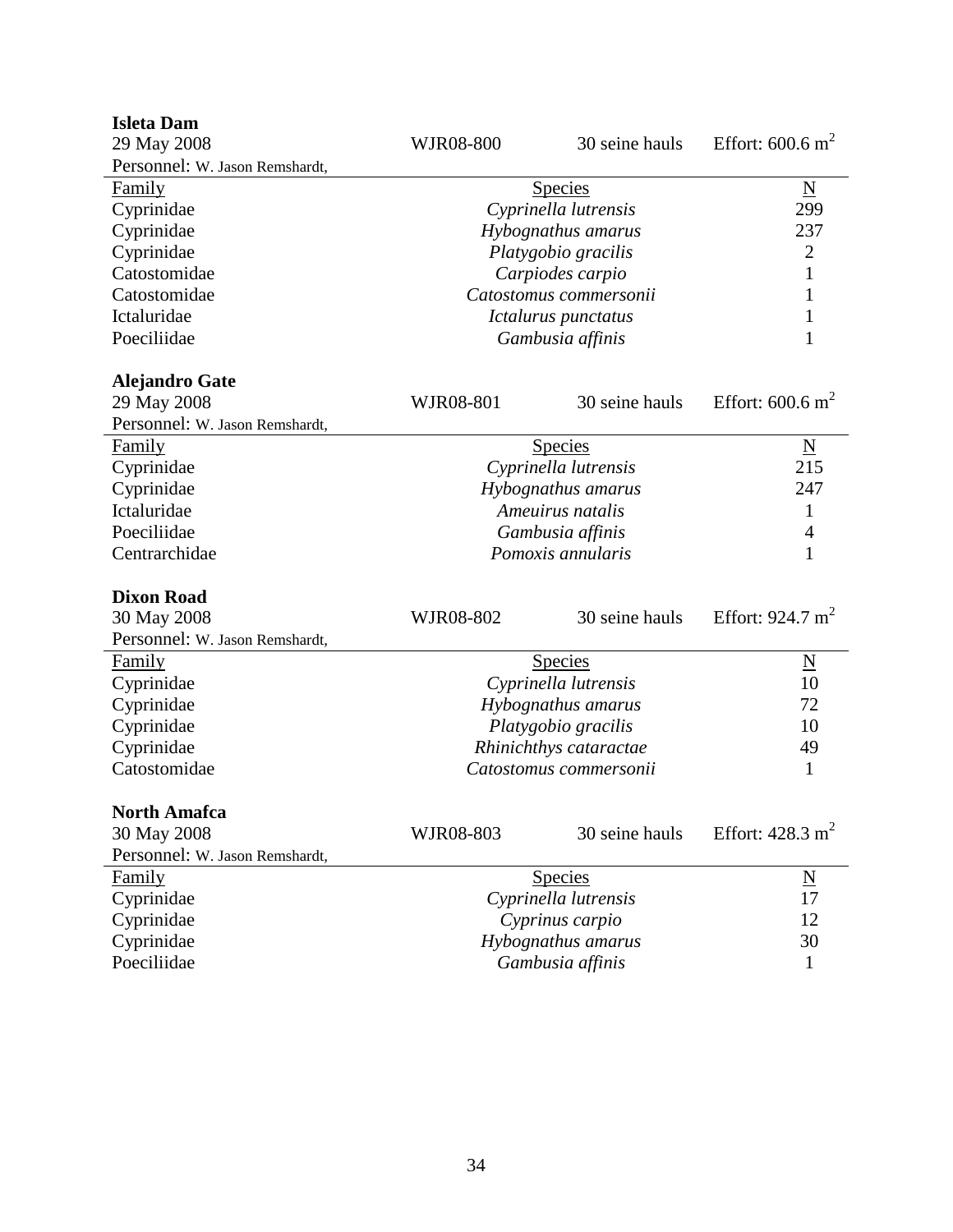| <b>Lomitas Negras</b>          |                    |                        |                              |
|--------------------------------|--------------------|------------------------|------------------------------|
| 30 May 2008                    | WJR08-804          | 30 seine hauls         | Effort: $613.8 \text{ m}^2$  |
| Personnel: W. Jason Remshardt, |                    |                        |                              |
| Family                         |                    | Species                | $\frac{N}{4}$                |
| Cyprinidae                     |                    | Cyprinella lutrensis   |                              |
| Cyprinidae                     | Cyprinus carpio    |                        | 23                           |
| Cyprinidae                     | Hybognathus amarus |                        | 40                           |
| Cyprinidae                     |                    | Platygobio gracilis    | $\overline{2}$               |
| Catostomidae                   |                    | Catostomus commersonii | 8                            |
| Centrarchidae                  |                    | Lepomis macrochirus    | $\mathbf{1}$                 |
| <b>Sandia Line 14</b>          |                    |                        |                              |
| 30 May 2008                    | WJR08-805          | 30 seine hauls         | Effort: $759.8 \text{ m}^2$  |
| Personnel: W. Jason Remshardt, |                    |                        |                              |
| Family                         |                    | <b>Species</b>         | $\underline{\rm N}$          |
| Cyprinidae                     |                    | Cyprinella lutrensis   | $\mathbf{1}$                 |
| Cyprinidae                     |                    | Hybognathus amarus     | 11                           |
| Cyprinidae                     |                    | Platygobio gracilis    | $\overline{2}$               |
| Cyprinidae                     |                    | Rhinichthys cataractae | $\mathbf{1}$                 |
| Catostomidae                   |                    | Catostomus commersonii | $\overline{4}$               |
| Ictaluridae                    |                    | Ictalurus punctatus    | $\overline{2}$               |
| <b>Dixon Road</b>              |                    |                        |                              |
| 23 June 2008                   | WJR08-806          | 30 seine hauls         | Effort: 784.9 m <sup>2</sup> |
| Personnel: W. Jason Remshardt, |                    |                        |                              |
| Family                         |                    | <b>Species</b>         | $\underline{\mathbf{N}}$     |
| Cyprinidae                     |                    | Cyprinella lutrensis   | 102                          |
| Cyprinidae                     |                    | Hybognathus amarus     | 6                            |
| Cyprinidae                     |                    | Platygobio gracilis    | 7                            |
| Cyprinidae                     |                    | Rhinichthys cataractae | 8                            |
| Catostomidae                   |                    | Carpiodes carpio       | $\overline{2}$               |
| Catostomidae                   |                    | Catostomus commersonii | 35                           |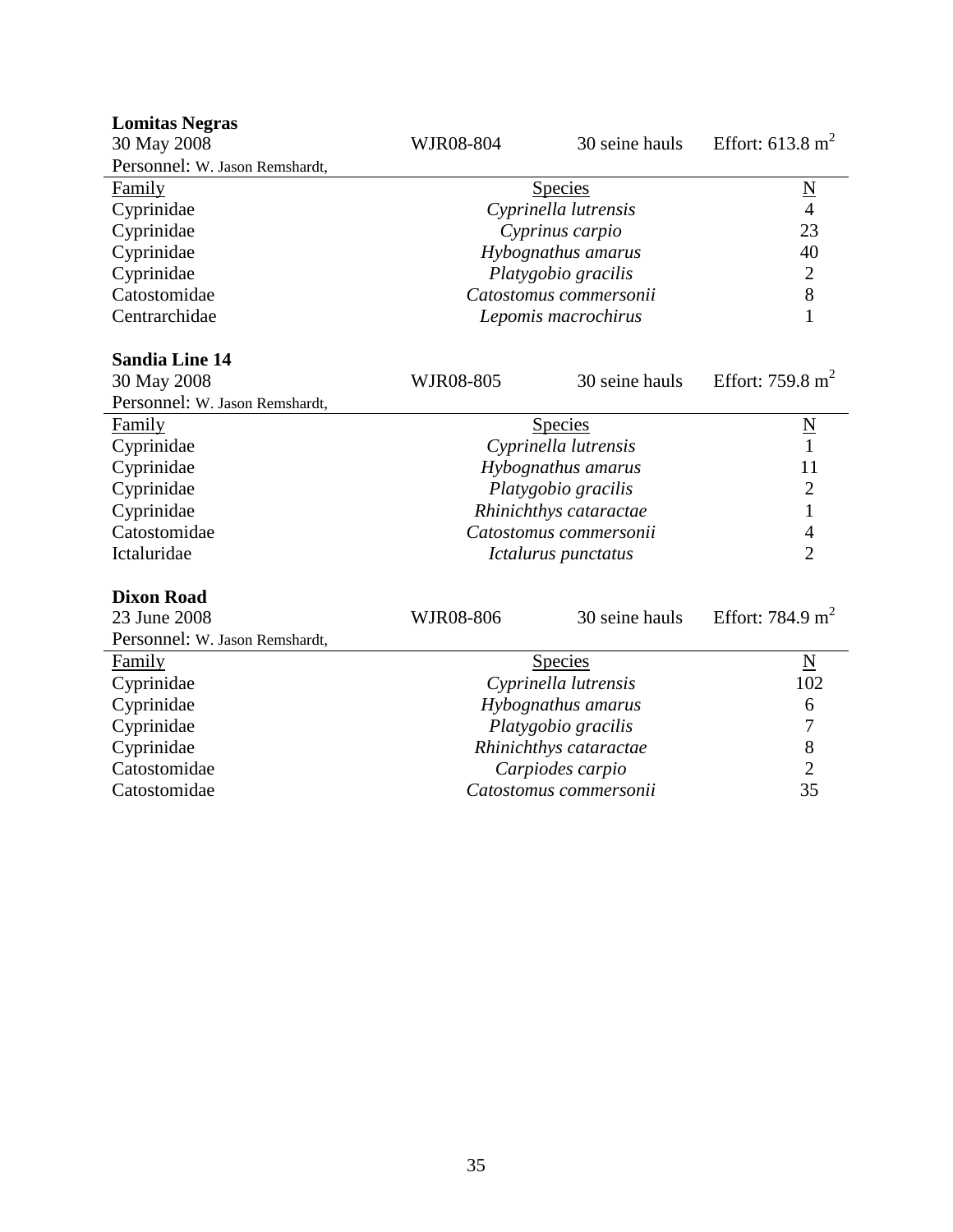| <b>North Amafca</b>            |                     |                        |                             |
|--------------------------------|---------------------|------------------------|-----------------------------|
| 23 June 2008                   | WJR08-807           | 30 seine hauls         | Effort: $636.0 \text{ m}^2$ |
| Personnel: W. Jason Remshardt, |                     |                        |                             |
| Family                         |                     | Species                | $\mathbf N$                 |
| Cyprinidae                     |                     | Cyprinella lutrensis   | 119                         |
| Cyprinidae                     |                     | Cyprinus carpio        | 6                           |
| Cyprinidae                     |                     | Hybognathus amarus     | 17                          |
| Cyprinidae                     | Pimephales promelas |                        | 136                         |
| Cyprinidae                     |                     | Rhinichthys cataractae | $\overline{4}$              |
| Catostomidae                   |                     | Carpiodes carpio       | 591                         |
| Ictaluridae                    |                     | Ictalurus punctatus    | $\mathbf{1}$                |
| Moronidae                      |                     | Morone chrysops        | 190                         |
| Centrarchidae                  |                     | Lepomis macrochirus    | 3                           |
| Centrarchidae                  |                     | Micropterus salmoides  | $\overline{2}$              |
| Centrarchidae                  |                     | Sander vitreus         | $\mathbf{1}$                |
|                                |                     |                        |                             |
| <b>Lomitas Negras</b>          |                     |                        |                             |
| 23 June 2008                   | WJR08-808           | 30 seine hauls         | Effort: $584.0 \text{ m}^2$ |
| Personnel: W. Jason Remshardt, |                     |                        |                             |
| Family                         |                     | <b>Species</b>         | $\overline{\mathbf{N}}$     |
| Cyprinidae                     |                     | Cyprinella lutrensis   | 41                          |
| Cyprinidae                     |                     | Cyprinus carpio        | 25                          |
| Cyprinidae                     |                     | Hybognathus amarus     | 82                          |
| Cyprinidae                     |                     | Pimephales promelas    | $\mathbf{1}$                |
| Cyprinidae                     |                     | Rhinichthys cataractae | $\mathbf{2}$                |
| Catostomidae                   |                     | Carpiodes carpio       | 1                           |
| Catostomidae                   |                     | Catostomus commersonii | 1799                        |
| Poeciliidae                    |                     | Gambusia affinis       | $\overline{7}$              |
| <b>Sandia Line 14</b>          |                     |                        |                             |
| 24 June 2008                   | WJR08-809           | 30 seine hauls         | Effort: $719.1 \text{ m}^2$ |
| Personnel: W. Jason Remshardt, |                     |                        |                             |
| Family                         |                     | Species                | $\underline{\rm N}$         |
| Cyprinidae                     |                     | Cyprinella lutrensis   | 93                          |
| Cyprinidae                     |                     | Hybognathus amarus     | 67                          |
| Cyprinidae                     |                     | Rhinichthys cataractae | 3                           |
| Catostomidae                   |                     | Catostomus commersonii | 415                         |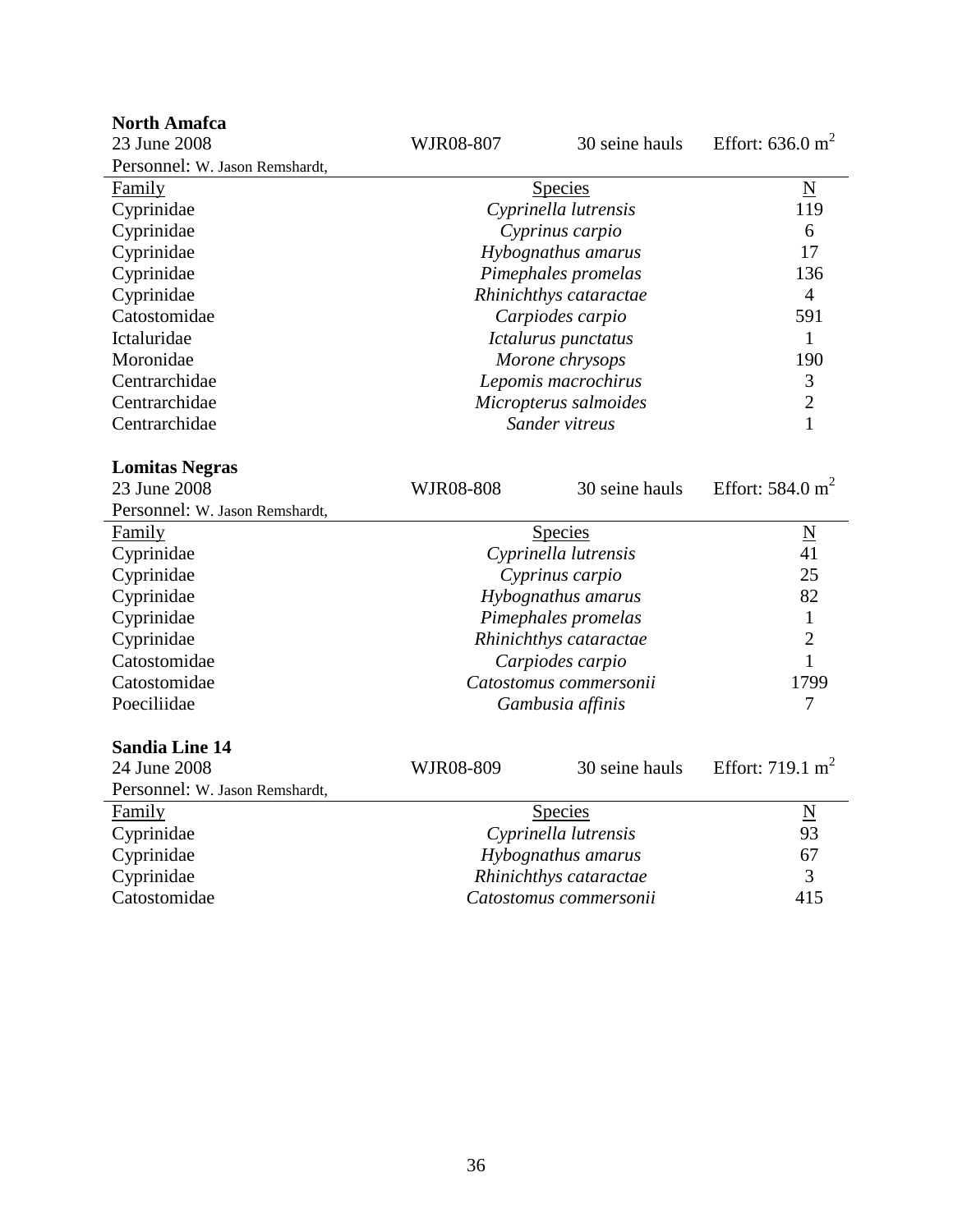| <b>Atrisco Outfall</b>         |                    |                        |                             |
|--------------------------------|--------------------|------------------------|-----------------------------|
| 24 June 2008                   | WJR08-810          | 30 seine hauls         | Effort: $818.4 \text{ m}^2$ |
| Personnel: W. Jason Remshardt, |                    |                        |                             |
| Family                         |                    | <b>Species</b>         | $\underline{N}$             |
| Cyprinidae                     |                    | Cyprinella lutrensis   | 27                          |
| Cyprinidae                     |                    | Cyprinus carpio        | $\overline{2}$              |
| Cyprinidae                     | Hybognathus amarus |                        | 121                         |
| Cyprinidae                     |                    | Rhinichthys cataractae | $\mathbf{1}$                |
| Catostomidae                   |                    | Catostomus commersonii | 28                          |
| <b>Isleta Dam</b>              |                    |                        |                             |
| 24 June 2008                   | WJR08-811          | 30 seine hauls         | Effort: $725.1 \text{ m}^2$ |
| Personnel: W. Jason Remshardt, |                    |                        |                             |
| Family                         |                    | <b>Species</b>         | $\underline{\mathbf{N}}$    |
| Cyprinidae                     |                    | Cyprinella lutrensis   | 1124                        |
| Cyprinidae                     |                    | Cyprinus carpio        | 20                          |
| Cyprinidae                     |                    | Hybognathus amarus     | 1246                        |
| Cyprinidae                     |                    | Pimephales promelas    | 13                          |
| Cyprinidae                     |                    | Platygobio gracilis    | 5                           |
| Catostomidae                   |                    | Carpiodes carpio       | $\overline{2}$              |
| Catostomidae                   |                    | Catostomus commersonii | 63                          |
| Ictaluridae                    |                    | Ictalurus punctatus    | $\mathbf{1}$                |
| Poeciliidae                    |                    | Gambusia affinis       | 126                         |
| <b>Alejandro Gate</b>          |                    |                        |                             |
| 24 June 2008                   | WJR08-812          | 30 seine hauls         | Effort: $543.2 \text{ m}^2$ |
| Personnel: W. Jason Remshardt, |                    |                        |                             |
| Family                         |                    | <b>Species</b>         | $\underline{\mathbf{N}}$    |
| Cyprinidae                     |                    | Cyprinella lutrensis   | 72                          |
| Cyprinidae                     |                    | Cyprinus carpio        | 114                         |
| Cyprinidae                     |                    | Hybognathus amarus     | 50                          |
| Cyprinidae                     |                    | Pimephales promelas    | 24                          |
| Catostomidae                   |                    | Catostomus commersonii | 3                           |
| Ictaluridae                    |                    | Ameuirus natalis       | $\mathbf{1}$                |
| Poeciliidae                    |                    | Gambusia affinis       | 7                           |
| Centrarchidae                  |                    | Micropterus salmoides  | 15                          |
| Centrarchidae                  |                    | Pomoxis annularis      | $\mathbf{1}$                |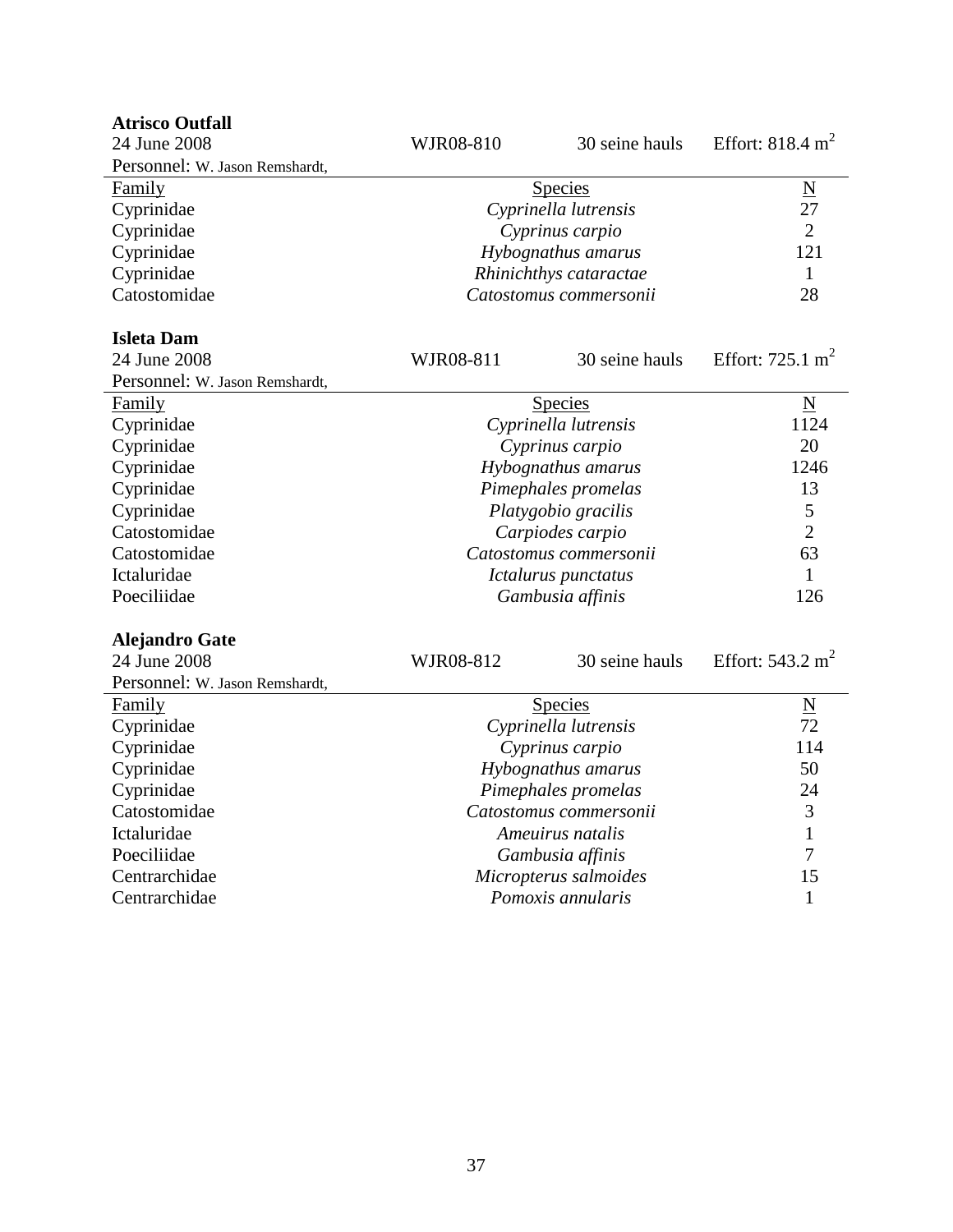| <b>Atrisco Outfall</b>         |                    |                        |                                 |
|--------------------------------|--------------------|------------------------|---------------------------------|
| 23 July 2008                   | <b>TLK08-040</b>   | 30 seine hauls         | Effort: $1042.2 \text{ m}^2$    |
| Personnel: Tammy L. Knecht,    |                    |                        |                                 |
| Family                         |                    | <b>Species</b>         | $\frac{N}{5}$                   |
| Cyprinidae                     |                    | Cyprinella lutrensis   |                                 |
| Cyprinidae                     |                    | Cyprinus carpio        | 52                              |
| Cyprinidae                     | Hybognathus amarus |                        | 127                             |
| Cyprinidae                     |                    | Pimephales promelas    | 44                              |
| Cyprinidae                     |                    | Platygobio gracilis    | 20                              |
| Cyprinidae                     |                    | Rhinichthys cataractae | 10                              |
| Catostomidae                   |                    | Carpiodes carpio       | 10                              |
| Catostomidae                   |                    | Catostomus commersonii | 215                             |
| Ictaluridae                    |                    | Ameuirus natalis       | $\mathbf{1}$                    |
| Ictaluridae                    |                    | Ictalurus punctatus    | 52                              |
| Poeciliidae                    |                    | Gambusia affinis       | 14                              |
|                                |                    |                        |                                 |
| <b>Isleta Dam</b>              |                    |                        |                                 |
| 23 July 2008                   | <b>TLK08-041</b>   | 30 seine hauls         | Effort: $947.9 \text{ m}^2$     |
| Personnel: Tammy L. Knecht,    |                    |                        |                                 |
| Family                         |                    | <b>Species</b>         | $\underline{\mathbf{N}}$        |
| Cyprinidae                     |                    | Cyprinella lutrensis   | 278                             |
| Cyprinidae                     |                    | Cyprinus carpio        | 3                               |
| Cyprinidae                     |                    | Hybognathus amarus     | 467                             |
| Cyprinidae                     |                    | Pimephales promelas    | 6                               |
| Cyprinidae                     |                    | Platygobio gracilis    | 21                              |
| Cyprinidae                     |                    | Rhinichthys cataractae | 3                               |
| Catostomidae                   |                    | Carpiodes carpio       | 5                               |
| Ictaluridae                    |                    | Ictalurus punctatus    | 40                              |
| Poeciliidae                    |                    | Gambusia affinis       | 23                              |
| Centrarchidae                  |                    |                        |                                 |
| Centrarchidae                  |                    | Lepomis spp            | 6<br>3                          |
|                                |                    | Micropterus salmoides  |                                 |
|                                |                    |                        |                                 |
| Alejandro Gate<br>23 July 2008 | TLK08-042          | 30 seine hauls         | Effort: 999.0 $m2$              |
| Personnel: Tammy L. Knecht,    |                    |                        |                                 |
|                                |                    |                        |                                 |
| Family                         |                    | <u>Species</u>         | $\underline{\mathbf{N}}$<br>307 |
| Cyprinidae                     |                    | Cyprinella lutrensis   | 6                               |
| Cyprinidae                     |                    | Cyprinus carpio        |                                 |
| Cyprinidae                     |                    | Hybognathus amarus     | 1139                            |
| Cyprinidae                     |                    | Pimephales promelas    | 6                               |
| Cyprinidae                     |                    | Platygobio gracilis    | $\mathbf 1$                     |
| Cyprinidae                     |                    | Rhinichthys cataractae | $\overline{c}$                  |
| Catostomidae                   |                    | Carpiodes carpio       | $\overline{3}$                  |
| Catostomidae                   |                    | Catostomus commersonii | 37                              |
| Ictaluridae                    |                    | Ictalurus punctatus    | 9                               |
| Poeciliidae                    |                    | Gambusia affinis       | 29                              |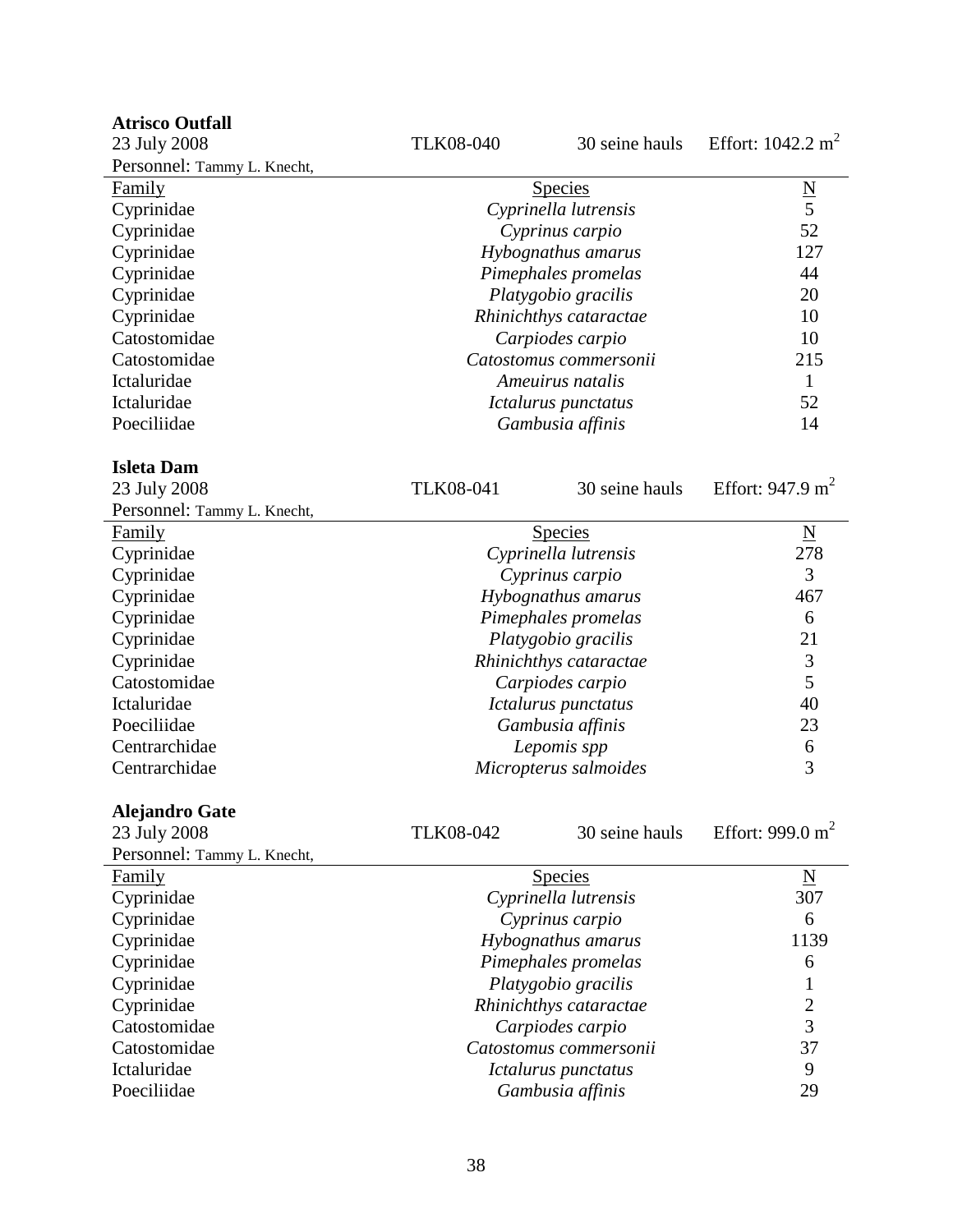| <b>Alejandro Gate</b>      |                        |                        |                             |
|----------------------------|------------------------|------------------------|-----------------------------|
| 24 July 2008               | CRS08-003              | 30 seine hauls         | Effort: $905.8 \text{ m}^2$ |
| Personnel: Casey R. Smith, |                        |                        |                             |
| Family                     |                        | <b>Species</b>         | $\underline{\mathbf{N}}$    |
| Cyprinidae                 |                        | Cyprinella lutrensis   | 145                         |
| Cyprinidae                 |                        | Cyprinus carpio        | 49                          |
| Cyprinidae                 |                        | Hybognathus amarus     | 230                         |
| Cyprinidae                 |                        | Pimephales promelas    | 24                          |
| Cyprinidae                 | Platygobio gracilis    |                        | $\mathbf{1}$                |
| Cyprinidae                 | Rhinichthys cataractae |                        | 42                          |
| Catostomidae               |                        | Catostomus commersonii | 128                         |
| Ictaluridae                |                        | Ictalurus punctatus    | 1                           |
| Poeciliidae                |                        | Gambusia affinis       | 27                          |
| Centrarchidae              |                        | Micropterus salmoides  | 6                           |
| <b>North Amafca</b>        |                        |                        |                             |
| 24 July 2008               | CRS08-003              | 30 seine hauls         | Effort: $905.8 \text{ m}^2$ |
| Personnel: Casey R. Smith, |                        |                        |                             |
| <b>Family</b>              |                        | <b>Species</b>         | $\underline{\rm N}$         |
| Cyprinidae                 |                        | Cyprinella lutrensis   | 145                         |
| Cyprinidae                 |                        | Cyprinus carpio        | 49                          |
| Cyprinidae                 |                        | Hybognathus amarus     | 230                         |
| Cyprinidae                 |                        | Pimephales promelas    | 24                          |
| Cyprinidae                 |                        | Platygobio gracilis    | $\mathbf{1}$                |
| Cyprinidae                 |                        | Rhinichthys cataractae | 42                          |
| Catostomidae               |                        | Catostomus commersonii | 128                         |
| Ictaluridae                |                        | Ictalurus punctatus    | $\mathbf{1}$                |
| Poeciliidae                |                        | Gambusia affinis       | 27                          |
| Centrarchidae              |                        | Micropterus salmoides  | 6                           |
| <b>Lomitas Negras</b>      |                        |                        |                             |
| 24 July 2008               | <b>CRS08-005</b>       | 30 seine hauls         | Effort: $925.6 \text{ m}^2$ |
| Personnel: Casey R. Smith, |                        |                        |                             |
| Family                     |                        | <b>Species</b>         | $\underline{N}$             |
| Cyprinidae                 |                        | Cyprinella lutrensis   | 48                          |
| Cyprinidae                 |                        | Cyprinus carpio        | 89                          |
| Cyprinidae                 |                        | Hybognathus amarus     | 93                          |
| Cyprinidae                 |                        | Pimephales promelas    | 84                          |
| Cyprinidae                 |                        | Platygobio gracilis    | $\overline{4}$              |
| Cyprinidae                 |                        | Rhinichthys cataractae | 40                          |
| Catostomidae               |                        | Carpiodes carpio       | 109                         |
| Catostomidae               |                        | Catostomus commersonii | 74                          |
| Ictaluridae                |                        | Ictalurus punctatus    | 1                           |
| Poeciliidae                |                        | Gambusia affinis       | 324                         |
| Centrarchidae              |                        | Micropterus salmoides  | 11                          |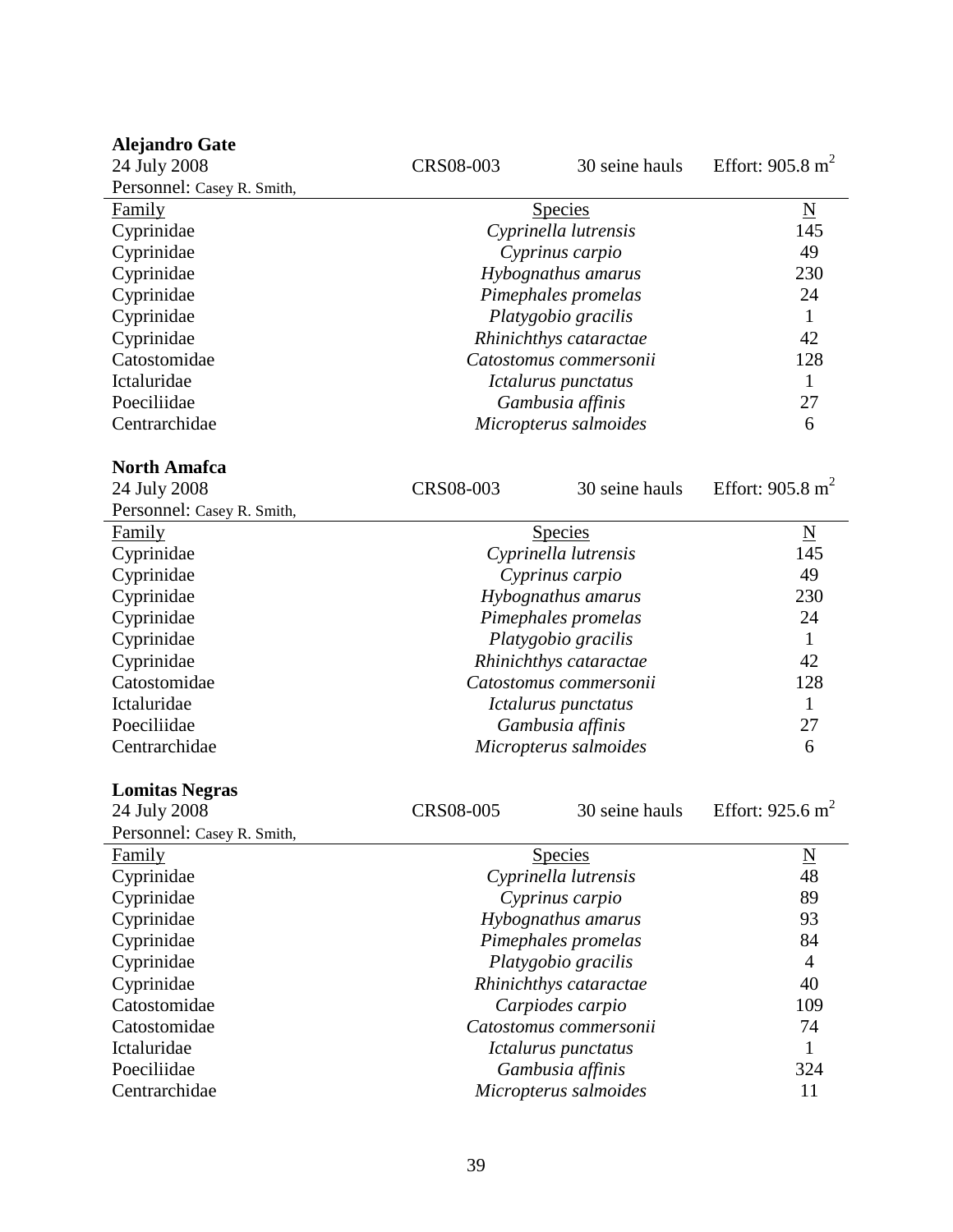| <b>Sandia Line 14</b>          |                     |                        |                              |
|--------------------------------|---------------------|------------------------|------------------------------|
| 24 July 2008                   | <b>CRS08-006</b>    | 30 seine hauls         | Effort: $822.1 \text{ m}^2$  |
| Personnel: Casey R. Smith,     |                     |                        |                              |
| Family                         |                     | <b>Species</b>         | $\underline{\mathbf{N}}$     |
| Cyprinidae                     |                     | Cyprinella lutrensis   | 71                           |
| Cyprinidae                     |                     | Cyprinus carpio        | 34                           |
| Cyprinidae                     | Hybognathus amarus  |                        | 159                          |
| Cyprinidae                     | Pimephales promelas |                        | 5                            |
| Cyprinidae                     |                     | Platygobio gracilis    | $\overline{2}$               |
| Cyprinidae                     |                     | Rhinichthys cataractae | 35                           |
| Catostomidae                   |                     | Catostomus commersonii | 29                           |
| Poeciliidae                    |                     | Gambusia affinis       | 5                            |
| <b>Atrisco Outfall</b>         |                     |                        |                              |
| 2 September 2008               | WJR08-820           | 30 seine hauls         | Effort: $1050.2 \text{ m}^2$ |
| Personnel: W. Jason Remshardt, |                     |                        |                              |
| Family                         |                     | <b>Species</b>         | $\underline{\rm N}$          |
| Cyprinidae                     |                     | Cyprinella lutrensis   | 51                           |
| Cyprinidae                     |                     | Cyprinus carpio        | $\mathbf{1}$                 |
| Cyprinidae                     |                     | Hybognathus amarus     | 19                           |
| Cyprinidae                     |                     | Pimephales promelas    | $\overline{2}$               |
| Cyprinidae                     |                     | Platygobio gracilis    | 12                           |
| Cyprinidae                     |                     | Rhinichthys cataractae | $\mathbf{1}$                 |
| Catostomidae                   |                     | Carpiodes carpio       | 42                           |
| Ictaluridae                    |                     | Ictalurus punctatus    | 80                           |
| Poeciliidae                    |                     | Gambusia affinis       | 92                           |
| <b>Isleta Dam</b>              |                     |                        |                              |
| 2 September 2008               | WJR08-821           | 30 seine hauls         | Effort: $824.9 \text{ m}^2$  |
| Personnel: W. Jason Remshardt, |                     |                        |                              |
| <b>Family</b>                  |                     | <b>Species</b>         |                              |
| Cyprinidae                     |                     | Cyprinella lutrensis   | 229                          |
| Cyprinidae                     |                     | Cyprinus carpio        | $\overline{2}$               |
| Cyprinidae                     |                     | Hybognathus amarus     | 318                          |
| Cyprinidae                     |                     | Rhinichthys cataractae | $\overline{2}$               |
| Catostomidae                   |                     | Carpiodes carpio       | 1                            |
| Ictaluridae                    |                     | Ictalurus punctatus    | 69                           |
| Poeciliidae                    |                     | Gambusia affinis       | 9                            |
| Centrarchidae                  |                     | Micropterus salmoides  | 1                            |
|                                |                     |                        |                              |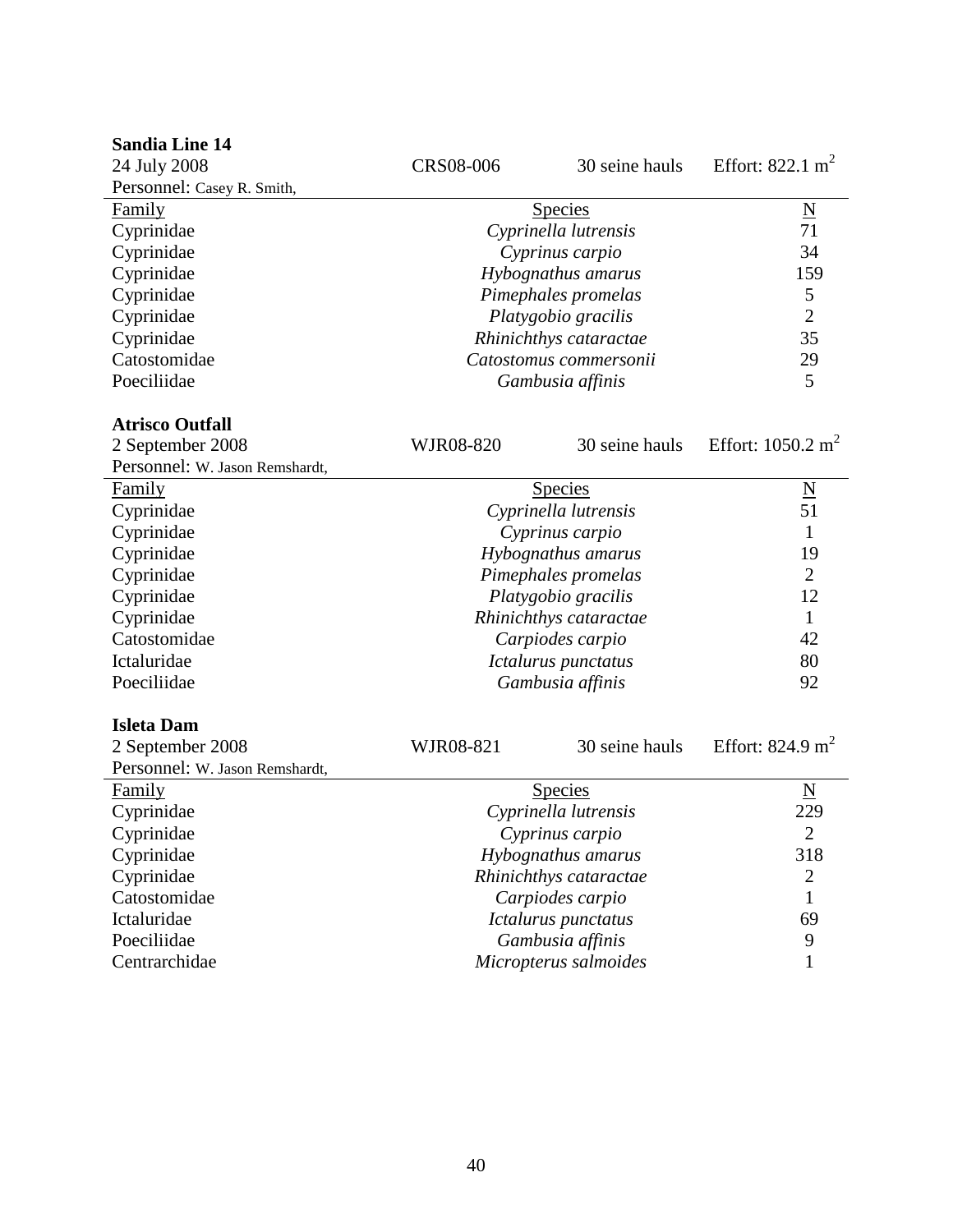| <b>Alejandro Gate</b>          |                     |                        |                             |
|--------------------------------|---------------------|------------------------|-----------------------------|
| 2 September 2008               | WJR08-822           | 30 seine hauls         | Effort: $926.8 \text{ m}^2$ |
| Personnel: W. Jason Remshardt, |                     |                        |                             |
| Family                         |                     | <b>Species</b>         | $\underline{\mathbf{N}}$    |
| Cyprinidae                     |                     | Cyprinella lutrensis   | 104                         |
| Cyprinidae                     |                     | Cyprinus carpio        | $\mathbf{1}$                |
| Cyprinidae                     |                     | Hybognathus amarus     | 293                         |
| Cyprinidae                     | Platygobio gracilis |                        | 1                           |
| Catostomidae                   |                     | Carpiodes carpio       | $\overline{2}$              |
| Ictaluridae                    |                     | Ictalurus punctatus    | 28                          |
| Poeciliidae                    |                     | Gambusia affinis       | 45                          |
| Centrarchidae                  |                     | Micropterus salmoides  | 1                           |
| Centrarchidae                  |                     | Pomoxis annularis      | 1                           |
|                                |                     |                        |                             |
| <b>Dixon Road</b>              |                     |                        |                             |
| 3 September 2008               | <b>CRS08-007</b>    | 30 seine hauls         | Effort: $910.6 \text{ m}^2$ |
| Personnel: Casey R. Smith,     |                     |                        |                             |
| Family                         |                     | <b>Species</b>         | $\underline{\mathbf{N}}$    |
| Cyprinidae                     |                     | Cyprinella lutrensis   | 73                          |
| Cyprinidae                     |                     | Cyprinus carpio        | 18                          |
| Cyprinidae                     |                     | Hybognathus amarus     | 198                         |
| Cyprinidae                     |                     | Pimephales promelas    | 46                          |
| Cyprinidae                     |                     | Platygobio gracilis    | 84                          |
| Cyprinidae                     |                     | Rhinichthys cataractae | 10                          |
| Catostomidae                   |                     | Carpiodes carpio       | 57                          |
| Catostomidae                   |                     | Catostomus commersonii | 31                          |
| Ictaluridae                    |                     | Ictalurus punctatus    | 40                          |
| Poeciliidae                    |                     | Gambusia affinis       | 25                          |
| Centrarchidae                  |                     | Lepomis macrochirus    | $\mathfrak{Z}$              |
|                                |                     |                        |                             |
| Centrarchidae                  |                     | Micropterus salmoides  | $\overline{2}$              |
| Centrarchidae                  |                     | Pomoxis annularis      | 10                          |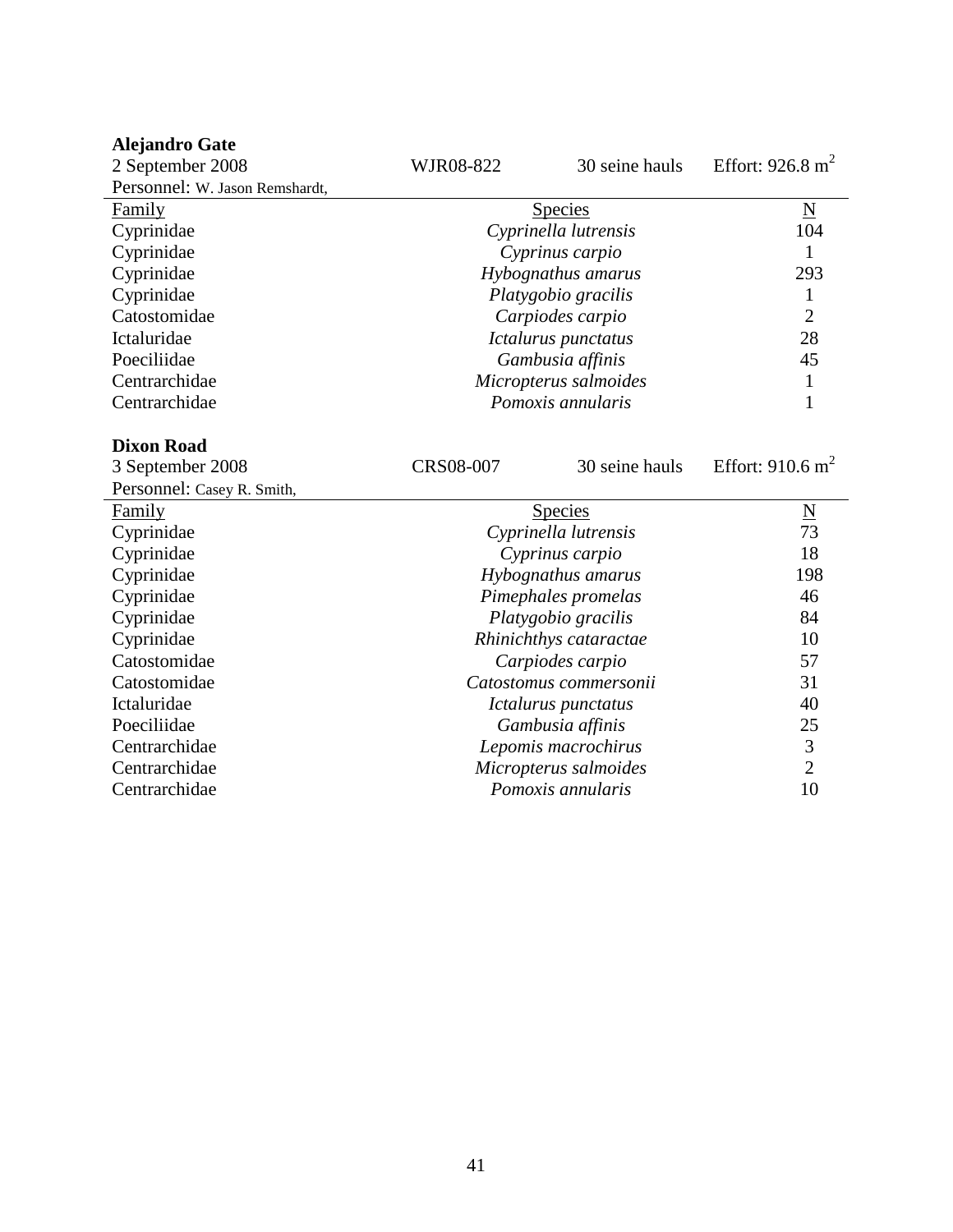| <b>North Amafca</b>        |                  |                        |                             |
|----------------------------|------------------|------------------------|-----------------------------|
| 3 September 2008           | <b>CRS08-008</b> | 30 seine hauls         | Effort: $801.4 \text{ m}^2$ |
| Personnel: Casey R. Smith, |                  |                        |                             |
| Family                     |                  | Species                | $\underline{\underline{N}}$ |
| Cyprinidae                 |                  | Cyprinella lutrensis   | 51                          |
| Cyprinidae                 |                  | Cyprinus carpio        | 1                           |
| Cyprinidae                 |                  | Hybognathus amarus     | 203                         |
| Cyprinidae                 |                  | Pimephales promelas    | 18                          |
| Cyprinidae                 |                  | Platygobio gracilis    | 91                          |
| Cyprinidae                 |                  | Rhinichthys cataractae | 36                          |
| Catostomidae               |                  | Carpiodes carpio       | 8                           |
| Catostomidae               |                  | Catostomus commersonii | 34                          |
| Ictaluridae                |                  | Ictalurus punctatus    | 20                          |
| Poeciliidae                |                  | Gambusia affinis       | 14                          |
| Centrarchidae              |                  | Lepomis macrochirus    |                             |
| Centrarchidae              |                  | Micropterus salmoides  | $\overline{4}$              |
|                            |                  |                        |                             |
| <b>Lomitas Negras</b>      |                  |                        |                             |
| 3 September 2008           | CRS08-009        | 30 seine hauls         | Effort: 744.1 $m^2$         |
| Personnel: Casey R. Smith, |                  |                        |                             |
| <b>Family</b>              |                  | <b>Species</b>         | $\underline{\rm N}$         |
| Cyprinidae                 |                  | Cyprinella lutrensis   | 46                          |
| Cyprinidae                 |                  | Cyprinus carpio        | $\overline{4}$              |
| Cyprinidae                 |                  | Hybognathus amarus     | 93                          |
| Cyprinidae                 |                  | Pimephales promelas    | 30                          |
| Cyprinidae                 |                  | Platygobio gracilis    | 50                          |
| Cyprinidae                 |                  | Rhinichthys cataractae | 51                          |
| Catostomidae               |                  | Carpiodes carpio       | 3                           |
| Ictaluridae                |                  | Ictalurus punctatus    | 5                           |
| Poeciliidae                |                  | Gambusia affinis       | 26                          |
| Centrarchidae              |                  | Micropterus salmoides  | 5                           |
|                            |                  |                        |                             |
| <b>Lomitas Negras</b>      |                  |                        |                             |
| 3 September 2008           | <b>CRS08-010</b> | 30 seine hauls         | Effort: $750.0 \text{ m}^2$ |
| Personnel: Casey R. Smith, |                  |                        |                             |
| Family                     |                  | <b>Species</b>         | $\underline{\rm N}$         |
| Cyprinidae                 |                  | Cyprinella lutrensis   | 41                          |
| Cyprinidae                 |                  | Hybognathus amarus     | 24                          |
| Cyprinidae                 |                  | Pimephales promelas    | $\overline{2}$              |
| Cyprinidae                 |                  | Platygobio gracilis    | 6                           |
| Cyprinidae                 |                  | Rhinichthys cataractae | 137                         |
| Catostomidae               |                  | Carpiodes carpio       | 1                           |
| Ictaluridae                |                  | Ictalurus punctatus    | 8                           |
| Centrarchidae              |                  | Sander vitreus         | $\mathbf{1}$                |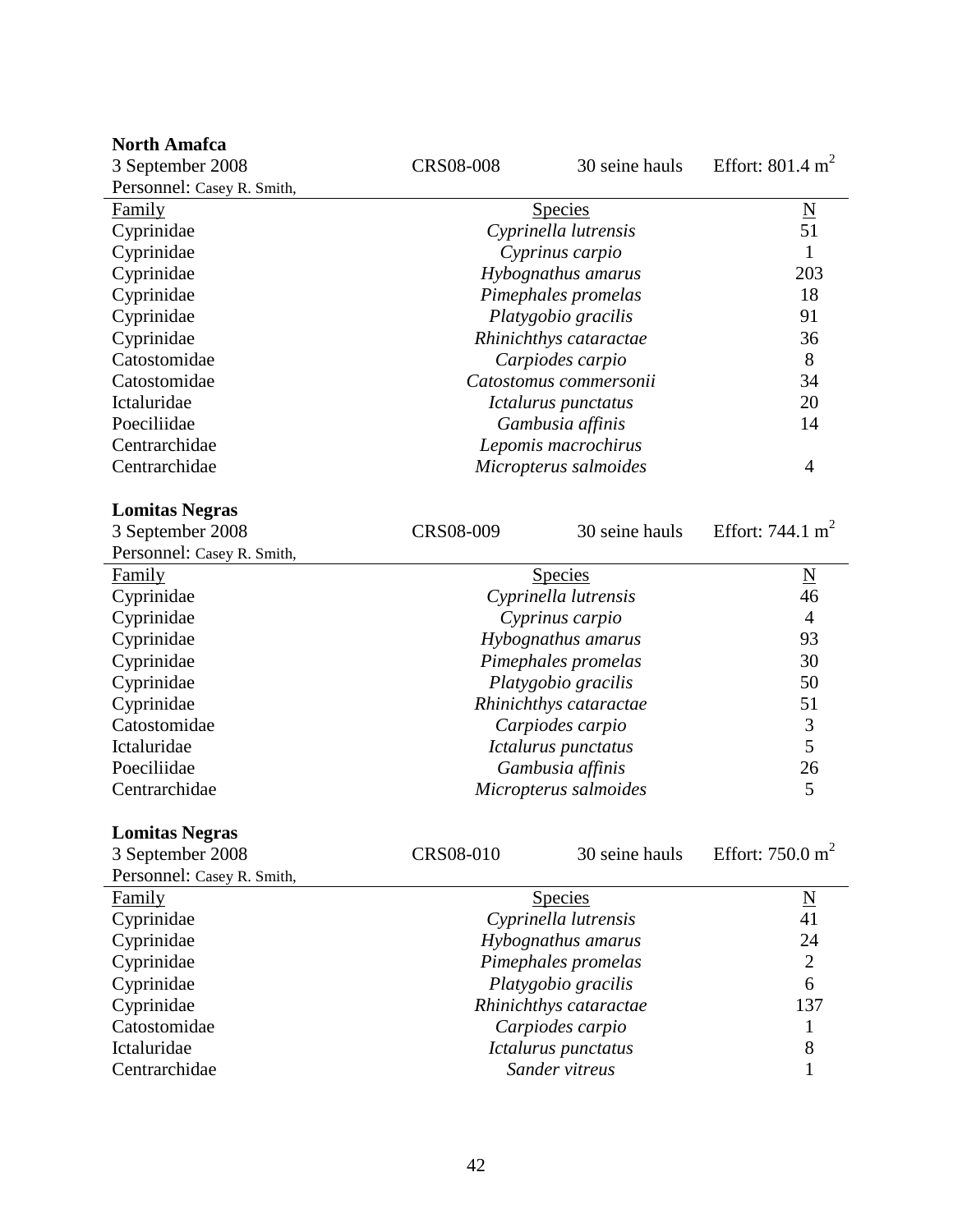| <b>Dixon Road</b><br>29 September 2008<br>Personnel: Casey R. Smith, | CRS08-011 | 30 seine hauls                             | Effort: $954.9 \text{ m}^2$ |
|----------------------------------------------------------------------|-----------|--------------------------------------------|-----------------------------|
| Family                                                               |           | <b>Species</b>                             | $\underline{\mathbf{N}}$    |
| Cyprinidae                                                           |           | Cyprinella lutrensis                       | 135                         |
| Cyprinidae                                                           |           | Cyprinus carpio                            | $\overline{2}$              |
| Cyprinidae                                                           |           | Hybognathus amarus                         | 146                         |
| Cyprinidae                                                           |           | Pimephales promelas                        | 145                         |
| Cyprinidae                                                           |           | Platygobio gracilis                        | $\overline{2}$              |
| Cyprinidae                                                           |           | Rhinichthys cataractae                     | 10                          |
| Catostomidae                                                         |           | Carpiodes carpio                           | 4                           |
| Catostomidae                                                         |           | Catostomus commersonii                     | 3                           |
| Ictaluridae                                                          |           | Ictalurus punctatus                        | 1                           |
| Poeciliidae                                                          |           | Gambusia affinis                           | 34                          |
| Centrarchidae                                                        |           | Lepomis cyanellus                          | $\overline{2}$              |
| Centrarchidae                                                        |           | Micropterus salmoides                      | $\overline{2}$              |
| Centrarchidae                                                        |           | Sander vitreus                             | $\overline{2}$              |
|                                                                      |           |                                            |                             |
| <b>North Amafca</b><br>29 September 2008                             | CRS08-012 | 30 seine hauls                             | Effort: 799.5 $m^2$         |
| Personnel: Casey R. Smith,                                           |           |                                            |                             |
| Family                                                               |           | Species                                    | $\underline{\mathbf{N}}$    |
| Cyprinidae                                                           |           | Cyprinella lutrensis                       | 46                          |
| Cyprinidae                                                           |           | Cyprinus carpio                            | $\overline{4}$              |
| Cyprinidae                                                           |           | Hybognathus amarus                         | 11                          |
| Cyprinidae                                                           |           | Pimephales promelas                        | 21                          |
| Cyprinidae                                                           |           | Platygobio gracilis                        | 1                           |
| Cyprinidae                                                           |           | Rhinichthys cataractae                     | $\overline{2}$              |
| Catostomidae                                                         |           | Carpiodes carpio                           | $\mathbf{1}$                |
| Ictaluridae                                                          |           | Ictalurus punctatus                        | $\overline{2}$              |
| Poeciliidae                                                          |           | Gambusia affinis                           | 56                          |
| Centrarchidae                                                        |           | Lepomis cyanellus                          | $\mathbf{1}$<br>1           |
| Centrarchidae<br>Centrarchidae                                       |           | Lepomis macrochirus                        | 3                           |
| Centrarchidae                                                        |           | Micropterus salmoides<br>Pomoxis annularis | 5                           |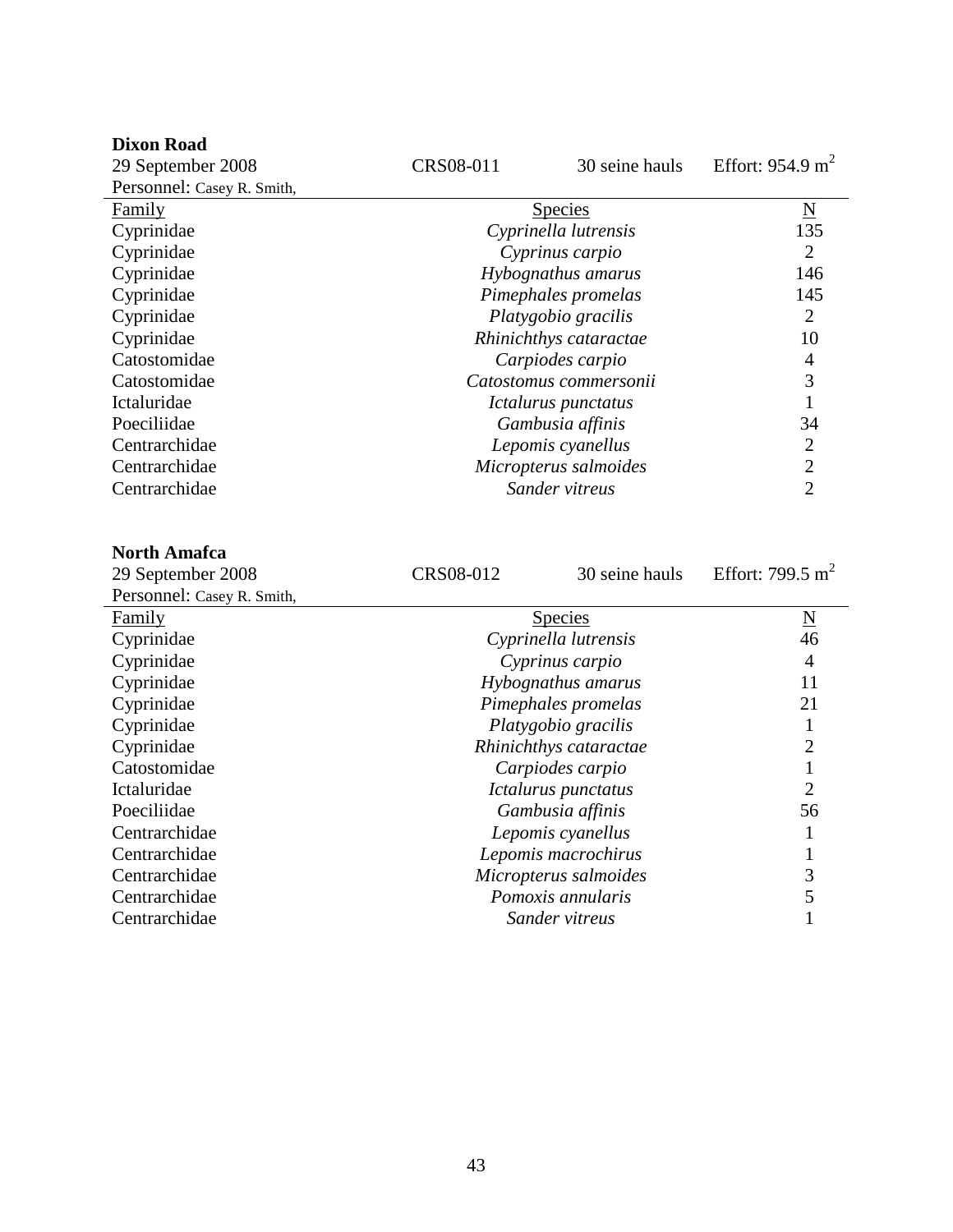| <b>Lomitas Negras</b>      |                     |                            |                             |
|----------------------------|---------------------|----------------------------|-----------------------------|
| 29 September 2008          | CRS08-013           | 30 seine hauls             | Effort: $960.0 \text{ m}^2$ |
| Personnel: Casey R. Smith, |                     |                            |                             |
| Family                     |                     | <b>Species</b>             | $\underline{\rm N}$         |
| Cyprinidae                 |                     | Cyprinella lutrensis       | 20                          |
| Cyprinidae                 |                     | Hybognathus amarus         | 38                          |
| Cyprinidae                 | Pimephales promelas | 22                         |                             |
| Cyprinidae                 |                     | Platygobio gracilis        | 5                           |
| Cyprinidae                 |                     | Rhinichthys cataractae     | 12                          |
| Catostomidae               |                     | Carpiodes carpio           | 3                           |
| Catostomidae               |                     | Catostomus commersonii     | 3                           |
| Ictaluridae                |                     | <i>Ictalurus punctatus</i> | 3                           |
| Poeciliidae                |                     | Gambusia affinis           | 13                          |
| Centrarchidae              |                     | Micropterus salmoides      |                             |
|                            |                     |                            |                             |

|  | <b>Sandia Line 14</b> |
|--|-----------------------|
|--|-----------------------|

| 29 September 2008          | 30 seine hauls<br>CRS08-014 |                     | Effort: 970.6 m <sup>2</sup> |
|----------------------------|-----------------------------|---------------------|------------------------------|
| Personnel: Casey R. Smith, |                             |                     |                              |
| Family                     |                             | <u>Species</u>      | $\underline{\rm N}$          |
| Cyprinidae                 | Cyprinella lutrensis        |                     | 100                          |
| Cyprinidae                 | Cyprinus carpio             | 2                   |                              |
| Cyprinidae                 | Hybognathus amarus          | 57                  |                              |
| Cyprinidae                 | Pimephales promelas         |                     | 14                           |
| Cyprinidae                 | Platygobio gracilis         |                     | 31                           |
| Cyprinidae                 | Rhinichthys cataractae      |                     | 24                           |
| Catostomidae               | Catostomus commersonii      |                     | 4                            |
| Ictaluridae                |                             | Ictalurus punctatus | 3                            |
| Poeciliidae                |                             | Gambusia affinis    | 3                            |

# **Atrisco Outfall**

| 30 September 2008                | 30 seine hauls<br><b>TPA08-068</b> |                      | Effort: 971.4 $m^2$ |  |
|----------------------------------|------------------------------------|----------------------|---------------------|--|
| Personnel: Thomas P. Archdeacon, |                                    |                      |                     |  |
| Family                           |                                    | <b>Species</b>       | $\underline{\rm N}$ |  |
| Cyprinidae                       |                                    | Cyprinella lutrensis | 68                  |  |
| Cyprinidae                       |                                    | Cyprinus carpio      |                     |  |
| Cyprinidae                       | Hybognathus amarus                 |                      | 3                   |  |
| Cyprinidae                       | Pimephales promelas                |                      | 38                  |  |
| Cyprinidae                       | Platygobio gracilis                |                      |                     |  |
| Cyprinidae                       | Rhinichthys cataractae             |                      |                     |  |
| Catostomidae                     |                                    | Carpiodes carpio     | 8                   |  |
| Catostomidae                     | Catostomus commersonii             |                      |                     |  |
| Ictaluridae                      |                                    | Ictalurus punctatus  | 6                   |  |
| Poeciliidae                      |                                    | Gambusia affinis     | 228                 |  |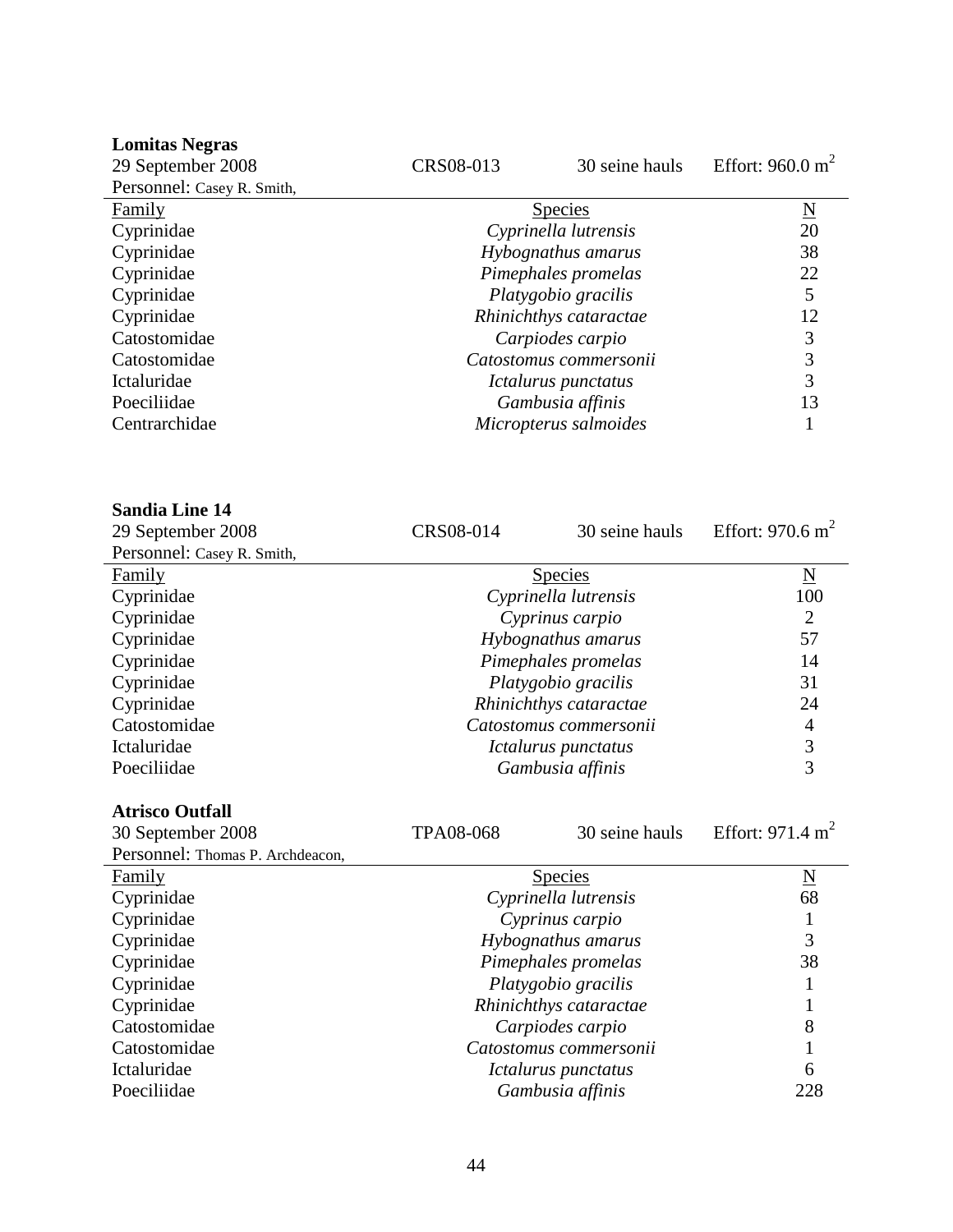| <b>Isleta Dam</b>                                                           |                  |                        |                             |
|-----------------------------------------------------------------------------|------------------|------------------------|-----------------------------|
| 30 September 2008                                                           | TPA08-069        | 30 seine hauls         | Effort: $630.8 \text{ m}^2$ |
| Personnel: Thomas P. Archdeacon,                                            |                  |                        |                             |
| Family                                                                      |                  | <b>Species</b>         | $\underline{\mathbf{N}}$    |
| Cyprinidae                                                                  |                  | Cyprinella lutrensis   | 206                         |
| Cyprinidae                                                                  |                  | Hybognathus amarus     | 426                         |
| Cyprinidae                                                                  |                  | Pimephales promelas    | $\overline{2}$              |
| Catostomidae                                                                |                  | Carpiodes carpio       | 6                           |
| Catostomidae                                                                |                  | Catostomus commersonii | 1                           |
| Ictaluridae                                                                 |                  | Ictalurus punctatus    | 18                          |
| Poeciliidae                                                                 |                  | Gambusia affinis       | 104                         |
| Centrarchidae                                                               |                  | Pomoxis annularis      | $\overline{2}$              |
| <b>Alejandro Gate</b>                                                       |                  |                        |                             |
| 30 September 2008                                                           | <b>TPA08-070</b> | 30 seine hauls         | Effort: $823.5 \text{ m}^2$ |
| Personnel: Thomas P. Archdeacon,                                            |                  |                        |                             |
| Family                                                                      |                  | <b>Species</b>         | $\underline{\mathbf{N}}$    |
| Cyprinidae                                                                  |                  | Cyprinella lutrensis   | 201                         |
| Cyprinidae                                                                  |                  | Hybognathus amarus     | 132                         |
| Catostomidae                                                                |                  | Carpiodes carpio       | $\overline{4}$              |
| Catostomidae                                                                |                  | Catostomus commersonii | $\mathbf 1$                 |
| Ictaluridae                                                                 |                  | Ictalurus punctatus    | 3                           |
| Poeciliidae                                                                 |                  | Gambusia affinis       | 32                          |
| Centrarchidae                                                               |                  | Micropterus salmoides  | 1                           |
| <b>Atrisco Outfall</b><br>27 October 2008<br>Personnel: W. Jason Remshardt, | WJR08-824        | 30 seine hauls         | Effort: 790.9 $m2$          |
| Family                                                                      |                  | <b>Species</b>         | $\underline{\rm N}$         |
| Cyprinidae                                                                  |                  | Cyprinella lutrensis   | 187                         |
| Cyprinidae                                                                  |                  | Hybognathus amarus     | 60                          |
| Cyprinidae                                                                  |                  | Pimephales promelas    | 3                           |
| Cyprinidae                                                                  |                  | Platygobio gracilis    | 8                           |
| Cyprinidae                                                                  |                  | Rhinichthys cataractae | 1                           |
| Catostomidae                                                                |                  | Carpiodes carpio       |                             |
| Catostomidae                                                                |                  | Catostomus commersonii |                             |
| Ictaluridae                                                                 |                  | Ictalurus punctatus    |                             |
| Poeciliidae                                                                 |                  | Gambusia affinis       |                             |
| Centrarchidae                                                               |                  | Micropterus salmoides  |                             |

45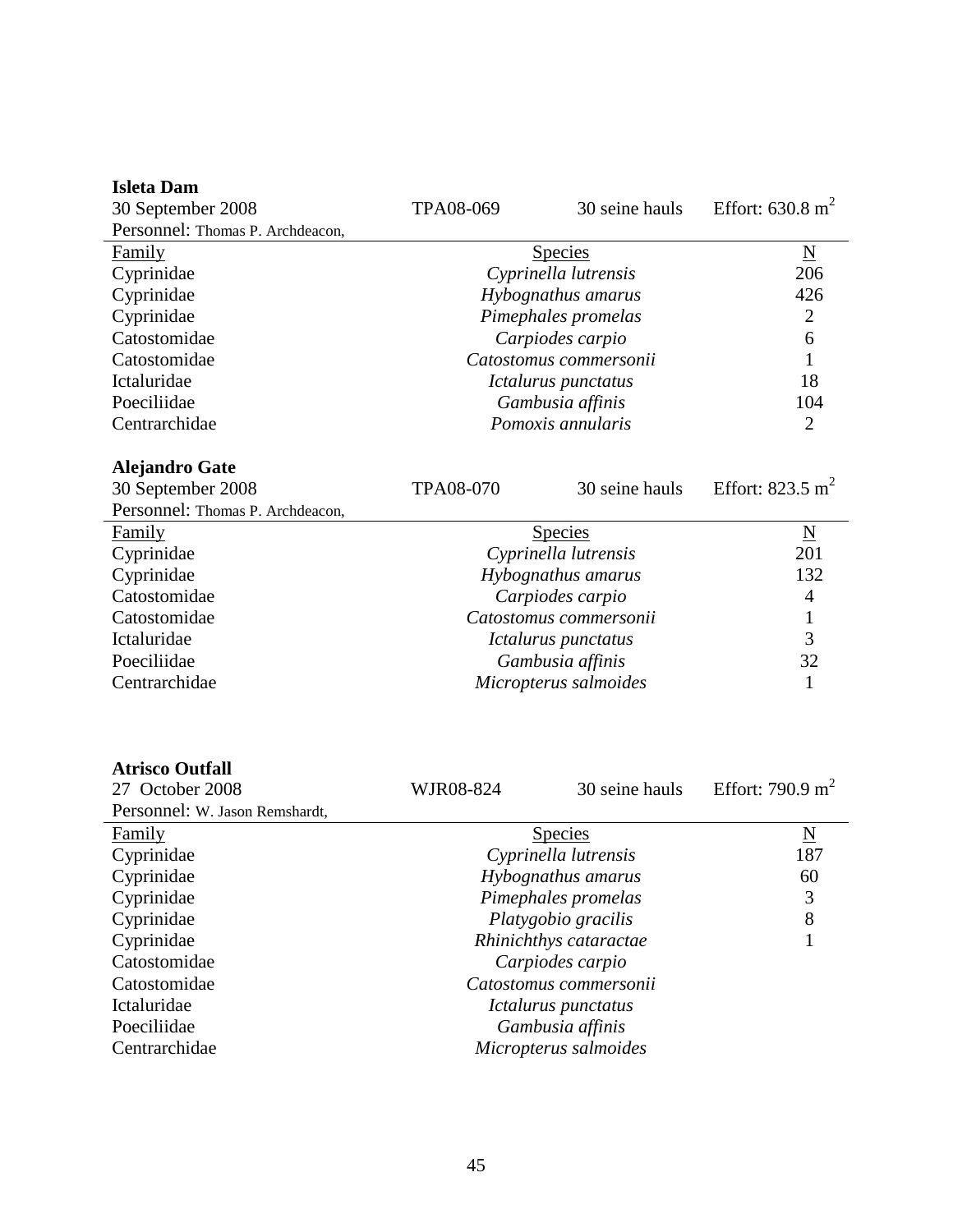| <b>Atrisco Outfall</b>         |           |                                            |                             |
|--------------------------------|-----------|--------------------------------------------|-----------------------------|
| 27 October 2008                | WJR08-825 | 30 seine hauls                             | Effort: $751.6 \text{ m}^2$ |
| Personnel: W. Jason Remshardt, |           |                                            |                             |
| Family                         |           | Species                                    | $\underline{\rm N}$         |
| Cyprinidae                     |           | Cyprinella lutrensis                       | 150                         |
| Cyprinidae                     |           | Cyprinus carpio                            | $\mathbf{1}$                |
| Cyprinidae                     |           | Hybognathus amarus                         | 29                          |
| Cyprinidae                     |           | Pimephales promelas                        |                             |
| Cyprinidae                     |           | Platygobio gracilis                        | $\overline{2}$              |
| Cyprinidae                     |           | Rhinichthys cataractae                     |                             |
| Catostomidae                   |           | Carpiodes carpio                           |                             |
| Catostomidae                   |           | Catostomus commersonii                     |                             |
| Ictaluridae                    |           | Ictalurus punctatus                        | $\overline{2}$              |
| Poeciliidae                    |           | Gambusia affinis                           |                             |
| Centrarchidae                  |           | Micropterus salmoides                      | 1                           |
|                                |           |                                            |                             |
|                                |           |                                            |                             |
| <b>Alejandro Gate</b>          |           |                                            |                             |
| 27 October 2008                | WJR08-826 | 30 seine hauls                             | Effort: $751.6 \text{ m}^2$ |
| Personnel: W. Jason Remshardt, |           |                                            |                             |
| Family                         |           | Species                                    | $\underline{\mathbf{N}}$    |
| Cyprinidae                     |           | Cyprinella lutrensis                       | 187                         |
| Cyprinidae                     |           | Cyprinus carpio                            |                             |
| Cyprinidae                     |           | Hybognathus amarus                         | 60                          |
| Cyprinidae                     |           | Pimephales promelas                        |                             |
| Cyprinidae                     |           | Platygobio gracilis                        | 3                           |
| Cyprinidae                     |           | Rhinichthys cataractae                     |                             |
| Catostomidae                   |           | Carpiodes carpio                           | $\mathbf{1}$                |
| Catostomidae                   |           | Catostomus commersonii                     |                             |
| Ictaluridae                    |           | Ictalurus punctatus                        | 3                           |
| Poeciliidae                    |           | Gambusia affinis                           | 7                           |
| Centrarchidae<br>Centrarchidae |           | Micropterus salmoides<br>Pomoxis annularis |                             |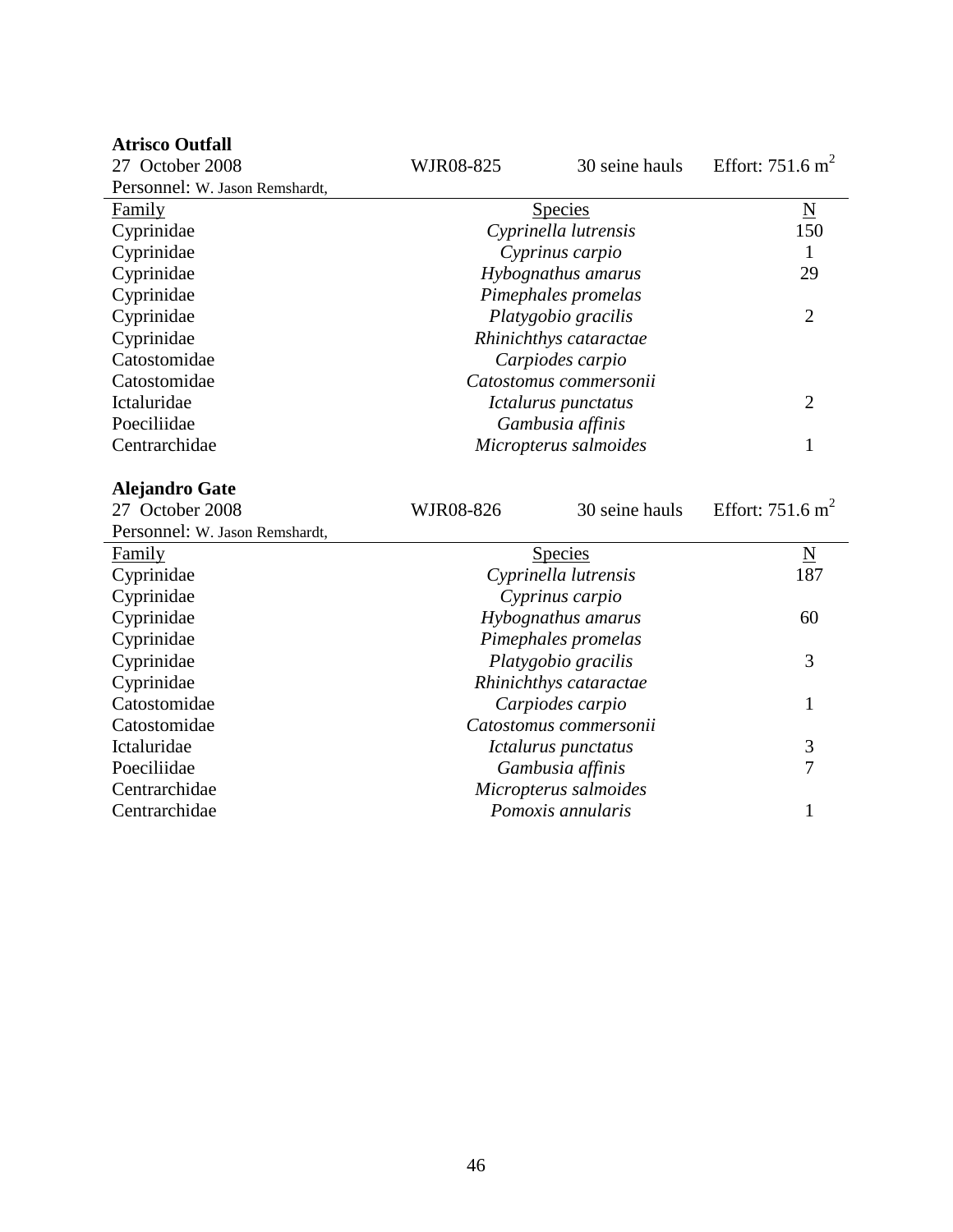| <b>Dixon Road</b>              |                      |                                            |                                |
|--------------------------------|----------------------|--------------------------------------------|--------------------------------|
| 28 October 2008                | WJR08-827            | 30 seine hauls                             | Effort: $696.5 \text{ m}^2$    |
| Personnel: W. Jason Remshardt, |                      |                                            |                                |
| Family                         | Species              |                                            | $\underline{N}$                |
| Cyprinidae                     | Cyprinella lutrensis | 64                                         |                                |
| Cyprinidae                     |                      | Cyprinus carpio                            |                                |
| Cyprinidae                     |                      | Hybognathus amarus                         | 107                            |
| Cyprinidae                     |                      | Pimephales promelas                        | 49                             |
| Cyprinidae                     |                      | Platygobio gracilis                        | 41                             |
| Cyprinidae                     |                      | Rhinichthys cataractae                     | $\overline{2}$                 |
| Catostomidae                   |                      | Carpiodes carpio                           |                                |
| Catostomidae                   |                      | Catostomus commersonii                     | $\overline{4}$                 |
| Ictaluridae                    |                      | Ictalurus punctatus                        | 13                             |
| Poeciliidae                    |                      | Gambusia affinis                           | 90                             |
| Centrarchidae                  |                      | Micropterus salmoides                      |                                |
| Centrarchidae                  |                      | Pomoxis annularis                          | $\mathbf{1}$                   |
|                                |                      |                                            |                                |
|                                |                      |                                            |                                |
|                                |                      |                                            |                                |
| <b>North Amafca</b>            |                      |                                            |                                |
| 28 October 2008                | WJR08-828            | 30 seine hauls                             | Effort: $644.9 \text{ m}^2$    |
| Personnel: W. Jason Remshardt, |                      |                                            |                                |
| Family                         |                      | Species                                    | $\underline{\mathbf{N}}$<br>13 |
| Cyprinidae                     |                      | Cyprinella lutrensis                       | $\overline{2}$                 |
| Cyprinidae                     |                      | Cyprinus carpio                            | 22                             |
| Cyprinidae                     |                      | Hybognathus amarus                         |                                |
| Cyprinidae                     |                      | Pimephales promelas                        |                                |
| Cyprinidae                     |                      | Platygobio gracilis                        | 6                              |
| Cyprinidae<br>Catostomidae     |                      | Rhinichthys cataractae                     | $\overline{2}$                 |
| Catostomidae                   |                      | Carpiodes carpio<br>Catostomus commersonii |                                |
| Ictaluridae                    |                      | Ictalurus punctatus                        |                                |
| Poeciliidae                    |                      | Gambusia affinis                           | $\overline{2}$                 |
| Centrarchidae                  |                      | Micropterus salmoides                      |                                |
| Centrarchidae                  |                      | Pomoxis annularis                          | 1                              |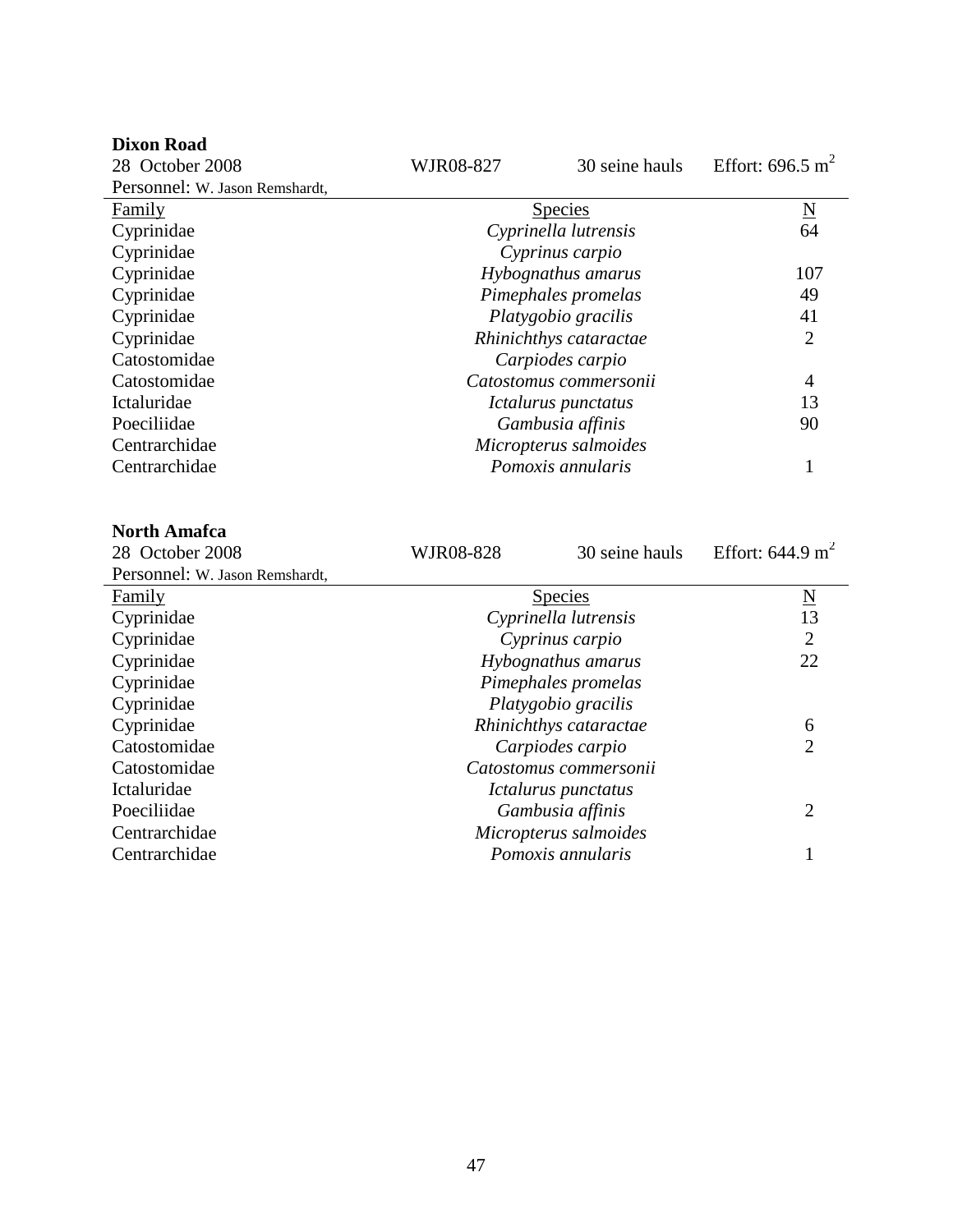| <b>Lomitas Negras</b>          |           |                        |                              |
|--------------------------------|-----------|------------------------|------------------------------|
| 28 October 2008                | WJR08-829 | 30 seine hauls         | Effort: $587.8 \text{ m}^2$  |
| Personnel: W. Jason Remshardt, |           |                        |                              |
| Family                         |           | <b>Species</b>         |                              |
| Cyprinidae                     |           | Cyprinella lutrensis   | $\frac{N}{28}$               |
| Cyprinidae                     |           | Cyprinus carpio        | 3                            |
| Cyprinidae                     |           | Hybognathus amarus     | 126                          |
| Cyprinidae                     |           | Pimephales promelas    | 1                            |
| Cyprinidae                     |           | Platygobio gracilis    | 8                            |
| Cyprinidae                     |           | Rhinichthys cataractae | 5                            |
| Catostomidae                   |           | Carpiodes carpio       | 1                            |
| Catostomidae                   |           | Catostomus commersonii | $8\,$                        |
| Ictaluridae                    |           | Ictalurus punctatus    | 3                            |
| Poeciliidae                    |           | Gambusia affinis       | 108                          |
| Centrarchidae                  |           | Lepomis macrochirus    | 1                            |
| Centrarchidae                  |           | Micropterus salmoides  | 7                            |
| Centrarchidae                  |           | Pomoxis annularis      |                              |
|                                |           |                        |                              |
| <b>Sandia Line 14</b>          |           |                        |                              |
| 28 October 2008                | WJR08-830 | 30 seine hauls         | Effort: $751.4 \text{ m}^2$  |
| Personnel: W. Jason Remshardt, |           |                        |                              |
| <b>Family</b>                  |           | Species                | $\underline{\mathbf{N}}$     |
| Cyprinidae                     |           | Cyprinella lutrensis   | 114                          |
| Cyprinidae                     |           | Cyprinus carpio        | 1                            |
| Cyprinidae                     |           | Hybognathus amarus     | 63                           |
| Cyprinidae                     |           | Pimephales promelas    | $\overline{2}$               |
| Cyprinidae                     |           | Platygobio gracilis    | 36                           |
| Cyprinidae                     |           | Rhinichthys cataractae | $\boldsymbol{2}$             |
| Catostomidae                   |           | Catostomus commersonii | 3                            |
| Ictaluridae                    |           | Ictalurus punctatus    | $\overline{c}$               |
| Moronidae                      |           | Morone chrysops        | $\mathbf{1}$                 |
|                                |           |                        |                              |
| <b>Dixon Road</b>              |           |                        |                              |
| 25 November 2008               | WJR08-831 | 30 seine hauls         | Effort: 596.3 m <sup>2</sup> |
| Personnel: W. Jason Remshardt, |           |                        |                              |
| <b>Family</b>                  |           | <b>Species</b>         | $\underline{\rm N}$          |
| Cyprinidae                     |           | Cyprinella lutrensis   | $\overline{c}$               |
| Cyprinidae                     |           | Hybognathus amarus     | $\overline{4}$               |
| Cyprinidae                     |           | Pimephales promelas    | 9                            |
| Cyprinidae                     |           | Platygobio gracilis    | 16                           |
| Catostomidae                   |           | Catostomus commersonii | 6                            |
| Ictaluridae                    |           | Ictalurus punctatus    | 2                            |
| Poeciliidae                    |           | Gambusia affinis       | 1                            |
|                                |           |                        |                              |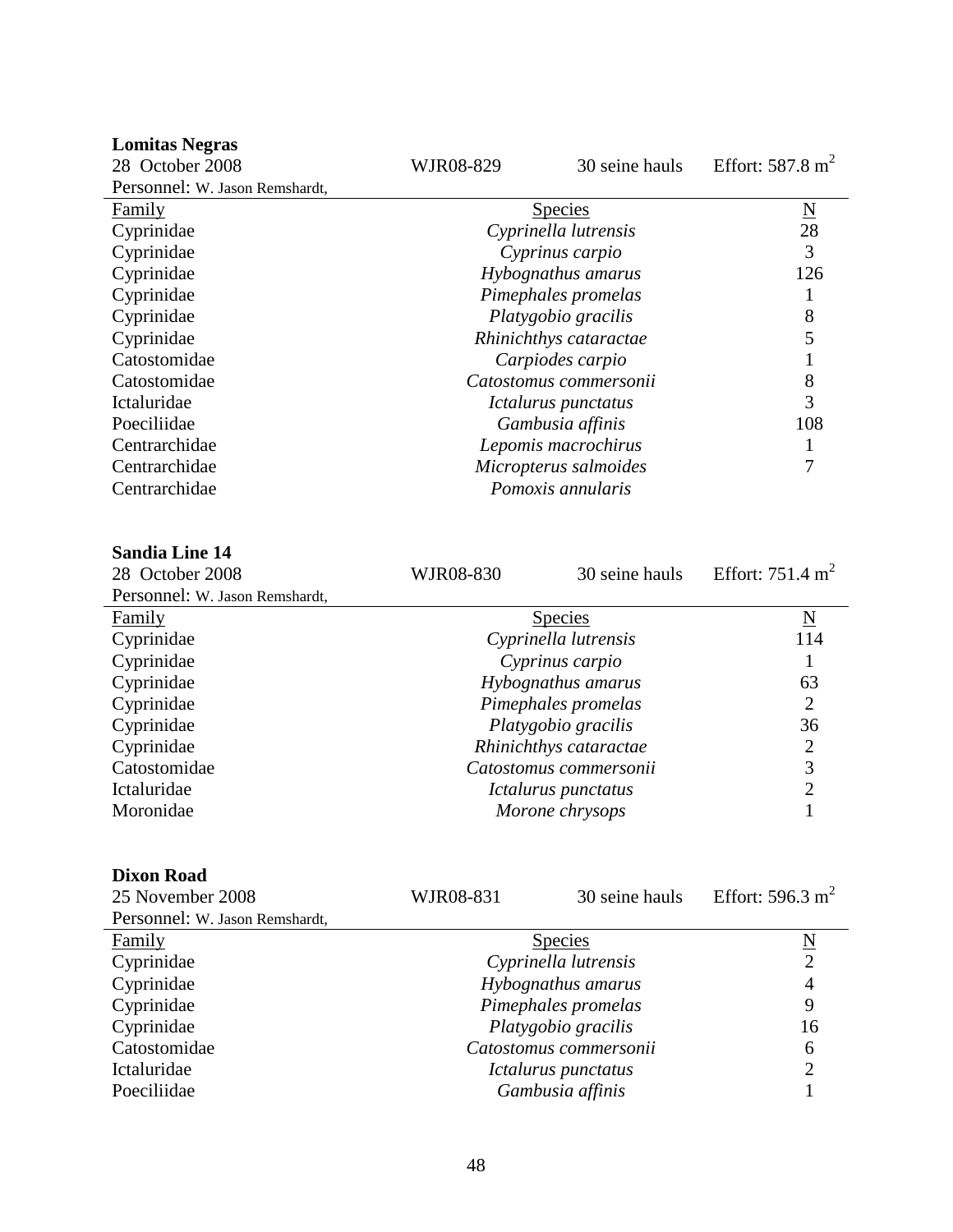Moronidae *Morone chrysops* 1

| <b>North Amafca</b>                                                         |                |                          |                             |
|-----------------------------------------------------------------------------|----------------|--------------------------|-----------------------------|
| 25 November 2008                                                            | WJR08-832      | 30 seine hauls           | Effort: 556.4 $m^2$         |
| Personnel: W. Jason Remshardt,                                              |                |                          |                             |
| Family                                                                      | <u>Species</u> | $\underline{\mathbf{N}}$ |                             |
| Cyprinidae                                                                  |                | Cyprinella lutrensis     | 29                          |
| Cyprinidae                                                                  |                | Hybognathus amarus       | 500                         |
| Cyprinidae                                                                  |                | Pimephales promelas      | 3                           |
| Cyprinidae                                                                  |                | Platygobio gracilis      | 166                         |
| Catostomidae                                                                |                | Catostomus commersonii   | $\mathbf 1$                 |
| Ictaluridae                                                                 |                | Ictalurus punctatus      | 1                           |
| Poeciliidae                                                                 |                | Gambusia affinis         | 33                          |
| Centrarchidae                                                               |                | Micropterus salmoides    | 1                           |
| <b>Lomitas Negras</b><br>25 November 2008                                   | WJR08-833      | 30 seine hauls           | Effort: $498.1 \text{ m}^2$ |
| Personnel: W. Jason Remshardt,                                              |                |                          |                             |
| <b>Family</b>                                                               |                | Species                  | $\frac{N}{2}$               |
| Cyprinidae                                                                  |                | Cyprinella lutrensis     |                             |
| Cyprinidae                                                                  |                | Cyprinus carpio          |                             |
| Cyprinidae                                                                  |                | Hybognathus amarus       | 42                          |
| Catostomidae                                                                |                | Catostomus commersonii   | $\mathbf{1}$                |
| Ictaluridae                                                                 |                | Ameiurus natalis         | 1                           |
| Ictaluridae                                                                 |                | Ictalurus punctatus      | 1                           |
| Poeciliidae                                                                 |                | Gambusia affinis         | 19                          |
| Centrarchidae                                                               |                | Lepomis cyanellus        | 1                           |
| <b>Sandia Line 14</b><br>25 November 2008<br>Personnel: W. Jason Remshardt, | WJR08-834      | 30 seine hauls           | Effort: $640.7 \text{ m}^2$ |
| <b>Family</b>                                                               |                | <b>Species</b>           | $\underline{\rm N}$         |
| Cyprinidae                                                                  |                | Cyprinella lutrensis     | 127                         |
| Cyprinidae                                                                  |                | Hybognathus amarus       | 274                         |
| Cyprinidae                                                                  |                | Pimephales promelas      | 6                           |
| Cyprinidae                                                                  |                | Platygobio gracilis      | 16                          |
| Catostomidae                                                                |                | Catostomus commersonii   | 1                           |
| Ictaluridae                                                                 |                | Ictalurus punctatus      | $\mathbf 1$                 |
|                                                                             |                |                          |                             |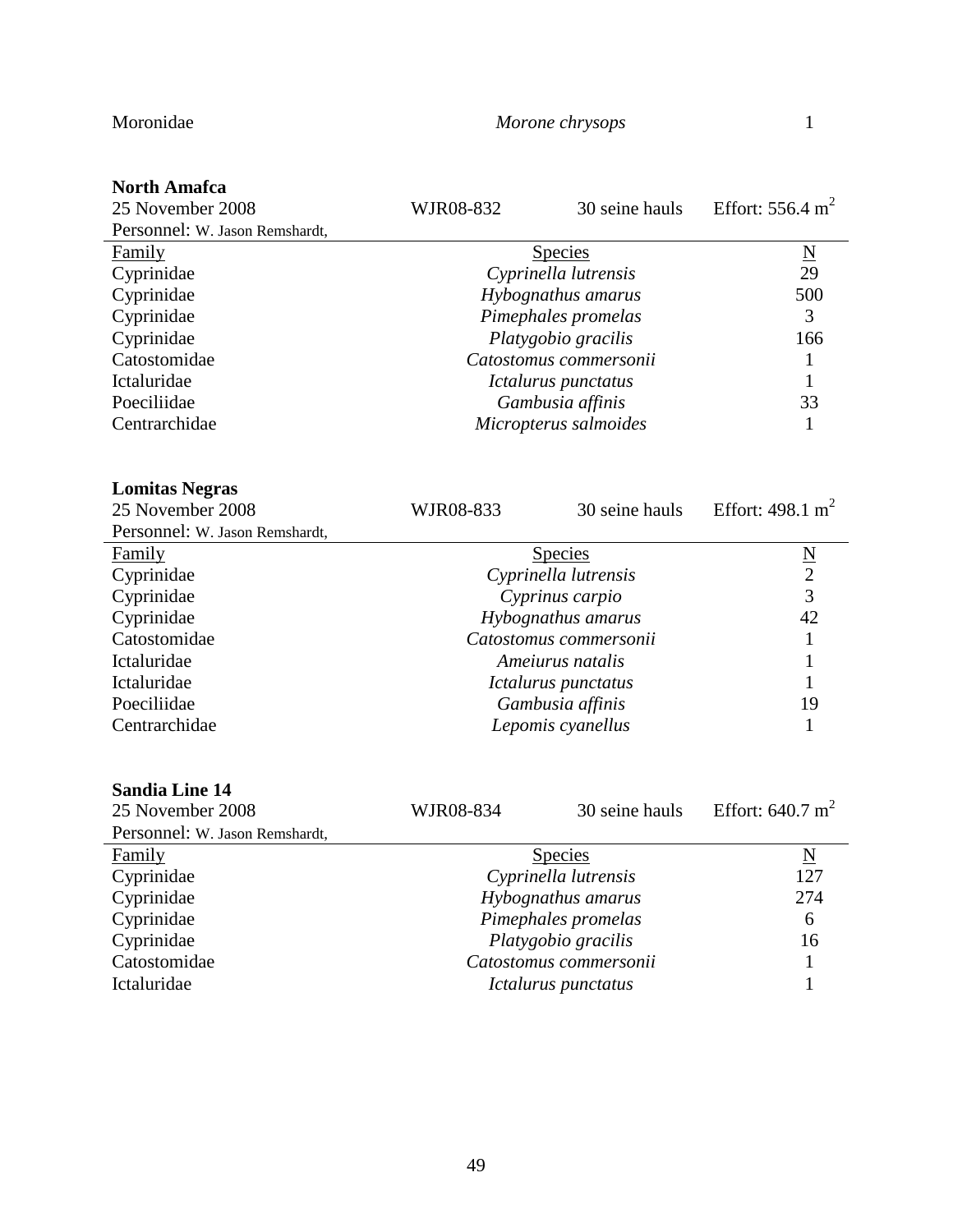| <b>Dixon Road</b>            |                     |                        |                             |
|------------------------------|---------------------|------------------------|-----------------------------|
| 29 December 2008             | EBA08-001           | 30 seine hauls         | Effort: $621.4 \text{ m}^2$ |
| Personnel: Evan B. Anderson, |                     |                        |                             |
| <b>Family</b>                | <b>Species</b>      |                        | $\frac{N}{2}$               |
| Cyprinidae                   |                     | Cyprinella lutrensis   |                             |
| Cyprinidae                   |                     | Platygobio gracilis    | 78                          |
| Cyprinidae                   |                     | Rhinichthys cataractae | 11                          |
| Ictaluridae                  | Ameiurus natalis    |                        | 1                           |
|                              |                     |                        |                             |
| <b>North Amafca</b>          |                     |                        |                             |
| 29 December 2008             | EBA08-002           | 30 seine hauls         | Effort: $631.1 \text{ m}^2$ |
| Personnel: Evan B. Anderson, |                     |                        |                             |
| <b>Family</b>                |                     | Species                |                             |
| Cyprinidae                   |                     | Cyprinella lutrensis   | $\frac{N}{1}$               |
| Cyprinidae                   | Hybognathus amarus  |                        | 15                          |
| Cyprinidae                   |                     | Platygobio gracilis    | 5                           |
|                              |                     |                        |                             |
|                              |                     |                        |                             |
| <b>Lomitas Negras</b>        |                     |                        |                             |
| 29 December 2008             | EBA08-003           | 25 seine hauls         | Effort: $483.7 \text{ m}^2$ |
| Personnel: Evan B. Anderson, |                     |                        |                             |
| <b>Family</b>                | Species             |                        | $\frac{N}{1}$               |
| Cyprinidae                   |                     | Cyprinella lutrensis   |                             |
| Cyprinidae                   | Hybognathus amarus  |                        |                             |
| Cyprinidae                   |                     | Platygobio gracilis    | 5                           |
| Cyprinidae                   |                     | Rhinichthys cataractae | $\mathbf{1}$                |
| Catostomidae                 |                     | Catostomus commersonii | $\overline{c}$              |
| Ictaluridae                  | Ictalurus punctatus |                        | $\overline{c}$              |
| Poeciliidae                  |                     | Gambusia affinis       | 3                           |
| Centrarchidae                |                     | Lepomis macrochirus    | $\overline{3}$              |
|                              |                     |                        |                             |
| <b>Sandia Line 14</b>        |                     |                        |                             |
| 29 December 2008             | EBA08-004           | 30 seine hauls         | Effort: $532.7 \text{ m}^2$ |
| Personnel: Evan B. Anderson, |                     |                        |                             |
| Family                       | <b>Species</b>      |                        |                             |
| Cyprinidae                   |                     | Cyprinella lutrensis   | $\underline{\rm N}$<br>15   |
| Cyprinidae                   |                     | Hybognathus amarus     | 24                          |
| Cyprinidae                   |                     | Pimephales promelas    | $\overline{2}$              |
| Cyprinidae                   |                     | Platygobio gracilis    | 17                          |
| Ictaluridae                  |                     |                        | $\mathbf{1}$                |
|                              | Ictalurus punctatus |                        |                             |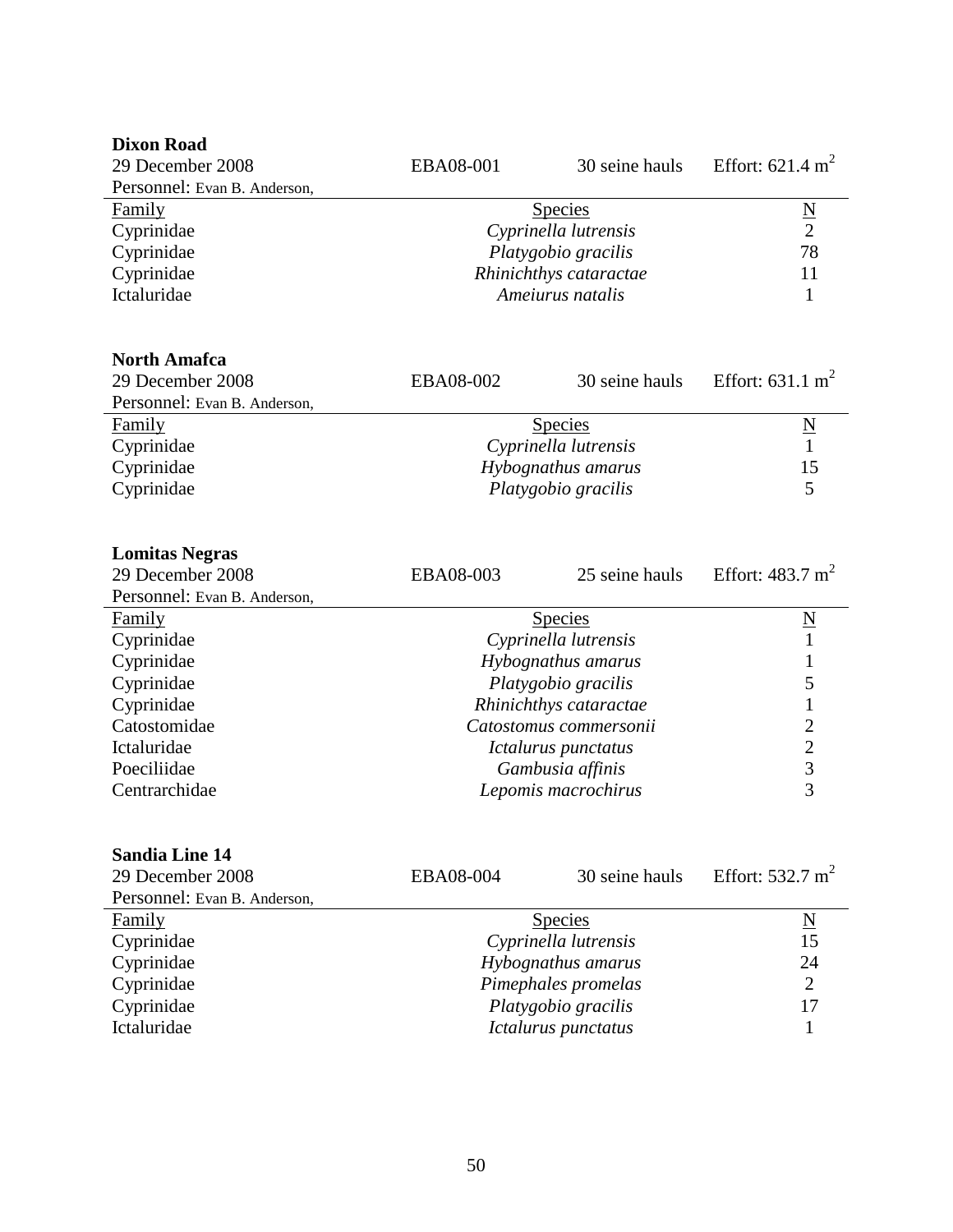| <b>Isleta Dam</b>                          |           |                      |                             |
|--------------------------------------------|-----------|----------------------|-----------------------------|
| 30 December 2008                           | EBA08-005 | 30 seine hauls       | Effort: $655.0 \text{ m}^2$ |
| Personnel: Evan B. Anderson,               |           |                      |                             |
| Family                                     |           | Species              | $\underline{N}$             |
| Cyprinidae                                 |           | Cyprinella lutrensis | 21                          |
| Cyprinidae                                 |           | Hybognathus amarus   | $\overline{4}$              |
| Cyprinidae                                 |           | Pimephales promelas  | $\mathbf{1}$                |
| Ictaluridae                                |           | Ictalurus punctatus  | $\mathbf{1}$                |
| Poeciliidae                                |           | Gambusia affinis     | $\overline{2}$              |
| Centrarchidae                              |           | Lepomis cyanellus    | $\mathbf{1}$                |
| <b>Atrisco Outfall</b><br>30 December 2008 | EBA08-006 | 30 seine hauls       | Effort: $823.5 \text{ m}^2$ |
| Personnel: Evan B. Anderson,               |           |                      |                             |
| <b>Family</b>                              |           | Species              | $\underline{\mathbf{N}}$    |
| Cyprinidae                                 |           | Cyprinella lutrensis | 11                          |
| Cyprinidae                                 |           | Cyprinus carpio      | 1                           |
| Cyprinidae                                 |           | Hybognathus amarus   | 5                           |
| Cyprinidae                                 |           | Pimephales promelas  | 3                           |
| Cyprinidae                                 |           | Platygobio gracilis  | $\overline{4}$              |
| Catostomidae                               |           | Carpiodes carpio     | 1                           |
| Poeciliidae                                |           | Gambusia affinis     | 3                           |
| <b>Alejandro Gate</b>                      |           |                      |                             |
| 30 December 2008                           | EBA08-007 | 30 seine hauls       | Effort: 609.6 $m^2$         |
| Personnel: Evan B. Anderson,               |           |                      |                             |
| Family                                     |           | Species              | $\underline{\mathbf{N}}$    |
| Cyprinidae                                 |           | Cyprinella lutrensis | 27                          |
| Cyprinidae                                 |           | Hybognathus amarus   | 135                         |
| Cyprinidae                                 |           | Pimephales promelas  | 1                           |
| Cyprinidae                                 |           | Platygobio gracilis  | 17                          |
| Ictaluridae                                |           | Ictalurus punctatus  | $\mathbf{1}$                |
| Poeciliidae                                |           | Gambusia affinis     | 10                          |
| Centrarchidae                              |           | Pomoxis annularis    | $\mathbf{1}$                |
|                                            |           |                      |                             |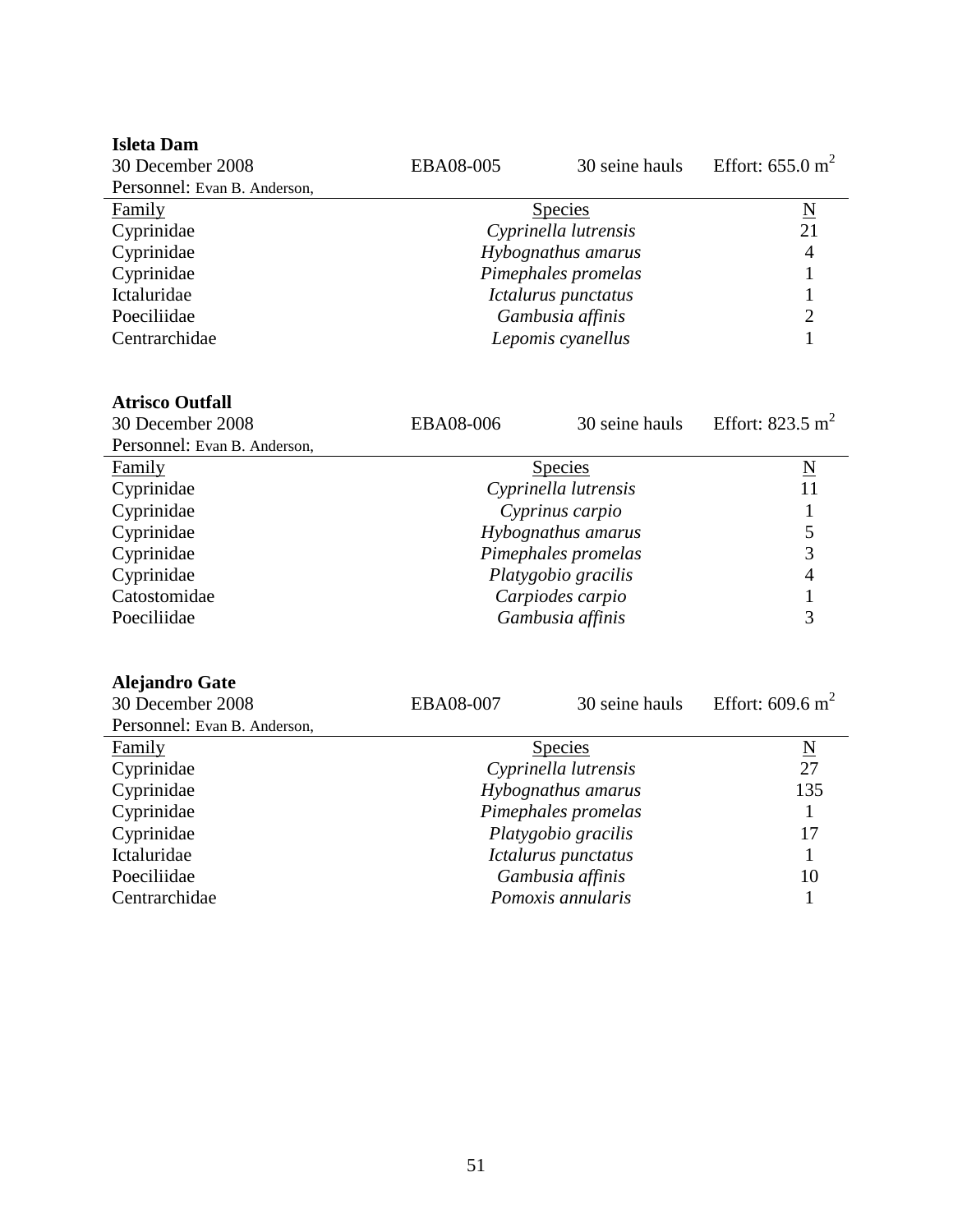<span id="page-52-0"></span>Appendix C. Water quality measurements by collection number. For detailed site information, cross-reference with Appendix B.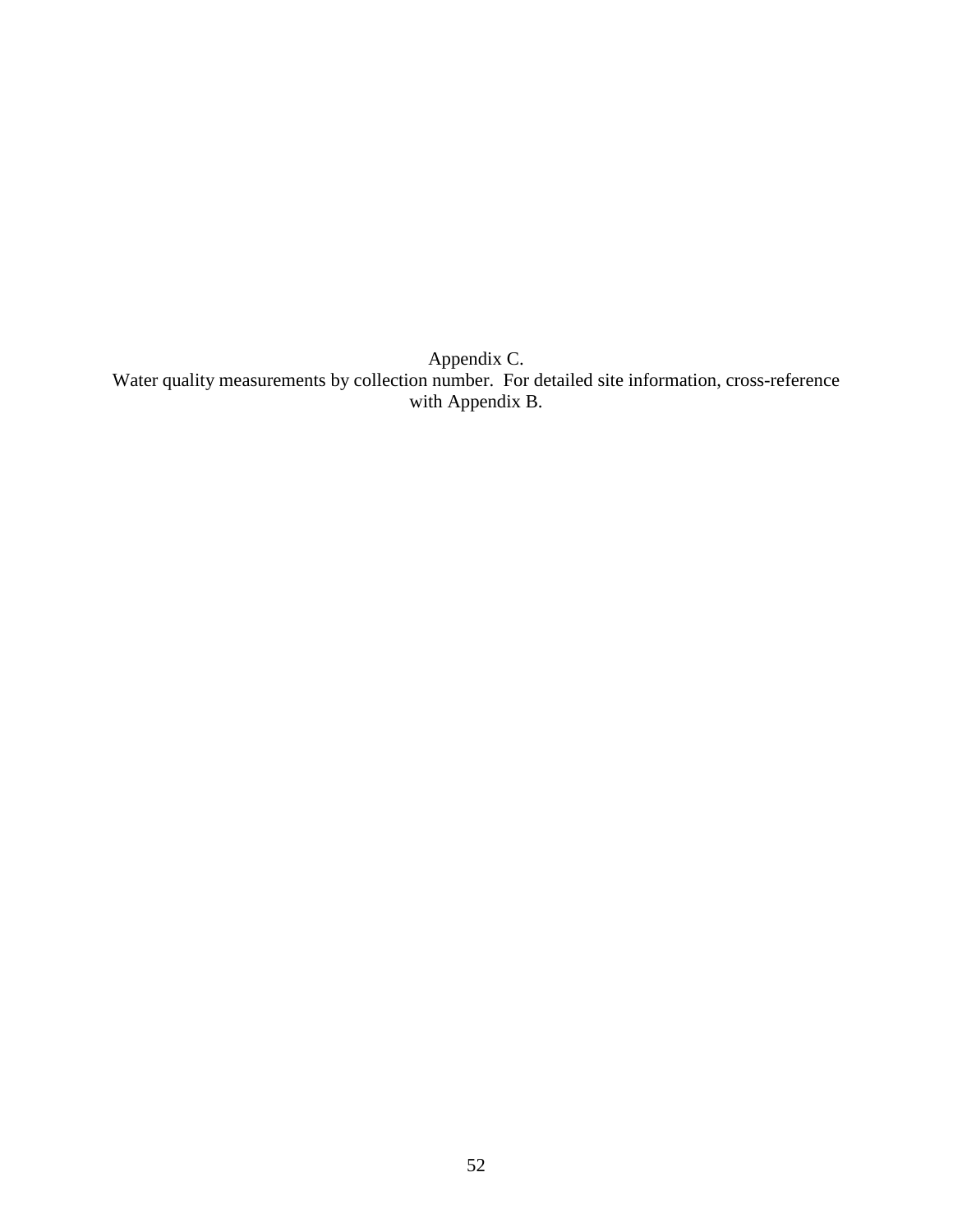Collno = collection number; Temp = water temperature (C); DO = dissolved oxygen (mg/l); SpC = specific conductance (ms/cm); TDS = total dissolved solids (mg/l); Sal = salinity (ppt). . = no water quality data available for this collection

| Collno    | Temp  | DO    | SpC   | Tds   | Sal  | pH   |
|-----------|-------|-------|-------|-------|------|------|
| WJR07-708 | 5.01  | 13.70 | 0.402 | 0.262 | 0.20 | 8.35 |
| WJR08-706 | 9.26  | 10.31 | 0.470 | 0.305 | 0.23 | 8.04 |
| WJR08-707 | 4.90  | 12.92 | 0.238 | 0.252 | 0.19 | 8.50 |
| WJR08-709 | 4.41  | 13.27 | 0.346 | 0.225 | 0.17 | 8.52 |
| WJR08-711 | 7.91  | 11.00 | 0.380 | 0.247 | 0.18 | 8.14 |
| WJR08-712 | 9.53  | 11.99 | 0.204 | 0.266 | 0.20 | 8.34 |
| WJR08-713 | 9.84  | 55.34 | 0.396 | 0.257 | 0.19 | 8.31 |
| WJR08-716 | 6.26  | 10.59 | 0.325 | 0.210 | 0.16 | 8.49 |
| WJR08-717 | 7.82  | 9.85  | 0.363 | 0.236 | 0.18 | 8.42 |
| WJR08-718 | 8.31  | 9.90  | 0.408 | 0.262 | 0.20 | 8.30 |
| WJR08-719 | 6.82  | 11.84 | 0.332 | 0.216 | 0.16 | 8.42 |
| WJR08-720 | 7.43  | 12.08 | 0.333 | 0.217 | 0.16 | 8.21 |
| WJR08-721 | 8.13  | 12.05 | 0.310 | 0.201 | 0.15 | 8.74 |
| WJR08-724 | 9.46  | 11.93 | 0.315 | 0.217 | 0.15 | 8.22 |
| WJR08-722 | 8.60  | 11.62 | 0.306 | 0.199 | 0.15 | 8.13 |
| WJR08-723 | 8.66  | 11.98 | 0.299 | 0.195 | 0.14 | 8.38 |
| WJR08-725 | 12.65 | 11.00 | 0.305 | 1.094 | 0.15 | 8.22 |
| TPA08-001 | 10.53 | 8.38  | 0.245 | 0.185 | 0.28 | 9.28 |
| TPA08-002 | 12.27 | 6.90  | 0.218 | 0.179 | 0.13 | 9.05 |
| TPA08-003 | 12.07 |       | 0.253 | 0.185 | 0.14 | 9.34 |
| TPA08-004 | 13.12 |       | 0.270 | 0.176 | 0.13 | 8.53 |
| TPA08-009 | 13.26 | 4.85  | 0.263 | 0.171 | 0.13 | 9.23 |
| TPA08-010 | 14.01 | 8.46  | 0.284 | 0.184 | 0.14 | 9.78 |
| TPA08-011 | 15.19 | 4.00  | 0.322 | 0.207 | 0.15 | 8.52 |
| WJR08-799 | 17.26 |       | 0.230 | 0.151 | 0.11 | 7.93 |
| WJR08-800 |       |       |       |       |      |      |
| WJR08-801 |       |       |       |       |      |      |
| WJR08-802 |       |       |       |       |      |      |
| WJR08-803 |       |       |       |       |      |      |
| WJR08-804 |       |       |       |       |      |      |
| WJR08-805 |       |       |       |       |      |      |
| WJR08-806 | 18.58 | 8.56  | 0.228 | 0.149 | 0.11 | 7.98 |
| WJR08-807 | 22.58 | 8.54  | 0.228 | 0.148 | 0.11 | 8.21 |
| WJR08-808 | 21.22 | 8.67  | 0.265 | 0.145 | 0.11 | 8.08 |
| WJR08-809 | 18.58 | 8.74  | 0.220 | 0.143 | 0.10 | 6.72 |
| WJR08-810 | 21.91 | 8.09  | 0.236 | 0.153 | 0.11 | 8.11 |
| WJR08-811 | 22.84 | 8.34  | 0.253 | 0.165 | 0.12 | 8.05 |
| WJR08-812 | 24.18 | 8.03  | 0.271 | 0.177 | 0.13 | 8.10 |
| TLK08-040 | 23.87 | 7.93  | 0.340 | 0.221 | 0.16 | 8.07 |
| TLK08-041 | 24.39 | 7.11  | 0.348 | 0.226 | 0.17 | 8.02 |
| TLK08-042 | 25.28 | 6.65  | 0.401 | 0.260 | 0.19 | 7.86 |
| CRS08-003 | 20.47 | 6.95  | 0.347 | 0.235 | 0.17 | 7.87 |
| CRS08-004 | 24.78 | 6.01  | 0.315 | 0.205 | 0.15 | 8.42 |
| CRS08-005 | 29.37 | 6.52  | 1.145 | 0.745 | 0.56 | 7.82 |
| CRS08-006 | 25.92 | 7.60  | 0.309 | 0.201 | 0.15 | 8.27 |
| WJR08-820 | 21.44 | 8.12  | 0.603 | 0.392 | 0.30 | 8.05 |